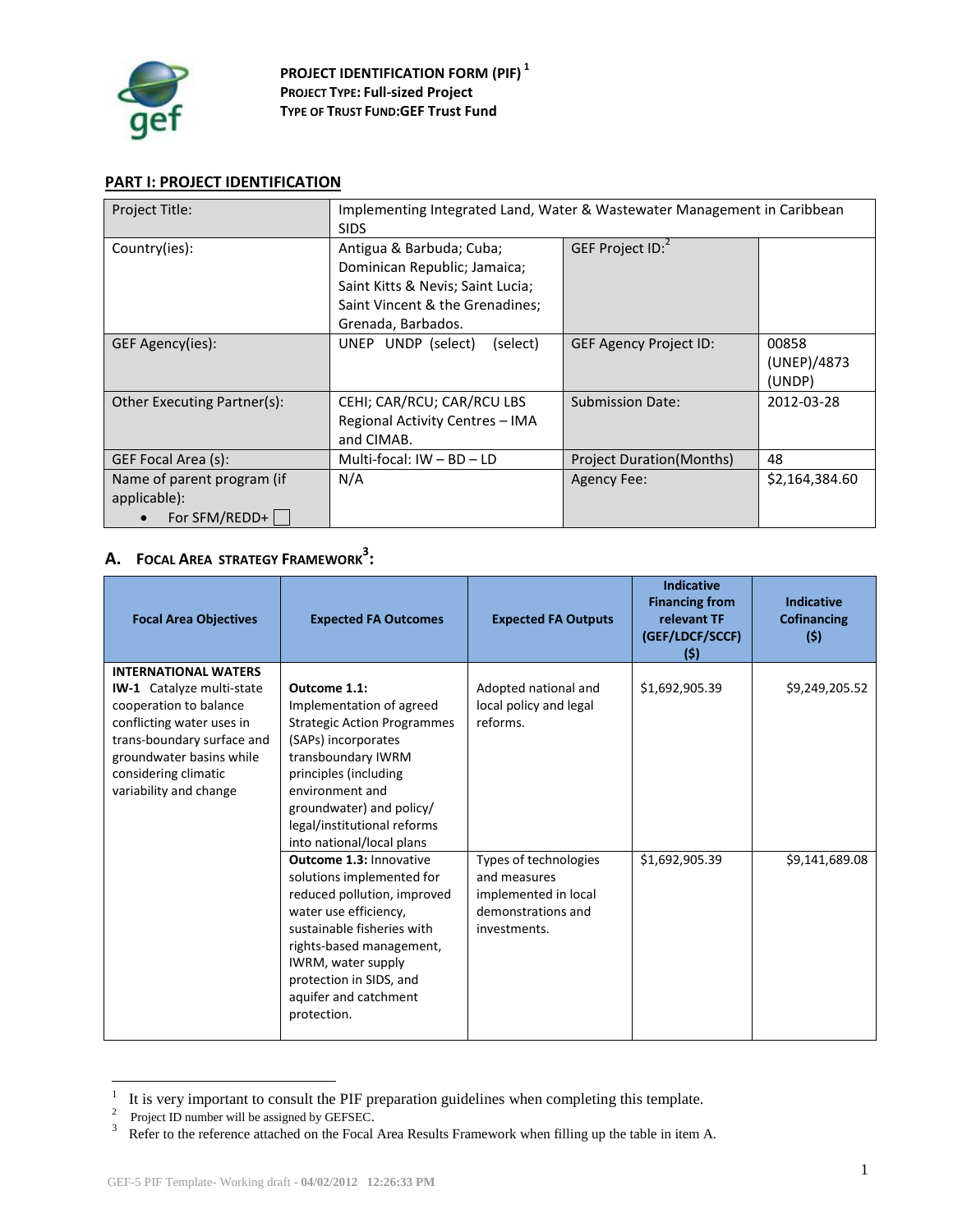| $IW-2$                                                                                                                                                                                                | <b>Outcome 1.4: Climatic</b><br>variability and change as well<br>as groundwater capacity<br>incorporated into updated<br>SAP to reflect adaptive<br>management.<br>Outcome 2.1:                                                                                                 | Enhanced capacity for<br>issues of climatic<br>variability and change<br>and groundwater<br>management.<br>Agreed commitments to                      | \$1,692,905.39<br>\$1,692,905.39 | \$9,141,689.08<br>\$9,141,689.08 |
|-------------------------------------------------------------------------------------------------------------------------------------------------------------------------------------------------------|----------------------------------------------------------------------------------------------------------------------------------------------------------------------------------------------------------------------------------------------------------------------------------|-------------------------------------------------------------------------------------------------------------------------------------------------------|----------------------------------|----------------------------------|
| Catalyze multi-state<br>cooperation to rebuild<br>marine fisheries and reduce<br>pollution of coasts and<br>Large Marine Ecosystems<br>(LMEs) while considering<br>climatic variability and<br>change | Implementation of agreed<br><b>Strategic Action Programmes</b><br>(SAPs) incorporates<br>ecosystem-based approaches<br>to management of LMEs, ICM<br>principles, and policy/legal/<br>institutional reforms into<br>national/local plans.                                        | sustainable ICM and LME<br>cooperation frameworks;<br>National and local<br>policy/legal/institutional<br>reforms adopted/<br>implemented.            |                                  |                                  |
|                                                                                                                                                                                                       | <b>Outcome 2.3: Innovative</b><br>solutions implemented for<br>reduced pollution, rebuilding<br>or protecting fish stocks with<br>rights-based management,<br>ICM, habitat (blue forest)<br>restoration/conservation,<br>and port management and<br>produce measureable results. | Technologies and<br>measures implemented<br>in local demonstrations<br>and investments.                                                               | \$1,692,905.39                   | \$9,141,689.08                   |
| <b>LAND DEGRADATION</b><br>LD-3 - Integrated<br>Landscapes:<br>Reduce pressures on<br>natural resources from                                                                                          | Outcome 3.1: Enhanced<br>cross-sector enabling<br>environment for integrated<br>landscape management.                                                                                                                                                                            | Output 3.1 Integrated<br>land management plans<br>developed<br>and implemented.                                                                       | \$1,872,000.00                   | \$10,108,800.00                  |
| competing land uses in the<br>wider landscape                                                                                                                                                         | Outcome 3.2: Integrated<br>landscape management<br>practices adopted by local<br>communities.                                                                                                                                                                                    | Output 3.2 INRM tools<br>and methodologies<br>developed and tested.                                                                                   | \$1,872,000.00                   | \$10,108,800.00                  |
|                                                                                                                                                                                                       | Outcome 3.3: Increased<br>investments in integrated<br>landscape management.                                                                                                                                                                                                     | Output 3.4 Information<br>on INRM technologies<br>and good practice<br>guidelines disseminated.                                                       | \$1,872,000.00                   | \$10,108,800.00                  |
| <b>BIODIVERSITY</b><br>Objective 2:<br>Mainstream Biodiversity<br>Conservation and<br>Sustainable Use into<br>Production Landscapes,<br>Seascapes and Sectors                                         | <b>Outcome 2.1: Increase in</b><br>sustainably managed<br>landscapes and seascapes<br>that integrate biodiversity<br>conservation.                                                                                                                                               | <b>Output 2. National and</b><br>sub-national land-use<br>plans (at least 4) that<br>incorporate biodiversity<br>and ecosystem<br>services valuation. | \$5,605,961.40                   | \$30,272,191.56                  |
| Project management cost <sup>4</sup>                                                                                                                                                                  |                                                                                                                                                                                                                                                                                  |                                                                                                                                                       | 1,035,473.07                     | \$5,591,554.58                   |
| <b>Total project costs</b>                                                                                                                                                                            |                                                                                                                                                                                                                                                                                  |                                                                                                                                                       | \$20,721,961.40                  | \$112,006,108.00                 |

 4 GEF will finance management cost that is solely linked to GEF financing of the project.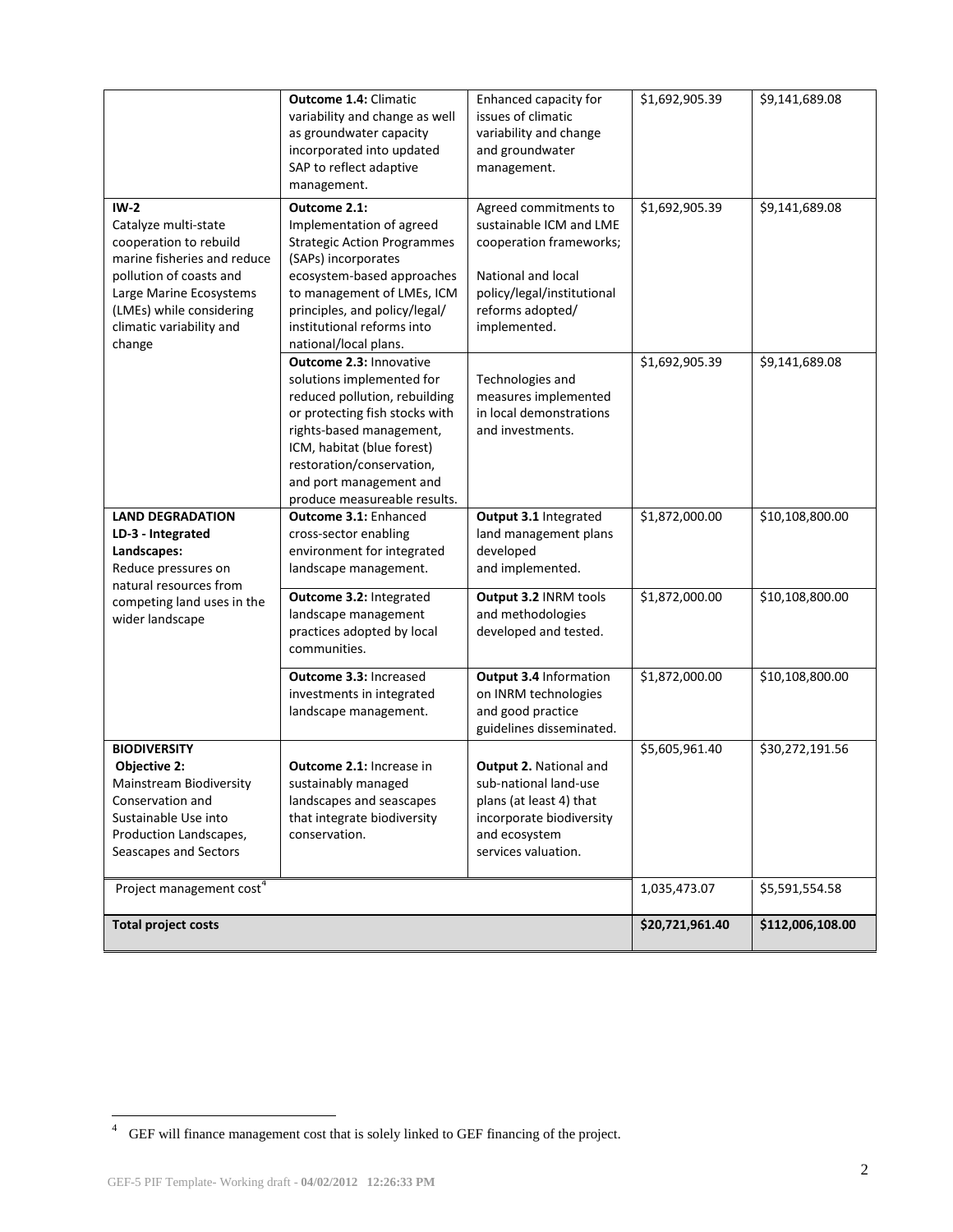#### **B. PROJECT FRAMEWORK**

Project Objective: To accelerate contribution to global targets on access to safe and reliable water supplies and improved sanitation by populations in the Caribbean, and contributing to the enhancement of the functioning of ecosystems of global importance within the Caribbean Sea basin and Caribbean SIDS in consideratioon of adapatation to climate change stressors, through the implementation of an integrated approach to water, land and ecosystems services management, supported by policy, institutional and legislative reforms, and implementation of more effective appropriate technologies and methodologies, and dissemination of best practices to beneficiaries across the globe.

| Project                 | Grant        | <b>Expected Outcomes</b>                          | <b>Expected Outputs</b>                                                            | <b>Indicative Financing</b>         | <b>Indicative</b>  |
|-------------------------|--------------|---------------------------------------------------|------------------------------------------------------------------------------------|-------------------------------------|--------------------|
| <b>Component</b>        | <b>Type</b>  |                                                   |                                                                                    | from relevant TF<br>(GEF/LDCF/SCCF) | <b>Cofinancing</b> |
|                         | (TA/IN<br>V) |                                                   |                                                                                    | (5)                                 | (5)                |
|                         |              |                                                   |                                                                                    |                                     |                    |
| C1 - Development<br>and | <b>TA</b>    | C1.1 Identification and                           | 1. A (rapid) water and land-related diagnostic                                     | \$11,238,667.19                     | \$60,688,802.83    |
| Implementation          |              | understanding of the<br>present priority needs in | analysis (using a community participatory<br>approach) for each participating SIDS | Breakdown funding at                |                    |
| of Integrated           |              | participating countries to                        | conducted to inform definition of the                                              | outcome level:                      |                    |
| <b>Targeted</b>         |              | inform and guide                                  | innovative interventions (based as appropriate                                     |                                     |                    |
| Innovative,             |              | investments in                                    | on the outputs and lesson learnt of the GEF-                                       | $C1.1 = $153,580.01$                |                    |
| climate-change          |              | sustainable land water                            | IWCAM project and other relevant                                                   | $C1.2 = $7,679,000.39$              |                    |
| resilient               |              | and ecosystem resources                           | interventions).                                                                    | $C1.3 = $1,535,800.08$              |                    |
| approaches in           |              | management                                        |                                                                                    | $C1.4 = $204,773.34$                |                    |
| SLM, IWRM               |              | C1.2 Country-specific,                            | 1. Wastewater management thematic area:                                            | C1.5= Cross-cutting                 |                    |
| (including WUE),        |              | SLM, IWRM/WUE, ICZM                               | Innovative solutions for management of                                             | C1.6=\$204,773.34                   |                    |
| <b>ICZM</b> and         |              | innovative climate-                               | untreated domestic/commercial/industrial                                           | C1.7=\$460,740.02                   |                    |
| maintenance of          |              | change adaptive,                                  | effluent that are impacting receiving                                              | C1.8=\$1,000,000.00                 |                    |
| ecosystem               |              | ecosystem service-                                | freshwater and marine ecosystems.                                                  |                                     |                    |
| services                |              | sensitive solutions as                            |                                                                                    |                                     |                    |
|                         |              | selected and adopted                              | 1.1 Investments in innovative domestic and                                         |                                     |                    |
| Focal Area              |              | during the project                                | commercial/industrial effluent management                                          |                                     |                    |
| Breakdown:              |              | development phase                                 | systems                                                                            |                                     |                    |
|                         |              | effectively implemented                           | (i) At least 2 investments by Year 4 in small-                                     |                                     |                    |
| BD:\$4,764,314.30       |              | within the watershed                              | scale lower cost appropriate technology                                            |                                     |                    |
| LD:\$4,774,352.90       |              | management unit                                   | wastewater interventions (e.g. artificial                                          |                                     |                    |
| IW:\$1,700,000.00       |              | framework.                                        | wetlands) to address effluent (bacterial and                                       |                                     |                    |
| $-w/1M$ SGP             |              |                                                   | nutrient) loading from intensive settlement                                        |                                     |                    |
|                         |              |                                                   | areas into the aquatic and marine receiving                                        |                                     |                    |
|                         |              |                                                   | environment. Hotspot diagnostic methods will                                       |                                     |                    |
|                         |              |                                                   | guide selection of projects;                                                       |                                     |                    |
|                         |              |                                                   | 1.2 Investments in pollution control within                                        |                                     |                    |
|                         |              |                                                   | agricultural production systems                                                    |                                     |                    |
|                         |              |                                                   | (i) At least 2 investments by Year 4 in                                            |                                     |                    |
|                         |              |                                                   | integrated effluent management (incorporating                                      |                                     |                    |
|                         |              |                                                   | biogas and resource recycling) developed for                                       |                                     |                    |
|                         |              |                                                   | intensive livestock (swine, poultry) production                                    |                                     |                    |
|                         |              |                                                   | systems.                                                                           |                                     |                    |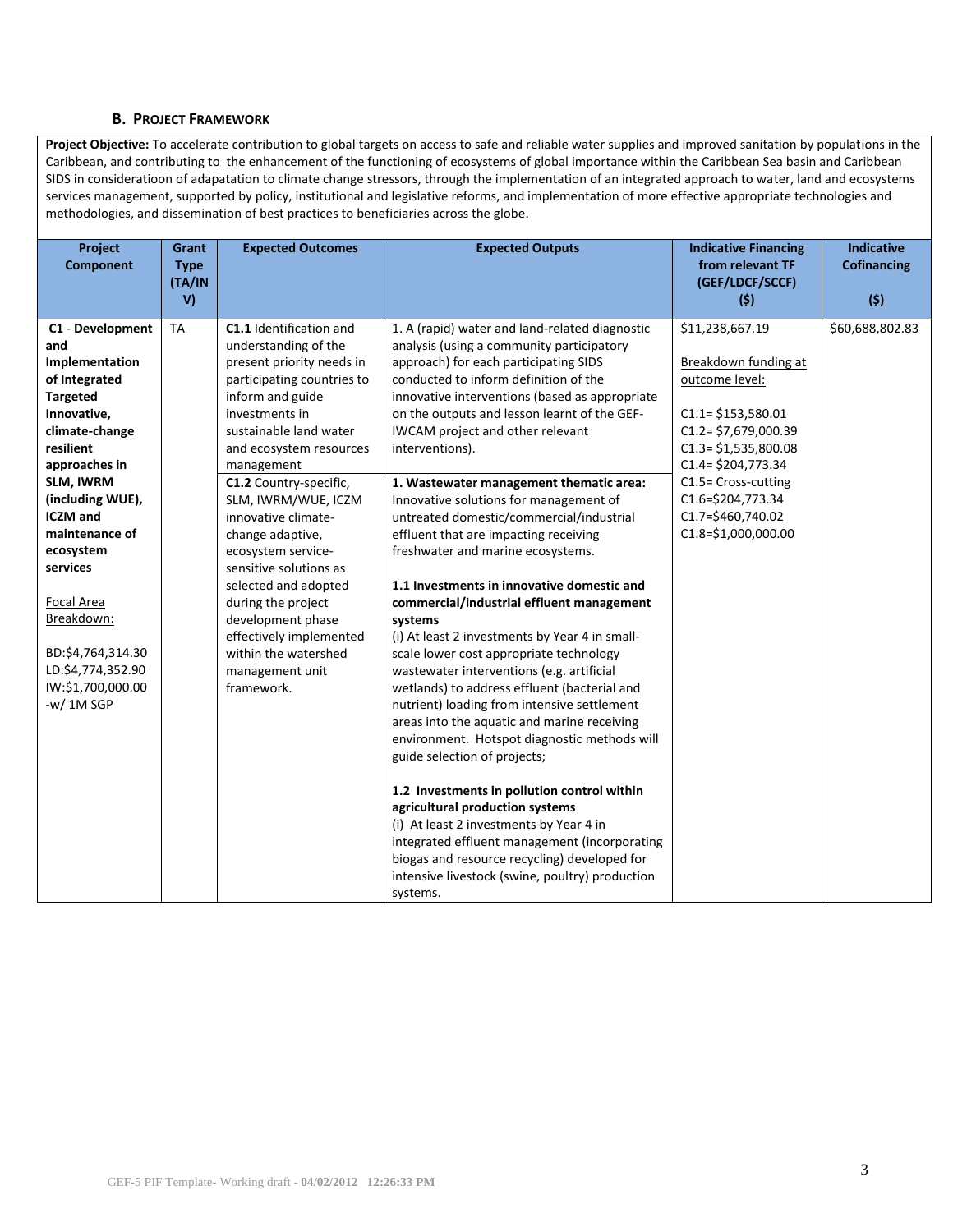|  | 2 Water security and improved sanitation           |  |
|--|----------------------------------------------------|--|
|  | thematic area: Innovative solutions for climate    |  |
|  | change-adaptive water supply augmentation          |  |
|  |                                                    |  |
|  | and water use efficiency, water safety and         |  |
|  | improved sanitation.                               |  |
|  | 2.1 Investments in communal rainwater              |  |
|  | harvesting systems                                 |  |
|  | (i) At least 2 RWH systems installed by Year 4     |  |
|  | for critically water-stressed communities to       |  |
|  | augment existing water supply systems to           |  |
|  | improve access to water by 20% over present        |  |
|  |                                                    |  |
|  | availability;                                      |  |
|  | (ii) At least 2 investments in water reuse and     |  |
|  | recycling by Year 4 at a high-consumptive user;    |  |
|  | (commercial/industrial entity) for replication     |  |
|  | toward development/strengthening of Code of        |  |
|  | Practices for water conservation.                  |  |
|  | 2.2 Investments in reducing risks and              |  |
|  | expanding water availability within water          |  |
|  | supply systems                                     |  |
|  | (i) At least 1 investment in priority small to     |  |
|  |                                                    |  |
|  | mid-scale water supply systems to expand           |  |
|  | water access by at least 20% and reduce health     |  |
|  | hazards by Year 4;                                 |  |
|  | 2.3 Investments in improved sanitation             |  |
|  | (i) At least 2 investments in special projects by  |  |
|  | Year 4 for impacted communities in improved        |  |
|  | and appropriate sanitation technologies (e.g.      |  |
|  | EcoSan) where human and ecosystem health is        |  |
|  | being negatively impacted.                         |  |
|  | 3 Land and watershed restoration and               |  |
|  | ecosystem resilience thematic area:                |  |
|  | Innovative solutions for erosion control,          |  |
|  |                                                    |  |
|  | agricultural non-point source pollution            |  |
|  | mitigation, land stabilization and runoff/flood    |  |
|  | control                                            |  |
|  |                                                    |  |
|  | 3.1 Investments in upland, riparian, coastal       |  |
|  | ecosystem restoration and rehabilitation           |  |
|  | through reforestation and agro-forestry            |  |
|  | systems                                            |  |
|  | (i) At least 2 investments by Year 4 in upland     |  |
|  | watershed protection and restoration               |  |
|  | measures, incorporating soil fertility             |  |
|  |                                                    |  |
|  | amelioration, runoff control in agricultural       |  |
|  | production systems.                                |  |
|  | (ii) At least 1 investment by Year 4 in riparian   |  |
|  | restoration, particularly along critical reaches   |  |
|  | of river systems upstream of surface water         |  |
|  | sources and recharge zones for aquifers and        |  |
|  | within ecologically degraded areas                 |  |
|  | (iii) At least 1 investment by Year 4 in estuarine |  |
|  | and coastal forest/mangrove restoration            |  |
|  | particularly along vulnerable and high risk        |  |
|  | areas for storm inundation                         |  |
|  |                                                    |  |
|  | 3.2 Watershed management plan                      |  |
|  | development - watershed unit-based                 |  |
|  |                                                    |  |
|  | elements of the National Plan of Action to         |  |
|  | address LBS of pollution                           |  |
|  | (i) At least 4 watershed basin master plans        |  |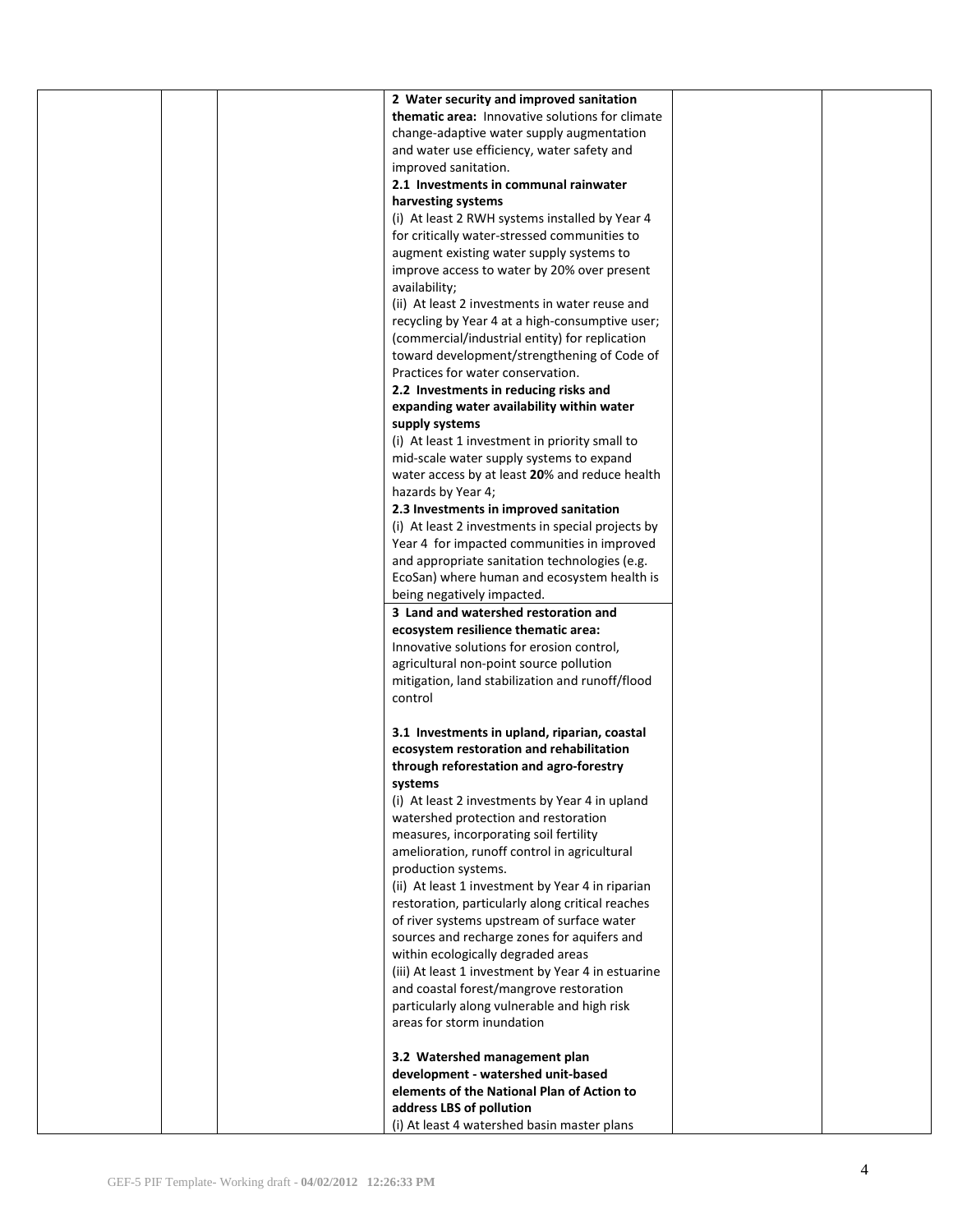|  | C1.3 National and/or<br>local capacities necessary<br>to implement SLM,<br>IWRM/WUE, ICZM<br>practices and meet water<br>and sanitation MDGs and | developed for 4 of the participating countries<br>by Year 4. The watershed master plan is the<br>operational template for land use<br>planning/zoning for climate-resilient land and<br>water resource conservation and minimization<br>of LBS pollution from point and non-point<br>sources. NOTE: the interventions outlined<br>above (points 1 to 3) will be implemented in<br>the context of the watershed management<br>plan.<br>1. At least 60% of professionals in lead<br>agencies and primary CSO stakeholders trained<br>by Year 4 in core technical areas related to<br>development and implementation the<br>interventions toward future replication and<br>mainstreaming within national frameworks. |  |
|--|--------------------------------------------------------------------------------------------------------------------------------------------------|-------------------------------------------------------------------------------------------------------------------------------------------------------------------------------------------------------------------------------------------------------------------------------------------------------------------------------------------------------------------------------------------------------------------------------------------------------------------------------------------------------------------------------------------------------------------------------------------------------------------------------------------------------------------------------------------------------------------|--|
|  | climate change<br>adaptation requirements<br>strengthened at each                                                                                |                                                                                                                                                                                                                                                                                                                                                                                                                                                                                                                                                                                                                                                                                                                   |  |
|  | participating SIDS                                                                                                                               |                                                                                                                                                                                                                                                                                                                                                                                                                                                                                                                                                                                                                                                                                                                   |  |
|  | <b>C1.4</b> Measurable stress<br>reduction achieved at the<br>project sites, including<br>increased availability                                 | 1. Suite of project-specific IW, LD and BD-<br>related indicators of process, stress reduction,<br>and environmental and socioeconomic status<br>indicators to assist objective assessment and                                                                                                                                                                                                                                                                                                                                                                                                                                                                                                                    |  |
|  | and/or access to potable<br>water and/or sustainable<br>sanitation services,                                                                     | monitoring of impacts of the projects at the<br>site/community level to the national level in<br>the management of land/ecosystems, water                                                                                                                                                                                                                                                                                                                                                                                                                                                                                                                                                                         |  |
|  | increased water use                                                                                                                              | resources and wastewater.                                                                                                                                                                                                                                                                                                                                                                                                                                                                                                                                                                                                                                                                                         |  |
|  | efficiency, reduced<br>surface and groundwater                                                                                                   | 2. A monitoring protocol for periodic<br>assessment of identified environmental                                                                                                                                                                                                                                                                                                                                                                                                                                                                                                                                                                                                                                   |  |
|  | contamination, reduced<br>deforestation and                                                                                                      | indicators (ground and surface water quality in<br>particular) at intervention sites with                                                                                                                                                                                                                                                                                                                                                                                                                                                                                                                                                                                                                         |  |
|  | watershed erosion, and<br>reduced coastal pollution<br>and ecosystem<br>degradation.                                                             | participatory engagement of stakeholders.                                                                                                                                                                                                                                                                                                                                                                                                                                                                                                                                                                                                                                                                         |  |
|  | C1.5 Social and economic<br>welfare of selected island                                                                                           | 1. Reduced adverse health reports from use of<br>unsafe drinking and ambient waters                                                                                                                                                                                                                                                                                                                                                                                                                                                                                                                                                                                                                               |  |
|  | communities improved                                                                                                                             | (freshwater and coastal waters);                                                                                                                                                                                                                                                                                                                                                                                                                                                                                                                                                                                                                                                                                  |  |
|  | through improved water<br>and wastewater                                                                                                         | 2. Reduction in risk posed by land degradation<br>to communities (flood and landslide) and                                                                                                                                                                                                                                                                                                                                                                                                                                                                                                                                                                                                                        |  |
|  | management and<br>improved ecosystem                                                                                                             | farmlands (soil loss and pollution);<br>3. Increase in revenue generation within target                                                                                                                                                                                                                                                                                                                                                                                                                                                                                                                                                                                                                           |  |
|  | services functioning.                                                                                                                            | communities through consumptive use of near-<br>shore marine fisheries;                                                                                                                                                                                                                                                                                                                                                                                                                                                                                                                                                                                                                                           |  |
|  |                                                                                                                                                  | 4. Enhancement in economic activity within                                                                                                                                                                                                                                                                                                                                                                                                                                                                                                                                                                                                                                                                        |  |
|  |                                                                                                                                                  | target communities from eco-touristic activity<br>through ecological restoration;                                                                                                                                                                                                                                                                                                                                                                                                                                                                                                                                                                                                                                 |  |
|  |                                                                                                                                                  | 5. Change in population species abundance<br>and diversity toward prior natural condition of                                                                                                                                                                                                                                                                                                                                                                                                                                                                                                                                                                                                                      |  |
|  |                                                                                                                                                  | ecosystem.<br>Best practice guidelines / code of practices for                                                                                                                                                                                                                                                                                                                                                                                                                                                                                                                                                                                                                                                    |  |
|  | C1.6 Best practices<br>captured and lessons                                                                                                      | adoption in national regulations for (inter-                                                                                                                                                                                                                                                                                                                                                                                                                                                                                                                                                                                                                                                                      |  |
|  | learned documented<br>from each innovative                                                                                                       | alia):                                                                                                                                                                                                                                                                                                                                                                                                                                                                                                                                                                                                                                                                                                            |  |
|  | interventions/solutions                                                                                                                          | • Guidelines for small-footprint wastewater                                                                                                                                                                                                                                                                                                                                                                                                                                                                                                                                                                                                                                                                       |  |
|  | project site for<br>dissemination at national,                                                                                                   | treatment systems and artificial wetland<br>wastewater filtration systems;                                                                                                                                                                                                                                                                                                                                                                                                                                                                                                                                                                                                                                        |  |
|  | regional and global level                                                                                                                        | • Livestock effluent control protocols;                                                                                                                                                                                                                                                                                                                                                                                                                                                                                                                                                                                                                                                                           |  |
|  | (through C4).                                                                                                                                    | • RWH systems installation and management;<br>. Water Safety Plans for small community                                                                                                                                                                                                                                                                                                                                                                                                                                                                                                                                                                                                                            |  |
|  |                                                                                                                                                  |                                                                                                                                                                                                                                                                                                                                                                                                                                                                                                                                                                                                                                                                                                                   |  |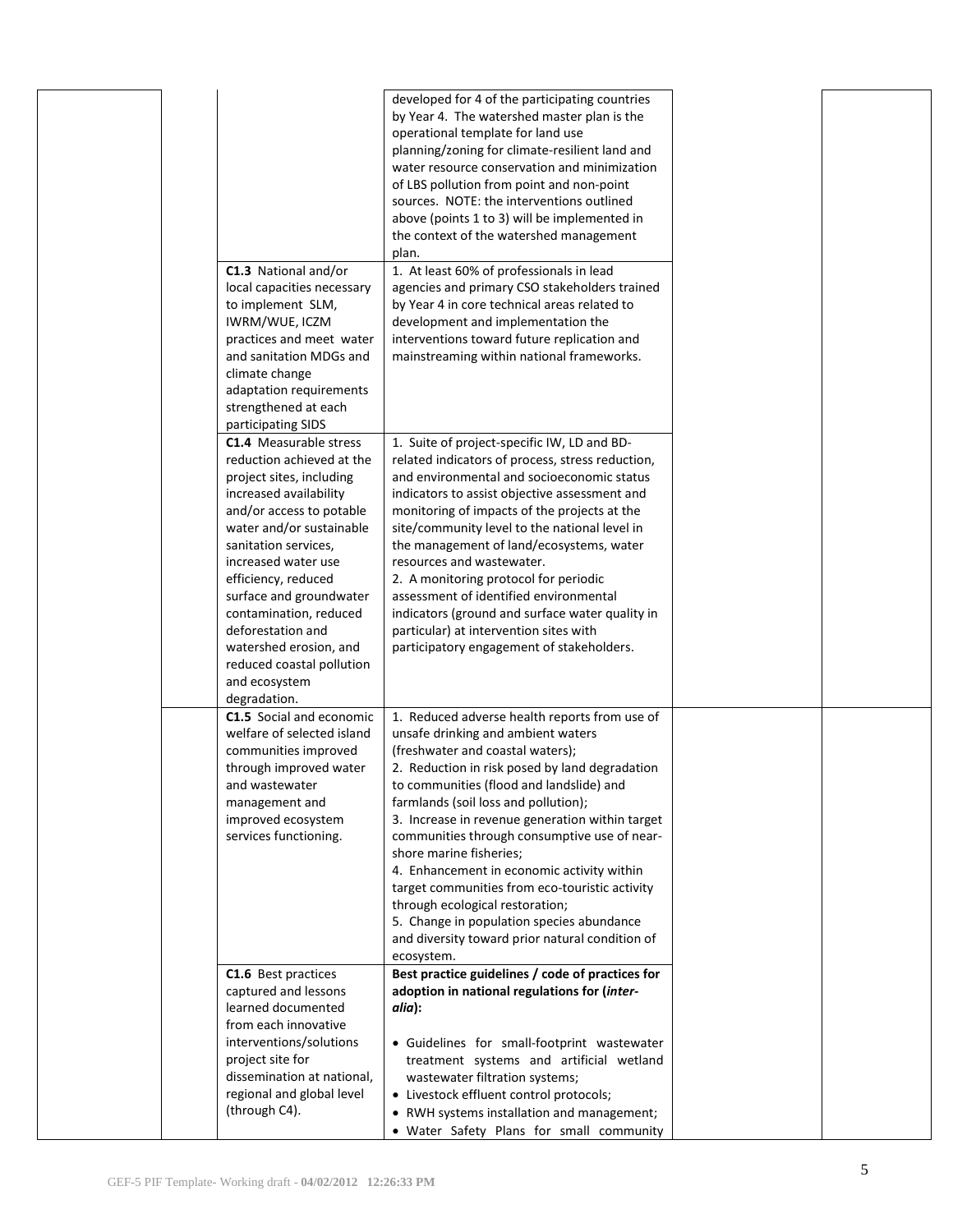|                                                                                                                                                                                                                  |           | C1.7 Replication of                                                                                                                                                                                                                                                                                                                                                                                                                                                                              | water supply systems;<br>• Appropriate sanitation solutions for small<br>coastal communities;<br>• Watershed management planning for LBS<br>reduction;<br>· Bioengineering application guidelines for<br>slope stabilization, runoff control and<br>managed aquifer recharge;<br>· Coastal bio-engineering and reforestation<br>methods.<br>1. Technical exchange visits between                                                                                                       |                                                                                                       |                |
|------------------------------------------------------------------------------------------------------------------------------------------------------------------------------------------------------------------|-----------|--------------------------------------------------------------------------------------------------------------------------------------------------------------------------------------------------------------------------------------------------------------------------------------------------------------------------------------------------------------------------------------------------------------------------------------------------------------------------------------------------|----------------------------------------------------------------------------------------------------------------------------------------------------------------------------------------------------------------------------------------------------------------------------------------------------------------------------------------------------------------------------------------------------------------------------------------------------------------------------------------|-------------------------------------------------------------------------------------------------------|----------------|
|                                                                                                                                                                                                                  |           | strategies developed<br>from each innovative<br>interventions/solutions<br>project and, where<br>support and finances<br>available, implemented                                                                                                                                                                                                                                                                                                                                                  | professionals, civil society organizations to<br>share knowledge directly over the duration of<br>the project;<br>2. At least 2 major technical conferences and<br>symposia convened to showcase the innovative<br>solutions;<br>3. Research articles, books, other awareness<br>materials through various media.                                                                                                                                                                      |                                                                                                       |                |
|                                                                                                                                                                                                                  |           | C1.8 Through the GEF-<br>SGP, communities<br>undertaking small-scale<br>local level interventions<br>to address issues<br>associated with land,<br>water and biodiversity<br>degradation to enhance<br>livelihood opportunities<br>and benefit from<br>improved ecosystem<br>services.                                                                                                                                                                                                           | At least 5 small-scale initiatives implemented<br>across the participating countries addressing<br>local challenges associated with water<br>resources, sustainable land management<br>including coastal zone management and<br>ecosystem impairment through the GEF Small<br>Grants Programme.                                                                                                                                                                                        |                                                                                                       |                |
| C2. Strengthening<br>of the SLM, IWRM<br>(and WUE) and<br>ecosystems<br>Monitoring, and<br><b>Indicators</b><br>framework<br>Focal Area<br>Breakdown:<br>LD:\$280,549.04<br>BD:\$280,549.04<br>IW:\$1,200,000.00 | <b>TA</b> | C2.1 Regional/ national<br>SLM, IWRM/WUE, ICZM<br>and relevant BD<br>indicators and long-term<br>monitoring plan based on<br>the Cartagena<br>Convention-LBS Protocol<br>requirements that are<br>developed and agreed on<br>regional level in close<br>cooperation with other<br>regional SIDS<br>programmes, innovative<br>solutions projects, and<br>supporting global<br>monitoring (i.e. MDGs),<br>gender mainstreaming<br>and nationally linked to<br>national planning and<br>monitoring. | 1. Adoption into national accounts by Year 4 of<br>IW and LD, and BD-related indicators of<br>process, stress reduction, and environmental<br>and socioeconomic status to monitor<br>improvements in the management of land and<br>water resources and wastewater. These would<br>incorporate indicators to track SLM and IWRM<br>implementation and to assess the short-term<br>and long-term effectiveness of SLM,<br>IWRM/WUE, ICZM and BD strategies in the<br>participating SIDS. | \$1,761,098.07<br>Breakdown funding at<br>outcome level:<br>C2.1=\$1,056,658.84<br>$C2.2=5704,439.23$ | \$9,509,929.58 |
|                                                                                                                                                                                                                  |           | C2.2 Strengthened<br>national & regional<br>capacity for IWRM and<br>land resources (including<br>ecosystems services)<br>monitoring.                                                                                                                                                                                                                                                                                                                                                            | 1. Integrative (across sectors/users)<br>appropriate decision support tools (water<br>information systems, spatial [GIS] databases)<br>by Year 3 to support the policy development<br>and legislative reform processes as well as to<br>provide a measure of success in addressing<br>water quality and water use problems;<br>2. GEF tracking tool as part of annual project<br>implementation review process as well as at                                                           |                                                                                                       |                |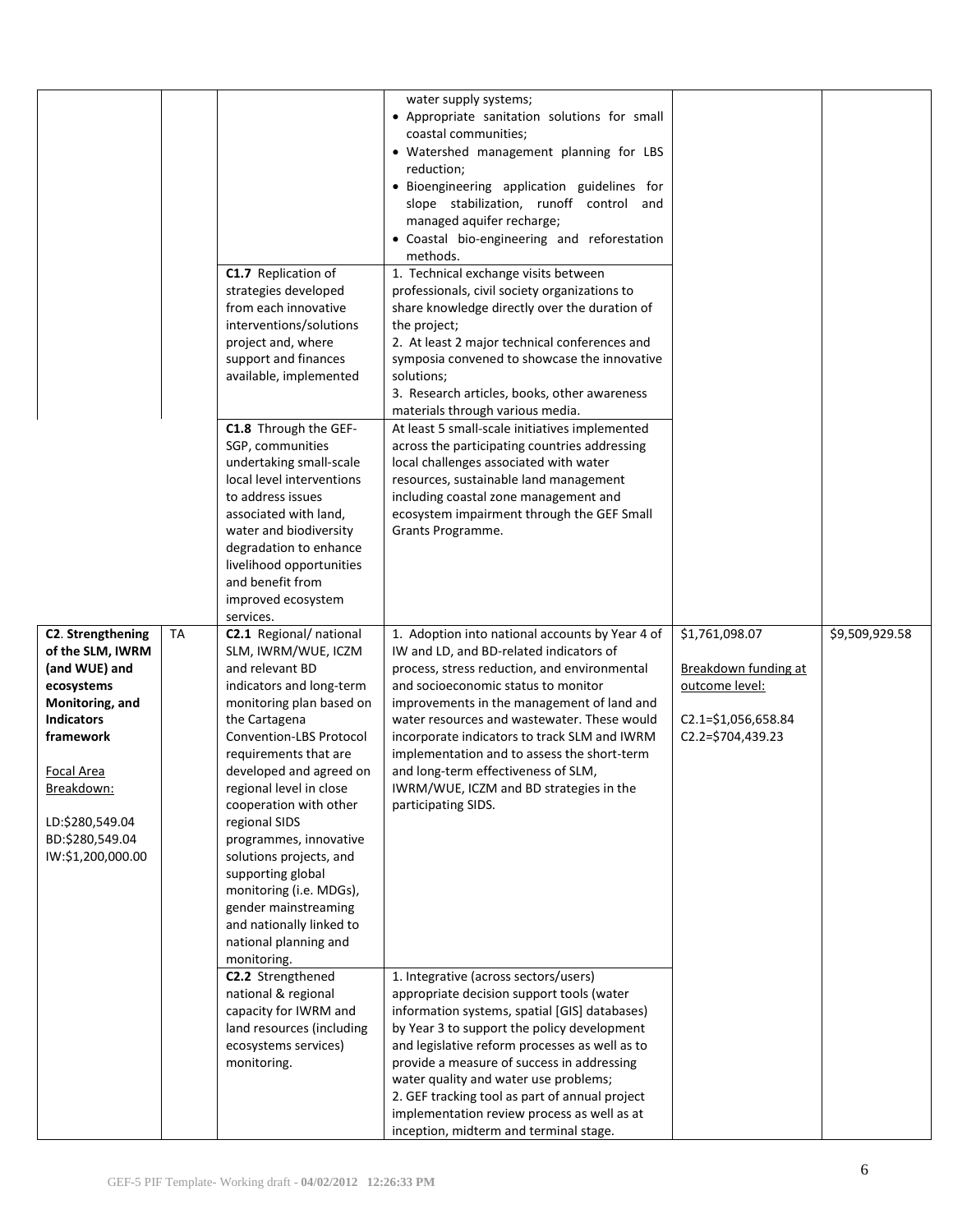| of the Policy,<br>coordination among<br>Committees (or complementary existing bodies<br>legislative and<br>relevant sectors for<br>based on the NICs established during the GEF-<br>Breakdown funding at<br>institutional<br>implementation of<br>IWCAM Project) in each participating country<br>outcome level:<br>reforms and<br>(to ensure broad multi-sectoral participation in<br>IWRM/WUE (inclusive of<br>capacity building<br>ICZM) plans, the UNCCD<br>SLM, IWRM/WUE and ecosystem management<br>$C3.1 = $482,562.50$<br>for SLM,<br><b>Framework National Plans</b><br>planning processes (taking into account<br>C3.2=\$1,688,968.75<br>of Action (NAPs) and<br>C3.3=\$1,688,968.75<br><b>IWRM/WUE and</b><br>institutional and capacity constraints, and the<br>C3.4=\$965,125.00<br><b>National Biodiversity</b><br>obvious economy of using existing multi-<br>ecosystem<br>services<br>Strategy, Action Plans<br>sectoral committees already established under<br>other related national/regional initiatives);<br>(NBSAPs) and national<br>management<br>taking into<br>climate change<br>consideration<br>adaptation strategies.<br>2. National reviews of water, wastewater, and<br>climate change<br>land use policy, legislation and institutional<br>resilience<br>arrangements followed by recommendations<br>of necessary reforms and support with drafting<br>building.<br>legislation.<br><b>Focal Area</b><br>C3.2 Strengthened policy<br>1. New and/or revised policies and regulations<br>Breakdown:<br>and legislation for the<br>on water supply and sanitation based on the<br>effective management of<br>IWRM Roadmaps (and IWRM/WUE strategies<br>LD:\$280,549.04<br>land and water resources<br>where they may exist), National Plans of Action<br>BD:\$280,549.04<br>and wastewater in<br>for SLM and ecosystem conservation in all<br>IW:\$4,264,526.93<br>Caribbean SIDS that are<br>participating countries by Year 4.<br>responsive to the<br>challenges of climate<br>change<br>C3.3 Harmonization of<br>1. National Integrated Water Resource<br>National IWRM/WUE<br>Management/ Water Use Efficiency<br>strategies/plans inclusive of ICZM and BD<br>process inclusive of SLM<br>conservation for at least 2 participating<br>and ICZM, and ecosystem<br>services maintenance<br>countries by Year 4. These strategies or plans<br>within relevant national<br>would include the identification of long-term<br>development plans<br>sustainability measures for sustainable land<br>drawing on experiences<br>and water resource and wastewater use and<br>from other regional SIDS<br>management, and protection of ecosystem<br>functions and environmental flow (e.g. tariffs,<br>and IWRM partnerships<br>supported by a long-term<br>'beneficiary-pays' and 'polluter-pays' policies,<br>sustainable<br>incentives and penalties). They would also<br>address awareness of, and access to, cost-<br>implementation plan.<br>effective and appropriate technologies.<br>C3.4 Strengthened<br>1. Programmes for of cross-sectoral<br>national and regional<br>sensitization and awareness-raising for all<br>institutions and other<br>relevant stakeholders on SLM and ecosystem<br>regional, national and<br>management, IWRM/WUE and ICZM<br>local stakeholders for the<br>management issues to support mainstreaming<br>protection of<br>and implementation by Year 4 for all<br>land/ecosystem<br>participating countries.<br>resources, groundwater<br>and surface water<br>2. Programmes for training and capacity<br>building to support the implementation of SLM,<br>resources, the<br>management of<br>ecosystems management, IWRM/WUE and<br>ICZM plans throughout the relevant<br>acceptable sanitation<br>standards, and<br>government, private sector agencies and civil<br>society organizations by Year 2 for all<br>wastewater reduction as<br>part of the<br>participating countries.<br>implementation of<br>IWRM/WUE and<br>associated SLM, ICZM<br>and biodiversity | C3. Strengthening | <b>TA</b> | C3.1 Enhanced     | 1. Strengthened National Inter-sectoral | \$4,825,625.00 | \$26,058,375.00 |
|------------------------------------------------------------------------------------------------------------------------------------------------------------------------------------------------------------------------------------------------------------------------------------------------------------------------------------------------------------------------------------------------------------------------------------------------------------------------------------------------------------------------------------------------------------------------------------------------------------------------------------------------------------------------------------------------------------------------------------------------------------------------------------------------------------------------------------------------------------------------------------------------------------------------------------------------------------------------------------------------------------------------------------------------------------------------------------------------------------------------------------------------------------------------------------------------------------------------------------------------------------------------------------------------------------------------------------------------------------------------------------------------------------------------------------------------------------------------------------------------------------------------------------------------------------------------------------------------------------------------------------------------------------------------------------------------------------------------------------------------------------------------------------------------------------------------------------------------------------------------------------------------------------------------------------------------------------------------------------------------------------------------------------------------------------------------------------------------------------------------------------------------------------------------------------------------------------------------------------------------------------------------------------------------------------------------------------------------------------------------------------------------------------------------------------------------------------------------------------------------------------------------------------------------------------------------------------------------------------------------------------------------------------------------------------------------------------------------------------------------------------------------------------------------------------------------------------------------------------------------------------------------------------------------------------------------------------------------------------------------------------------------------------------------------------------------------------------------------------------------------------------------------------------------------------------------------------------------------------------------------------------------------------------------------------------------------------------------------------------------------------------------------------------------------------------------------------------------------------------------------------------------------------------------------------------------------------------------------------------------------------------------------------------------------------------------------------------------------------------------------------------------------------------------------------------------------------------------------------------------------------------------------------------------------------------------------------------------------------------------------------------------------------------|-------------------|-----------|-------------------|-----------------------------------------|----------------|-----------------|
|                                                                                                                                                                                                                                                                                                                                                                                                                                                                                                                                                                                                                                                                                                                                                                                                                                                                                                                                                                                                                                                                                                                                                                                                                                                                                                                                                                                                                                                                                                                                                                                                                                                                                                                                                                                                                                                                                                                                                                                                                                                                                                                                                                                                                                                                                                                                                                                                                                                                                                                                                                                                                                                                                                                                                                                                                                                                                                                                                                                                                                                                                                                                                                                                                                                                                                                                                                                                                                                                                                                                                                                                                                                                                                                                                                                                                                                                                                                                                                                                                                          |                   |           |                   |                                         |                |                 |
|                                                                                                                                                                                                                                                                                                                                                                                                                                                                                                                                                                                                                                                                                                                                                                                                                                                                                                                                                                                                                                                                                                                                                                                                                                                                                                                                                                                                                                                                                                                                                                                                                                                                                                                                                                                                                                                                                                                                                                                                                                                                                                                                                                                                                                                                                                                                                                                                                                                                                                                                                                                                                                                                                                                                                                                                                                                                                                                                                                                                                                                                                                                                                                                                                                                                                                                                                                                                                                                                                                                                                                                                                                                                                                                                                                                                                                                                                                                                                                                                                                          |                   |           |                   |                                         |                |                 |
|                                                                                                                                                                                                                                                                                                                                                                                                                                                                                                                                                                                                                                                                                                                                                                                                                                                                                                                                                                                                                                                                                                                                                                                                                                                                                                                                                                                                                                                                                                                                                                                                                                                                                                                                                                                                                                                                                                                                                                                                                                                                                                                                                                                                                                                                                                                                                                                                                                                                                                                                                                                                                                                                                                                                                                                                                                                                                                                                                                                                                                                                                                                                                                                                                                                                                                                                                                                                                                                                                                                                                                                                                                                                                                                                                                                                                                                                                                                                                                                                                                          |                   |           |                   |                                         |                |                 |
|                                                                                                                                                                                                                                                                                                                                                                                                                                                                                                                                                                                                                                                                                                                                                                                                                                                                                                                                                                                                                                                                                                                                                                                                                                                                                                                                                                                                                                                                                                                                                                                                                                                                                                                                                                                                                                                                                                                                                                                                                                                                                                                                                                                                                                                                                                                                                                                                                                                                                                                                                                                                                                                                                                                                                                                                                                                                                                                                                                                                                                                                                                                                                                                                                                                                                                                                                                                                                                                                                                                                                                                                                                                                                                                                                                                                                                                                                                                                                                                                                                          |                   |           |                   |                                         |                |                 |
|                                                                                                                                                                                                                                                                                                                                                                                                                                                                                                                                                                                                                                                                                                                                                                                                                                                                                                                                                                                                                                                                                                                                                                                                                                                                                                                                                                                                                                                                                                                                                                                                                                                                                                                                                                                                                                                                                                                                                                                                                                                                                                                                                                                                                                                                                                                                                                                                                                                                                                                                                                                                                                                                                                                                                                                                                                                                                                                                                                                                                                                                                                                                                                                                                                                                                                                                                                                                                                                                                                                                                                                                                                                                                                                                                                                                                                                                                                                                                                                                                                          |                   |           |                   |                                         |                |                 |
|                                                                                                                                                                                                                                                                                                                                                                                                                                                                                                                                                                                                                                                                                                                                                                                                                                                                                                                                                                                                                                                                                                                                                                                                                                                                                                                                                                                                                                                                                                                                                                                                                                                                                                                                                                                                                                                                                                                                                                                                                                                                                                                                                                                                                                                                                                                                                                                                                                                                                                                                                                                                                                                                                                                                                                                                                                                                                                                                                                                                                                                                                                                                                                                                                                                                                                                                                                                                                                                                                                                                                                                                                                                                                                                                                                                                                                                                                                                                                                                                                                          |                   |           |                   |                                         |                |                 |
|                                                                                                                                                                                                                                                                                                                                                                                                                                                                                                                                                                                                                                                                                                                                                                                                                                                                                                                                                                                                                                                                                                                                                                                                                                                                                                                                                                                                                                                                                                                                                                                                                                                                                                                                                                                                                                                                                                                                                                                                                                                                                                                                                                                                                                                                                                                                                                                                                                                                                                                                                                                                                                                                                                                                                                                                                                                                                                                                                                                                                                                                                                                                                                                                                                                                                                                                                                                                                                                                                                                                                                                                                                                                                                                                                                                                                                                                                                                                                                                                                                          |                   |           |                   |                                         |                |                 |
|                                                                                                                                                                                                                                                                                                                                                                                                                                                                                                                                                                                                                                                                                                                                                                                                                                                                                                                                                                                                                                                                                                                                                                                                                                                                                                                                                                                                                                                                                                                                                                                                                                                                                                                                                                                                                                                                                                                                                                                                                                                                                                                                                                                                                                                                                                                                                                                                                                                                                                                                                                                                                                                                                                                                                                                                                                                                                                                                                                                                                                                                                                                                                                                                                                                                                                                                                                                                                                                                                                                                                                                                                                                                                                                                                                                                                                                                                                                                                                                                                                          |                   |           |                   |                                         |                |                 |
|                                                                                                                                                                                                                                                                                                                                                                                                                                                                                                                                                                                                                                                                                                                                                                                                                                                                                                                                                                                                                                                                                                                                                                                                                                                                                                                                                                                                                                                                                                                                                                                                                                                                                                                                                                                                                                                                                                                                                                                                                                                                                                                                                                                                                                                                                                                                                                                                                                                                                                                                                                                                                                                                                                                                                                                                                                                                                                                                                                                                                                                                                                                                                                                                                                                                                                                                                                                                                                                                                                                                                                                                                                                                                                                                                                                                                                                                                                                                                                                                                                          |                   |           |                   |                                         |                |                 |
|                                                                                                                                                                                                                                                                                                                                                                                                                                                                                                                                                                                                                                                                                                                                                                                                                                                                                                                                                                                                                                                                                                                                                                                                                                                                                                                                                                                                                                                                                                                                                                                                                                                                                                                                                                                                                                                                                                                                                                                                                                                                                                                                                                                                                                                                                                                                                                                                                                                                                                                                                                                                                                                                                                                                                                                                                                                                                                                                                                                                                                                                                                                                                                                                                                                                                                                                                                                                                                                                                                                                                                                                                                                                                                                                                                                                                                                                                                                                                                                                                                          |                   |           |                   |                                         |                |                 |
|                                                                                                                                                                                                                                                                                                                                                                                                                                                                                                                                                                                                                                                                                                                                                                                                                                                                                                                                                                                                                                                                                                                                                                                                                                                                                                                                                                                                                                                                                                                                                                                                                                                                                                                                                                                                                                                                                                                                                                                                                                                                                                                                                                                                                                                                                                                                                                                                                                                                                                                                                                                                                                                                                                                                                                                                                                                                                                                                                                                                                                                                                                                                                                                                                                                                                                                                                                                                                                                                                                                                                                                                                                                                                                                                                                                                                                                                                                                                                                                                                                          |                   |           |                   |                                         |                |                 |
|                                                                                                                                                                                                                                                                                                                                                                                                                                                                                                                                                                                                                                                                                                                                                                                                                                                                                                                                                                                                                                                                                                                                                                                                                                                                                                                                                                                                                                                                                                                                                                                                                                                                                                                                                                                                                                                                                                                                                                                                                                                                                                                                                                                                                                                                                                                                                                                                                                                                                                                                                                                                                                                                                                                                                                                                                                                                                                                                                                                                                                                                                                                                                                                                                                                                                                                                                                                                                                                                                                                                                                                                                                                                                                                                                                                                                                                                                                                                                                                                                                          |                   |           |                   |                                         |                |                 |
|                                                                                                                                                                                                                                                                                                                                                                                                                                                                                                                                                                                                                                                                                                                                                                                                                                                                                                                                                                                                                                                                                                                                                                                                                                                                                                                                                                                                                                                                                                                                                                                                                                                                                                                                                                                                                                                                                                                                                                                                                                                                                                                                                                                                                                                                                                                                                                                                                                                                                                                                                                                                                                                                                                                                                                                                                                                                                                                                                                                                                                                                                                                                                                                                                                                                                                                                                                                                                                                                                                                                                                                                                                                                                                                                                                                                                                                                                                                                                                                                                                          |                   |           |                   |                                         |                |                 |
|                                                                                                                                                                                                                                                                                                                                                                                                                                                                                                                                                                                                                                                                                                                                                                                                                                                                                                                                                                                                                                                                                                                                                                                                                                                                                                                                                                                                                                                                                                                                                                                                                                                                                                                                                                                                                                                                                                                                                                                                                                                                                                                                                                                                                                                                                                                                                                                                                                                                                                                                                                                                                                                                                                                                                                                                                                                                                                                                                                                                                                                                                                                                                                                                                                                                                                                                                                                                                                                                                                                                                                                                                                                                                                                                                                                                                                                                                                                                                                                                                                          |                   |           |                   |                                         |                |                 |
|                                                                                                                                                                                                                                                                                                                                                                                                                                                                                                                                                                                                                                                                                                                                                                                                                                                                                                                                                                                                                                                                                                                                                                                                                                                                                                                                                                                                                                                                                                                                                                                                                                                                                                                                                                                                                                                                                                                                                                                                                                                                                                                                                                                                                                                                                                                                                                                                                                                                                                                                                                                                                                                                                                                                                                                                                                                                                                                                                                                                                                                                                                                                                                                                                                                                                                                                                                                                                                                                                                                                                                                                                                                                                                                                                                                                                                                                                                                                                                                                                                          |                   |           |                   |                                         |                |                 |
|                                                                                                                                                                                                                                                                                                                                                                                                                                                                                                                                                                                                                                                                                                                                                                                                                                                                                                                                                                                                                                                                                                                                                                                                                                                                                                                                                                                                                                                                                                                                                                                                                                                                                                                                                                                                                                                                                                                                                                                                                                                                                                                                                                                                                                                                                                                                                                                                                                                                                                                                                                                                                                                                                                                                                                                                                                                                                                                                                                                                                                                                                                                                                                                                                                                                                                                                                                                                                                                                                                                                                                                                                                                                                                                                                                                                                                                                                                                                                                                                                                          |                   |           |                   |                                         |                |                 |
|                                                                                                                                                                                                                                                                                                                                                                                                                                                                                                                                                                                                                                                                                                                                                                                                                                                                                                                                                                                                                                                                                                                                                                                                                                                                                                                                                                                                                                                                                                                                                                                                                                                                                                                                                                                                                                                                                                                                                                                                                                                                                                                                                                                                                                                                                                                                                                                                                                                                                                                                                                                                                                                                                                                                                                                                                                                                                                                                                                                                                                                                                                                                                                                                                                                                                                                                                                                                                                                                                                                                                                                                                                                                                                                                                                                                                                                                                                                                                                                                                                          |                   |           |                   |                                         |                |                 |
|                                                                                                                                                                                                                                                                                                                                                                                                                                                                                                                                                                                                                                                                                                                                                                                                                                                                                                                                                                                                                                                                                                                                                                                                                                                                                                                                                                                                                                                                                                                                                                                                                                                                                                                                                                                                                                                                                                                                                                                                                                                                                                                                                                                                                                                                                                                                                                                                                                                                                                                                                                                                                                                                                                                                                                                                                                                                                                                                                                                                                                                                                                                                                                                                                                                                                                                                                                                                                                                                                                                                                                                                                                                                                                                                                                                                                                                                                                                                                                                                                                          |                   |           |                   |                                         |                |                 |
|                                                                                                                                                                                                                                                                                                                                                                                                                                                                                                                                                                                                                                                                                                                                                                                                                                                                                                                                                                                                                                                                                                                                                                                                                                                                                                                                                                                                                                                                                                                                                                                                                                                                                                                                                                                                                                                                                                                                                                                                                                                                                                                                                                                                                                                                                                                                                                                                                                                                                                                                                                                                                                                                                                                                                                                                                                                                                                                                                                                                                                                                                                                                                                                                                                                                                                                                                                                                                                                                                                                                                                                                                                                                                                                                                                                                                                                                                                                                                                                                                                          |                   |           |                   |                                         |                |                 |
|                                                                                                                                                                                                                                                                                                                                                                                                                                                                                                                                                                                                                                                                                                                                                                                                                                                                                                                                                                                                                                                                                                                                                                                                                                                                                                                                                                                                                                                                                                                                                                                                                                                                                                                                                                                                                                                                                                                                                                                                                                                                                                                                                                                                                                                                                                                                                                                                                                                                                                                                                                                                                                                                                                                                                                                                                                                                                                                                                                                                                                                                                                                                                                                                                                                                                                                                                                                                                                                                                                                                                                                                                                                                                                                                                                                                                                                                                                                                                                                                                                          |                   |           |                   |                                         |                |                 |
|                                                                                                                                                                                                                                                                                                                                                                                                                                                                                                                                                                                                                                                                                                                                                                                                                                                                                                                                                                                                                                                                                                                                                                                                                                                                                                                                                                                                                                                                                                                                                                                                                                                                                                                                                                                                                                                                                                                                                                                                                                                                                                                                                                                                                                                                                                                                                                                                                                                                                                                                                                                                                                                                                                                                                                                                                                                                                                                                                                                                                                                                                                                                                                                                                                                                                                                                                                                                                                                                                                                                                                                                                                                                                                                                                                                                                                                                                                                                                                                                                                          |                   |           |                   |                                         |                |                 |
|                                                                                                                                                                                                                                                                                                                                                                                                                                                                                                                                                                                                                                                                                                                                                                                                                                                                                                                                                                                                                                                                                                                                                                                                                                                                                                                                                                                                                                                                                                                                                                                                                                                                                                                                                                                                                                                                                                                                                                                                                                                                                                                                                                                                                                                                                                                                                                                                                                                                                                                                                                                                                                                                                                                                                                                                                                                                                                                                                                                                                                                                                                                                                                                                                                                                                                                                                                                                                                                                                                                                                                                                                                                                                                                                                                                                                                                                                                                                                                                                                                          |                   |           |                   |                                         |                |                 |
|                                                                                                                                                                                                                                                                                                                                                                                                                                                                                                                                                                                                                                                                                                                                                                                                                                                                                                                                                                                                                                                                                                                                                                                                                                                                                                                                                                                                                                                                                                                                                                                                                                                                                                                                                                                                                                                                                                                                                                                                                                                                                                                                                                                                                                                                                                                                                                                                                                                                                                                                                                                                                                                                                                                                                                                                                                                                                                                                                                                                                                                                                                                                                                                                                                                                                                                                                                                                                                                                                                                                                                                                                                                                                                                                                                                                                                                                                                                                                                                                                                          |                   |           |                   |                                         |                |                 |
|                                                                                                                                                                                                                                                                                                                                                                                                                                                                                                                                                                                                                                                                                                                                                                                                                                                                                                                                                                                                                                                                                                                                                                                                                                                                                                                                                                                                                                                                                                                                                                                                                                                                                                                                                                                                                                                                                                                                                                                                                                                                                                                                                                                                                                                                                                                                                                                                                                                                                                                                                                                                                                                                                                                                                                                                                                                                                                                                                                                                                                                                                                                                                                                                                                                                                                                                                                                                                                                                                                                                                                                                                                                                                                                                                                                                                                                                                                                                                                                                                                          |                   |           |                   |                                         |                |                 |
|                                                                                                                                                                                                                                                                                                                                                                                                                                                                                                                                                                                                                                                                                                                                                                                                                                                                                                                                                                                                                                                                                                                                                                                                                                                                                                                                                                                                                                                                                                                                                                                                                                                                                                                                                                                                                                                                                                                                                                                                                                                                                                                                                                                                                                                                                                                                                                                                                                                                                                                                                                                                                                                                                                                                                                                                                                                                                                                                                                                                                                                                                                                                                                                                                                                                                                                                                                                                                                                                                                                                                                                                                                                                                                                                                                                                                                                                                                                                                                                                                                          |                   |           |                   |                                         |                |                 |
|                                                                                                                                                                                                                                                                                                                                                                                                                                                                                                                                                                                                                                                                                                                                                                                                                                                                                                                                                                                                                                                                                                                                                                                                                                                                                                                                                                                                                                                                                                                                                                                                                                                                                                                                                                                                                                                                                                                                                                                                                                                                                                                                                                                                                                                                                                                                                                                                                                                                                                                                                                                                                                                                                                                                                                                                                                                                                                                                                                                                                                                                                                                                                                                                                                                                                                                                                                                                                                                                                                                                                                                                                                                                                                                                                                                                                                                                                                                                                                                                                                          |                   |           |                   |                                         |                |                 |
|                                                                                                                                                                                                                                                                                                                                                                                                                                                                                                                                                                                                                                                                                                                                                                                                                                                                                                                                                                                                                                                                                                                                                                                                                                                                                                                                                                                                                                                                                                                                                                                                                                                                                                                                                                                                                                                                                                                                                                                                                                                                                                                                                                                                                                                                                                                                                                                                                                                                                                                                                                                                                                                                                                                                                                                                                                                                                                                                                                                                                                                                                                                                                                                                                                                                                                                                                                                                                                                                                                                                                                                                                                                                                                                                                                                                                                                                                                                                                                                                                                          |                   |           |                   |                                         |                |                 |
|                                                                                                                                                                                                                                                                                                                                                                                                                                                                                                                                                                                                                                                                                                                                                                                                                                                                                                                                                                                                                                                                                                                                                                                                                                                                                                                                                                                                                                                                                                                                                                                                                                                                                                                                                                                                                                                                                                                                                                                                                                                                                                                                                                                                                                                                                                                                                                                                                                                                                                                                                                                                                                                                                                                                                                                                                                                                                                                                                                                                                                                                                                                                                                                                                                                                                                                                                                                                                                                                                                                                                                                                                                                                                                                                                                                                                                                                                                                                                                                                                                          |                   |           |                   |                                         |                |                 |
|                                                                                                                                                                                                                                                                                                                                                                                                                                                                                                                                                                                                                                                                                                                                                                                                                                                                                                                                                                                                                                                                                                                                                                                                                                                                                                                                                                                                                                                                                                                                                                                                                                                                                                                                                                                                                                                                                                                                                                                                                                                                                                                                                                                                                                                                                                                                                                                                                                                                                                                                                                                                                                                                                                                                                                                                                                                                                                                                                                                                                                                                                                                                                                                                                                                                                                                                                                                                                                                                                                                                                                                                                                                                                                                                                                                                                                                                                                                                                                                                                                          |                   |           |                   |                                         |                |                 |
|                                                                                                                                                                                                                                                                                                                                                                                                                                                                                                                                                                                                                                                                                                                                                                                                                                                                                                                                                                                                                                                                                                                                                                                                                                                                                                                                                                                                                                                                                                                                                                                                                                                                                                                                                                                                                                                                                                                                                                                                                                                                                                                                                                                                                                                                                                                                                                                                                                                                                                                                                                                                                                                                                                                                                                                                                                                                                                                                                                                                                                                                                                                                                                                                                                                                                                                                                                                                                                                                                                                                                                                                                                                                                                                                                                                                                                                                                                                                                                                                                                          |                   |           |                   |                                         |                |                 |
|                                                                                                                                                                                                                                                                                                                                                                                                                                                                                                                                                                                                                                                                                                                                                                                                                                                                                                                                                                                                                                                                                                                                                                                                                                                                                                                                                                                                                                                                                                                                                                                                                                                                                                                                                                                                                                                                                                                                                                                                                                                                                                                                                                                                                                                                                                                                                                                                                                                                                                                                                                                                                                                                                                                                                                                                                                                                                                                                                                                                                                                                                                                                                                                                                                                                                                                                                                                                                                                                                                                                                                                                                                                                                                                                                                                                                                                                                                                                                                                                                                          |                   |           |                   |                                         |                |                 |
|                                                                                                                                                                                                                                                                                                                                                                                                                                                                                                                                                                                                                                                                                                                                                                                                                                                                                                                                                                                                                                                                                                                                                                                                                                                                                                                                                                                                                                                                                                                                                                                                                                                                                                                                                                                                                                                                                                                                                                                                                                                                                                                                                                                                                                                                                                                                                                                                                                                                                                                                                                                                                                                                                                                                                                                                                                                                                                                                                                                                                                                                                                                                                                                                                                                                                                                                                                                                                                                                                                                                                                                                                                                                                                                                                                                                                                                                                                                                                                                                                                          |                   |           |                   |                                         |                |                 |
|                                                                                                                                                                                                                                                                                                                                                                                                                                                                                                                                                                                                                                                                                                                                                                                                                                                                                                                                                                                                                                                                                                                                                                                                                                                                                                                                                                                                                                                                                                                                                                                                                                                                                                                                                                                                                                                                                                                                                                                                                                                                                                                                                                                                                                                                                                                                                                                                                                                                                                                                                                                                                                                                                                                                                                                                                                                                                                                                                                                                                                                                                                                                                                                                                                                                                                                                                                                                                                                                                                                                                                                                                                                                                                                                                                                                                                                                                                                                                                                                                                          |                   |           |                   |                                         |                |                 |
|                                                                                                                                                                                                                                                                                                                                                                                                                                                                                                                                                                                                                                                                                                                                                                                                                                                                                                                                                                                                                                                                                                                                                                                                                                                                                                                                                                                                                                                                                                                                                                                                                                                                                                                                                                                                                                                                                                                                                                                                                                                                                                                                                                                                                                                                                                                                                                                                                                                                                                                                                                                                                                                                                                                                                                                                                                                                                                                                                                                                                                                                                                                                                                                                                                                                                                                                                                                                                                                                                                                                                                                                                                                                                                                                                                                                                                                                                                                                                                                                                                          |                   |           |                   |                                         |                |                 |
|                                                                                                                                                                                                                                                                                                                                                                                                                                                                                                                                                                                                                                                                                                                                                                                                                                                                                                                                                                                                                                                                                                                                                                                                                                                                                                                                                                                                                                                                                                                                                                                                                                                                                                                                                                                                                                                                                                                                                                                                                                                                                                                                                                                                                                                                                                                                                                                                                                                                                                                                                                                                                                                                                                                                                                                                                                                                                                                                                                                                                                                                                                                                                                                                                                                                                                                                                                                                                                                                                                                                                                                                                                                                                                                                                                                                                                                                                                                                                                                                                                          |                   |           |                   |                                         |                |                 |
|                                                                                                                                                                                                                                                                                                                                                                                                                                                                                                                                                                                                                                                                                                                                                                                                                                                                                                                                                                                                                                                                                                                                                                                                                                                                                                                                                                                                                                                                                                                                                                                                                                                                                                                                                                                                                                                                                                                                                                                                                                                                                                                                                                                                                                                                                                                                                                                                                                                                                                                                                                                                                                                                                                                                                                                                                                                                                                                                                                                                                                                                                                                                                                                                                                                                                                                                                                                                                                                                                                                                                                                                                                                                                                                                                                                                                                                                                                                                                                                                                                          |                   |           |                   |                                         |                |                 |
|                                                                                                                                                                                                                                                                                                                                                                                                                                                                                                                                                                                                                                                                                                                                                                                                                                                                                                                                                                                                                                                                                                                                                                                                                                                                                                                                                                                                                                                                                                                                                                                                                                                                                                                                                                                                                                                                                                                                                                                                                                                                                                                                                                                                                                                                                                                                                                                                                                                                                                                                                                                                                                                                                                                                                                                                                                                                                                                                                                                                                                                                                                                                                                                                                                                                                                                                                                                                                                                                                                                                                                                                                                                                                                                                                                                                                                                                                                                                                                                                                                          |                   |           |                   |                                         |                |                 |
|                                                                                                                                                                                                                                                                                                                                                                                                                                                                                                                                                                                                                                                                                                                                                                                                                                                                                                                                                                                                                                                                                                                                                                                                                                                                                                                                                                                                                                                                                                                                                                                                                                                                                                                                                                                                                                                                                                                                                                                                                                                                                                                                                                                                                                                                                                                                                                                                                                                                                                                                                                                                                                                                                                                                                                                                                                                                                                                                                                                                                                                                                                                                                                                                                                                                                                                                                                                                                                                                                                                                                                                                                                                                                                                                                                                                                                                                                                                                                                                                                                          |                   |           |                   |                                         |                |                 |
|                                                                                                                                                                                                                                                                                                                                                                                                                                                                                                                                                                                                                                                                                                                                                                                                                                                                                                                                                                                                                                                                                                                                                                                                                                                                                                                                                                                                                                                                                                                                                                                                                                                                                                                                                                                                                                                                                                                                                                                                                                                                                                                                                                                                                                                                                                                                                                                                                                                                                                                                                                                                                                                                                                                                                                                                                                                                                                                                                                                                                                                                                                                                                                                                                                                                                                                                                                                                                                                                                                                                                                                                                                                                                                                                                                                                                                                                                                                                                                                                                                          |                   |           |                   |                                         |                |                 |
|                                                                                                                                                                                                                                                                                                                                                                                                                                                                                                                                                                                                                                                                                                                                                                                                                                                                                                                                                                                                                                                                                                                                                                                                                                                                                                                                                                                                                                                                                                                                                                                                                                                                                                                                                                                                                                                                                                                                                                                                                                                                                                                                                                                                                                                                                                                                                                                                                                                                                                                                                                                                                                                                                                                                                                                                                                                                                                                                                                                                                                                                                                                                                                                                                                                                                                                                                                                                                                                                                                                                                                                                                                                                                                                                                                                                                                                                                                                                                                                                                                          |                   |           |                   |                                         |                |                 |
|                                                                                                                                                                                                                                                                                                                                                                                                                                                                                                                                                                                                                                                                                                                                                                                                                                                                                                                                                                                                                                                                                                                                                                                                                                                                                                                                                                                                                                                                                                                                                                                                                                                                                                                                                                                                                                                                                                                                                                                                                                                                                                                                                                                                                                                                                                                                                                                                                                                                                                                                                                                                                                                                                                                                                                                                                                                                                                                                                                                                                                                                                                                                                                                                                                                                                                                                                                                                                                                                                                                                                                                                                                                                                                                                                                                                                                                                                                                                                                                                                                          |                   |           |                   |                                         |                |                 |
|                                                                                                                                                                                                                                                                                                                                                                                                                                                                                                                                                                                                                                                                                                                                                                                                                                                                                                                                                                                                                                                                                                                                                                                                                                                                                                                                                                                                                                                                                                                                                                                                                                                                                                                                                                                                                                                                                                                                                                                                                                                                                                                                                                                                                                                                                                                                                                                                                                                                                                                                                                                                                                                                                                                                                                                                                                                                                                                                                                                                                                                                                                                                                                                                                                                                                                                                                                                                                                                                                                                                                                                                                                                                                                                                                                                                                                                                                                                                                                                                                                          |                   |           |                   |                                         |                |                 |
|                                                                                                                                                                                                                                                                                                                                                                                                                                                                                                                                                                                                                                                                                                                                                                                                                                                                                                                                                                                                                                                                                                                                                                                                                                                                                                                                                                                                                                                                                                                                                                                                                                                                                                                                                                                                                                                                                                                                                                                                                                                                                                                                                                                                                                                                                                                                                                                                                                                                                                                                                                                                                                                                                                                                                                                                                                                                                                                                                                                                                                                                                                                                                                                                                                                                                                                                                                                                                                                                                                                                                                                                                                                                                                                                                                                                                                                                                                                                                                                                                                          |                   |           |                   |                                         |                |                 |
|                                                                                                                                                                                                                                                                                                                                                                                                                                                                                                                                                                                                                                                                                                                                                                                                                                                                                                                                                                                                                                                                                                                                                                                                                                                                                                                                                                                                                                                                                                                                                                                                                                                                                                                                                                                                                                                                                                                                                                                                                                                                                                                                                                                                                                                                                                                                                                                                                                                                                                                                                                                                                                                                                                                                                                                                                                                                                                                                                                                                                                                                                                                                                                                                                                                                                                                                                                                                                                                                                                                                                                                                                                                                                                                                                                                                                                                                                                                                                                                                                                          |                   |           |                   |                                         |                |                 |
|                                                                                                                                                                                                                                                                                                                                                                                                                                                                                                                                                                                                                                                                                                                                                                                                                                                                                                                                                                                                                                                                                                                                                                                                                                                                                                                                                                                                                                                                                                                                                                                                                                                                                                                                                                                                                                                                                                                                                                                                                                                                                                                                                                                                                                                                                                                                                                                                                                                                                                                                                                                                                                                                                                                                                                                                                                                                                                                                                                                                                                                                                                                                                                                                                                                                                                                                                                                                                                                                                                                                                                                                                                                                                                                                                                                                                                                                                                                                                                                                                                          |                   |           |                   |                                         |                |                 |
|                                                                                                                                                                                                                                                                                                                                                                                                                                                                                                                                                                                                                                                                                                                                                                                                                                                                                                                                                                                                                                                                                                                                                                                                                                                                                                                                                                                                                                                                                                                                                                                                                                                                                                                                                                                                                                                                                                                                                                                                                                                                                                                                                                                                                                                                                                                                                                                                                                                                                                                                                                                                                                                                                                                                                                                                                                                                                                                                                                                                                                                                                                                                                                                                                                                                                                                                                                                                                                                                                                                                                                                                                                                                                                                                                                                                                                                                                                                                                                                                                                          |                   |           |                   |                                         |                |                 |
|                                                                                                                                                                                                                                                                                                                                                                                                                                                                                                                                                                                                                                                                                                                                                                                                                                                                                                                                                                                                                                                                                                                                                                                                                                                                                                                                                                                                                                                                                                                                                                                                                                                                                                                                                                                                                                                                                                                                                                                                                                                                                                                                                                                                                                                                                                                                                                                                                                                                                                                                                                                                                                                                                                                                                                                                                                                                                                                                                                                                                                                                                                                                                                                                                                                                                                                                                                                                                                                                                                                                                                                                                                                                                                                                                                                                                                                                                                                                                                                                                                          |                   |           |                   |                                         |                |                 |
|                                                                                                                                                                                                                                                                                                                                                                                                                                                                                                                                                                                                                                                                                                                                                                                                                                                                                                                                                                                                                                                                                                                                                                                                                                                                                                                                                                                                                                                                                                                                                                                                                                                                                                                                                                                                                                                                                                                                                                                                                                                                                                                                                                                                                                                                                                                                                                                                                                                                                                                                                                                                                                                                                                                                                                                                                                                                                                                                                                                                                                                                                                                                                                                                                                                                                                                                                                                                                                                                                                                                                                                                                                                                                                                                                                                                                                                                                                                                                                                                                                          |                   |           |                   |                                         |                |                 |
|                                                                                                                                                                                                                                                                                                                                                                                                                                                                                                                                                                                                                                                                                                                                                                                                                                                                                                                                                                                                                                                                                                                                                                                                                                                                                                                                                                                                                                                                                                                                                                                                                                                                                                                                                                                                                                                                                                                                                                                                                                                                                                                                                                                                                                                                                                                                                                                                                                                                                                                                                                                                                                                                                                                                                                                                                                                                                                                                                                                                                                                                                                                                                                                                                                                                                                                                                                                                                                                                                                                                                                                                                                                                                                                                                                                                                                                                                                                                                                                                                                          |                   |           |                   |                                         |                |                 |
|                                                                                                                                                                                                                                                                                                                                                                                                                                                                                                                                                                                                                                                                                                                                                                                                                                                                                                                                                                                                                                                                                                                                                                                                                                                                                                                                                                                                                                                                                                                                                                                                                                                                                                                                                                                                                                                                                                                                                                                                                                                                                                                                                                                                                                                                                                                                                                                                                                                                                                                                                                                                                                                                                                                                                                                                                                                                                                                                                                                                                                                                                                                                                                                                                                                                                                                                                                                                                                                                                                                                                                                                                                                                                                                                                                                                                                                                                                                                                                                                                                          |                   |           |                   |                                         |                |                 |
|                                                                                                                                                                                                                                                                                                                                                                                                                                                                                                                                                                                                                                                                                                                                                                                                                                                                                                                                                                                                                                                                                                                                                                                                                                                                                                                                                                                                                                                                                                                                                                                                                                                                                                                                                                                                                                                                                                                                                                                                                                                                                                                                                                                                                                                                                                                                                                                                                                                                                                                                                                                                                                                                                                                                                                                                                                                                                                                                                                                                                                                                                                                                                                                                                                                                                                                                                                                                                                                                                                                                                                                                                                                                                                                                                                                                                                                                                                                                                                                                                                          |                   |           |                   |                                         |                |                 |
|                                                                                                                                                                                                                                                                                                                                                                                                                                                                                                                                                                                                                                                                                                                                                                                                                                                                                                                                                                                                                                                                                                                                                                                                                                                                                                                                                                                                                                                                                                                                                                                                                                                                                                                                                                                                                                                                                                                                                                                                                                                                                                                                                                                                                                                                                                                                                                                                                                                                                                                                                                                                                                                                                                                                                                                                                                                                                                                                                                                                                                                                                                                                                                                                                                                                                                                                                                                                                                                                                                                                                                                                                                                                                                                                                                                                                                                                                                                                                                                                                                          |                   |           |                   |                                         |                |                 |
|                                                                                                                                                                                                                                                                                                                                                                                                                                                                                                                                                                                                                                                                                                                                                                                                                                                                                                                                                                                                                                                                                                                                                                                                                                                                                                                                                                                                                                                                                                                                                                                                                                                                                                                                                                                                                                                                                                                                                                                                                                                                                                                                                                                                                                                                                                                                                                                                                                                                                                                                                                                                                                                                                                                                                                                                                                                                                                                                                                                                                                                                                                                                                                                                                                                                                                                                                                                                                                                                                                                                                                                                                                                                                                                                                                                                                                                                                                                                                                                                                                          |                   |           |                   |                                         |                |                 |
|                                                                                                                                                                                                                                                                                                                                                                                                                                                                                                                                                                                                                                                                                                                                                                                                                                                                                                                                                                                                                                                                                                                                                                                                                                                                                                                                                                                                                                                                                                                                                                                                                                                                                                                                                                                                                                                                                                                                                                                                                                                                                                                                                                                                                                                                                                                                                                                                                                                                                                                                                                                                                                                                                                                                                                                                                                                                                                                                                                                                                                                                                                                                                                                                                                                                                                                                                                                                                                                                                                                                                                                                                                                                                                                                                                                                                                                                                                                                                                                                                                          |                   |           |                   |                                         |                |                 |
|                                                                                                                                                                                                                                                                                                                                                                                                                                                                                                                                                                                                                                                                                                                                                                                                                                                                                                                                                                                                                                                                                                                                                                                                                                                                                                                                                                                                                                                                                                                                                                                                                                                                                                                                                                                                                                                                                                                                                                                                                                                                                                                                                                                                                                                                                                                                                                                                                                                                                                                                                                                                                                                                                                                                                                                                                                                                                                                                                                                                                                                                                                                                                                                                                                                                                                                                                                                                                                                                                                                                                                                                                                                                                                                                                                                                                                                                                                                                                                                                                                          |                   |           |                   |                                         |                |                 |
|                                                                                                                                                                                                                                                                                                                                                                                                                                                                                                                                                                                                                                                                                                                                                                                                                                                                                                                                                                                                                                                                                                                                                                                                                                                                                                                                                                                                                                                                                                                                                                                                                                                                                                                                                                                                                                                                                                                                                                                                                                                                                                                                                                                                                                                                                                                                                                                                                                                                                                                                                                                                                                                                                                                                                                                                                                                                                                                                                                                                                                                                                                                                                                                                                                                                                                                                                                                                                                                                                                                                                                                                                                                                                                                                                                                                                                                                                                                                                                                                                                          |                   |           |                   |                                         |                |                 |
|                                                                                                                                                                                                                                                                                                                                                                                                                                                                                                                                                                                                                                                                                                                                                                                                                                                                                                                                                                                                                                                                                                                                                                                                                                                                                                                                                                                                                                                                                                                                                                                                                                                                                                                                                                                                                                                                                                                                                                                                                                                                                                                                                                                                                                                                                                                                                                                                                                                                                                                                                                                                                                                                                                                                                                                                                                                                                                                                                                                                                                                                                                                                                                                                                                                                                                                                                                                                                                                                                                                                                                                                                                                                                                                                                                                                                                                                                                                                                                                                                                          |                   |           |                   |                                         |                |                 |
|                                                                                                                                                                                                                                                                                                                                                                                                                                                                                                                                                                                                                                                                                                                                                                                                                                                                                                                                                                                                                                                                                                                                                                                                                                                                                                                                                                                                                                                                                                                                                                                                                                                                                                                                                                                                                                                                                                                                                                                                                                                                                                                                                                                                                                                                                                                                                                                                                                                                                                                                                                                                                                                                                                                                                                                                                                                                                                                                                                                                                                                                                                                                                                                                                                                                                                                                                                                                                                                                                                                                                                                                                                                                                                                                                                                                                                                                                                                                                                                                                                          |                   |           | management plans. |                                         |                |                 |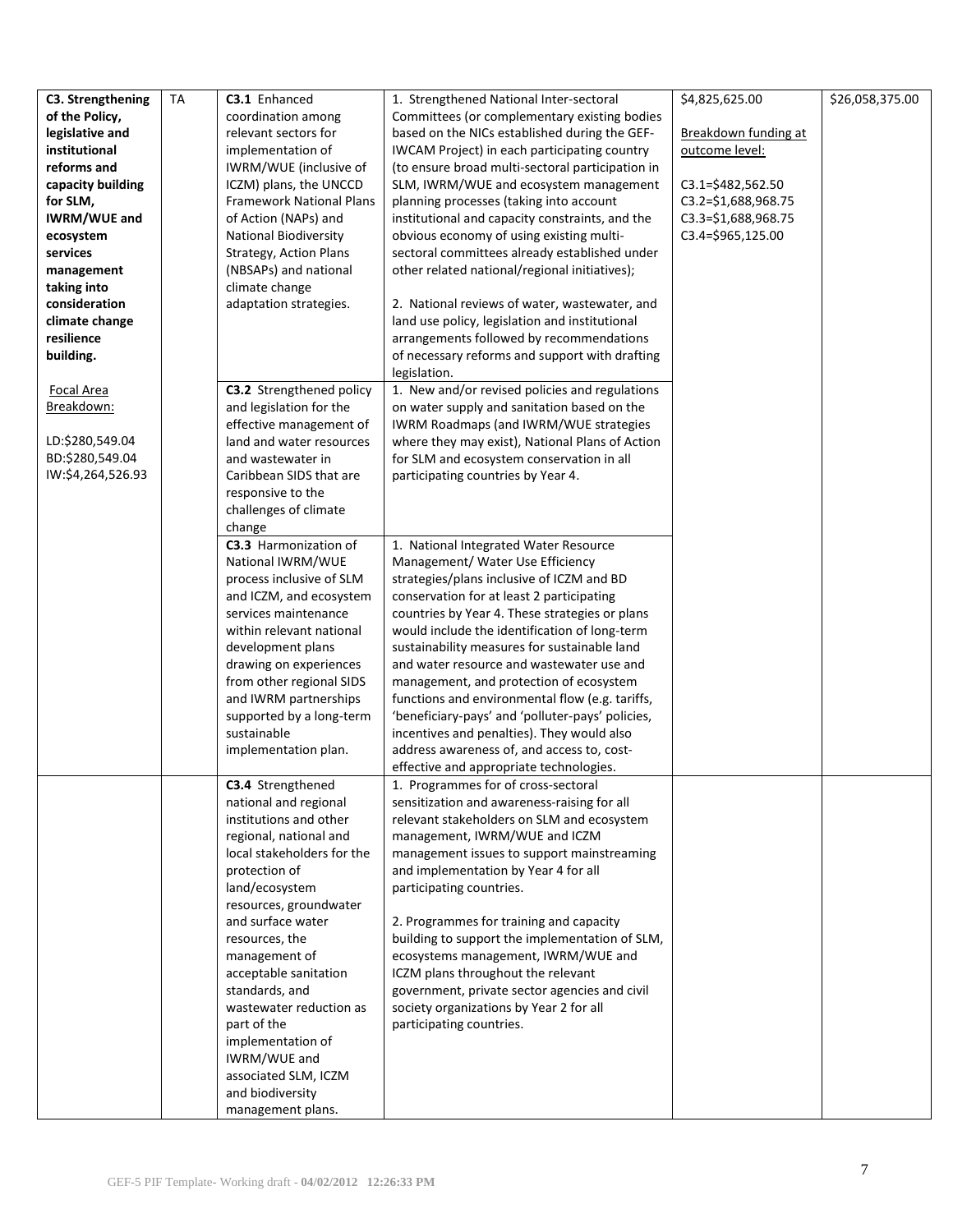| <b>C4. Enhancing</b><br>knowledge<br>exchange, best-<br>practices,<br>replication and<br>stakeholder<br>involvement<br><b>Focal Area</b><br>Breakdown:<br>LD:\$280,549.04<br>BD:\$280,549.04<br>IW:\$1,300,000.00 | <b>TA</b> | C4.1. Strengthened<br>network for collaboration<br>and exchange of best<br>practices and lessons<br>learned between other<br>SIDS projects (Pacific and<br>African regions)<br>particularly related to<br>improved technologies<br>and methods in land and<br>water resources<br>management<br>C4.2 Empowered<br>stakeholder engagement<br>in land and water<br>resources governance<br>through educational<br>initiatives developed and<br>implemented in the<br>region via the application<br>of Community of<br>Practices (COP) and other<br>appropriate mechanisms<br>and tools.<br>C4.3 Enhanced<br>networking for<br>information sharing,<br>enhanced inter- and intra-<br>regional knowledge<br>sharing and learning;<br>C4.4 Achieved gender<br>mainstreaming in | 1. Suite of best practices and lessons from<br>other SIDS in SLM/ecosystems management,<br>IWRM/WUE/ICZM (i.e. Pacific and African), and<br>other projects, particularly in relation to the<br>selection of more suitable and applicable<br>technologies and land and water resource<br>management/use methodologies, including the<br>adoption of strategies to improve agro-<br>forestry, deal with extreme and chronic climate<br>change induced pressures (drought and floods)<br>and the adoption of more appropriate resource<br>valuation and pricing policies.<br>1. Inter-regional SLM and<br>IWRM/WUE/ICZM/BD dialogue process in<br>partnership with the Alliance of Small Island<br>States (AOSIS).<br>2. A Community of Practice (COP) per SIDS<br>region for vertical as well as horizontal (multi-<br>sectoral) information exchanges as well as<br>debates on the needs and aspirations of<br>people, project deliverables and environmental<br>realities.<br>1. Innovative ICT application and web portal to<br>provide access to training and to increase the<br>flow of information between experts,<br>institutions and networks and coastal players in<br>particular communities, as well as a common<br>pool of knowledge is created and maintained;<br>2. Project participates in IW Learn activities,<br>such as Biennial conferences, preparation of at<br>least 3 experience notes and a website<br>compatible with IW:LEARN Stantdards;<br>3. Hosting of the IWC7;<br>4. SIDS learning exchange at regional and<br>global; meetings (Global Oceans Forum, GPA,<br>CWWA, CEF etc).<br>1. Gender audits and analysis and training. | \$1,861,098.07<br>Breakdown funding at<br>outcome level:<br>$C4.1 = $465,274.52$<br>C4.2=\$372,219.61<br>C4.3=\$651,384.32<br>C4.4=\$372,219.61 | \$10,157,446.02 |
|-------------------------------------------------------------------------------------------------------------------------------------------------------------------------------------------------------------------|-----------|--------------------------------------------------------------------------------------------------------------------------------------------------------------------------------------------------------------------------------------------------------------------------------------------------------------------------------------------------------------------------------------------------------------------------------------------------------------------------------------------------------------------------------------------------------------------------------------------------------------------------------------------------------------------------------------------------------------------------------------------------------------------------|-------------------------------------------------------------------------------------------------------------------------------------------------------------------------------------------------------------------------------------------------------------------------------------------------------------------------------------------------------------------------------------------------------------------------------------------------------------------------------------------------------------------------------------------------------------------------------------------------------------------------------------------------------------------------------------------------------------------------------------------------------------------------------------------------------------------------------------------------------------------------------------------------------------------------------------------------------------------------------------------------------------------------------------------------------------------------------------------------------------------------------------------------------------------------------------------------------------------------------------------------------------------------------------------------------------------------------------------------------------------------------------------------------------------------------------------------------------------------------------------------------------------------------------------------------------------------------------------------------------------------------------------------------------|-------------------------------------------------------------------------------------------------------------------------------------------------|-----------------|
|                                                                                                                                                                                                                   |           | development/<br>implementation of<br>SLM/ecosystems<br>management and<br>IWRM/WUE and ICZM,<br>ensuring women's and<br>men's equitable access to<br>and management of safe<br>and adequate water, for<br>domestic supply,<br>sanitation, food security<br>and environmental                                                                                                                                                                                                                                                                                                                                                                                                                                                                                              |                                                                                                                                                                                                                                                                                                                                                                                                                                                                                                                                                                                                                                                                                                                                                                                                                                                                                                                                                                                                                                                                                                                                                                                                                                                                                                                                                                                                                                                                                                                                                                                                                                                             |                                                                                                                                                 |                 |
| Project management Cost <sup>5</sup>                                                                                                                                                                              |           | sustainability.                                                                                                                                                                                                                                                                                                                                                                                                                                                                                                                                                                                                                                                                                                                                                          |                                                                                                                                                                                                                                                                                                                                                                                                                                                                                                                                                                                                                                                                                                                                                                                                                                                                                                                                                                                                                                                                                                                                                                                                                                                                                                                                                                                                                                                                                                                                                                                                                                                             | 1,035,473.07                                                                                                                                    | 5,591,554.58    |
|                                                                                                                                                                                                                   |           |                                                                                                                                                                                                                                                                                                                                                                                                                                                                                                                                                                                                                                                                                                                                                                          |                                                                                                                                                                                                                                                                                                                                                                                                                                                                                                                                                                                                                                                                                                                                                                                                                                                                                                                                                                                                                                                                                                                                                                                                                                                                                                                                                                                                                                                                                                                                                                                                                                                             |                                                                                                                                                 |                 |
| <b>Total project costs</b>                                                                                                                                                                                        |           |                                                                                                                                                                                                                                                                                                                                                                                                                                                                                                                                                                                                                                                                                                                                                                          |                                                                                                                                                                                                                                                                                                                                                                                                                                                                                                                                                                                                                                                                                                                                                                                                                                                                                                                                                                                                                                                                                                                                                                                                                                                                                                                                                                                                                                                                                                                                                                                                                                                             | 20,721,961.40                                                                                                                                   | 112,006,108.00  |

 $5$  Same as footnote #3.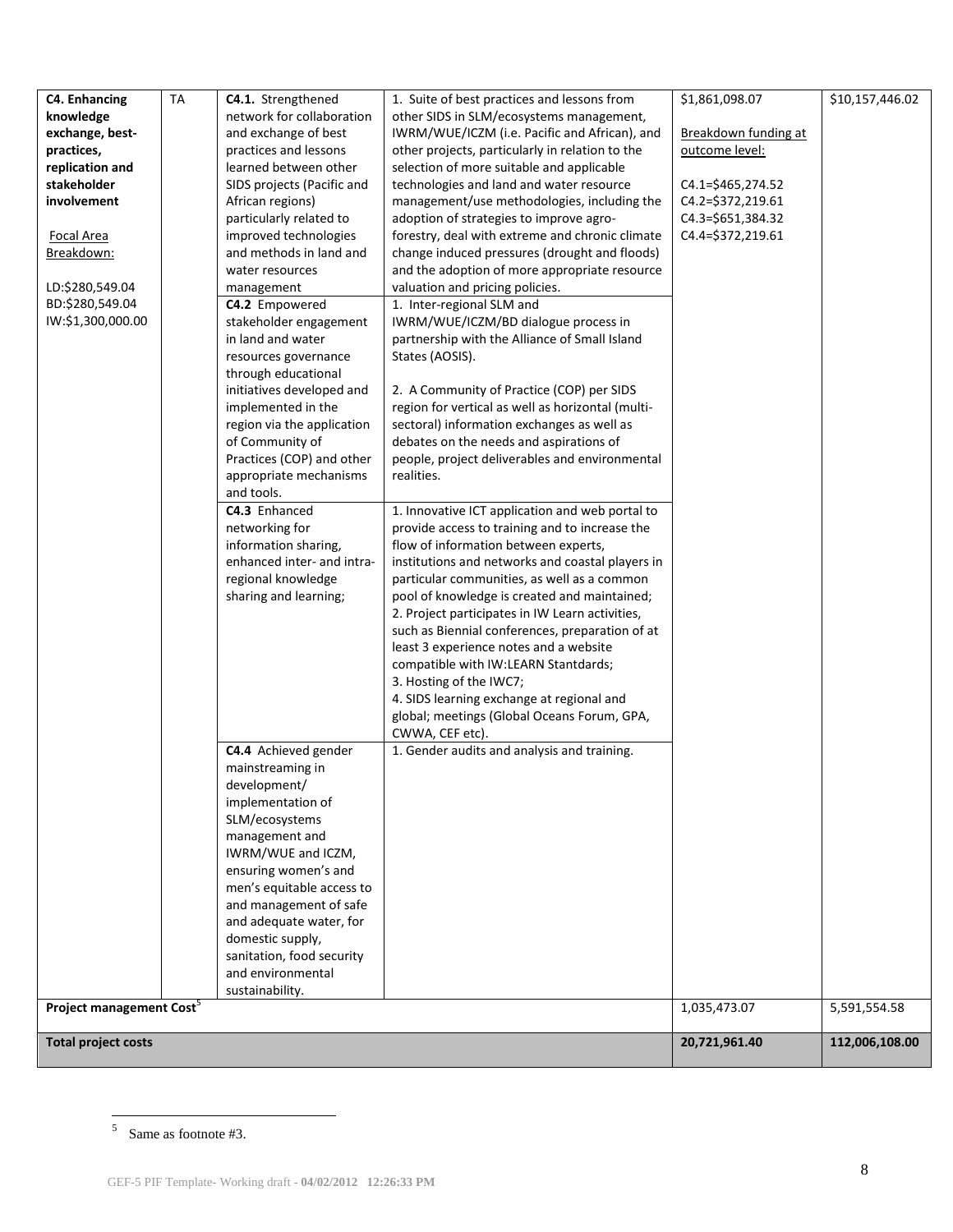| <b>Sources of Co-financing for</b><br>baseline project | Name of Co-<br>financier                    | <b>Type of Co-financing</b> | Amount (\$)   |
|--------------------------------------------------------|---------------------------------------------|-----------------------------|---------------|
| <b>GEF Agency</b>                                      | <b>UNEP</b>                                 | Grant and in-kind           | \$9,000,000   |
| <b>GEF Agency</b>                                      | <b>UNDP</b>                                 | In-kind                     | \$1,000,000   |
| Other Multilateral Ageny (ies)                         | CEHI (including GIZ<br>funded programs)     | In-kind                     | \$17,100,000  |
| Other Multilateral Ageny (ies)                         | OECS-ESDU - USAID                           | In-kind                     | \$6,300,000   |
| Other Multilateral Ageny (ies)                         | Climate<br><b>Investments Funds</b>         | Grant                       | \$2,580,000   |
| Other Multilateral Ageny (ies)                         | CARICOM-IDRC-Mc<br>Gill                     | In-kind                     | \$464,150     |
| Other Multilateral Ageny (ies)                         | <b>CDB</b>                                  | In-kind                     | \$250,000     |
| <b>National Government</b>                             | <b>NOAA</b>                                 | In-kind                     | \$1,500,000   |
| <b>National Governments</b>                            | National<br>governments of<br>the Caribbean | In-kind                     | \$66,369,958  |
| <b>Private Sector</b>                                  | Coca Cola                                   | Grant                       | \$50,000      |
| <b>Private Sector</b>                                  | Sandals                                     | Grant                       | \$50,000      |
| Other - University                                     | <b>UWI</b>                                  | In-kind                     | \$4,072,000   |
| Other - network                                        | GWP-Caribbean                               | In-kind                     | \$700,000     |
| CSO                                                    | <b>TNC</b>                                  | In-kind                     | \$500,000     |
| <b>CSO</b>                                             | <b>CANARI</b>                               | Grant                       | \$2,070,000   |
| <b>CSO</b>                                             | <b>CWWA</b>                                 | Unknown at this stage       |               |
| CSO                                                    | <b>CNIRD</b>                                | Unknown at this stage       |               |
| <b>CSO</b>                                             | CAWASA                                      | Unknown at this stage       |               |
| <b>Total co-financing</b>                              |                                             |                             | \$112,006,108 |

## **C. INDICATIVE CO-[FINANCING](http://gefweb.org/Documents/Council_Documents/GEF_C21/C.20.6.Rev.1.pdf) FOR THE PROJECT BY SOURCE AND BY NAME IF AVAILABLE, (\$)**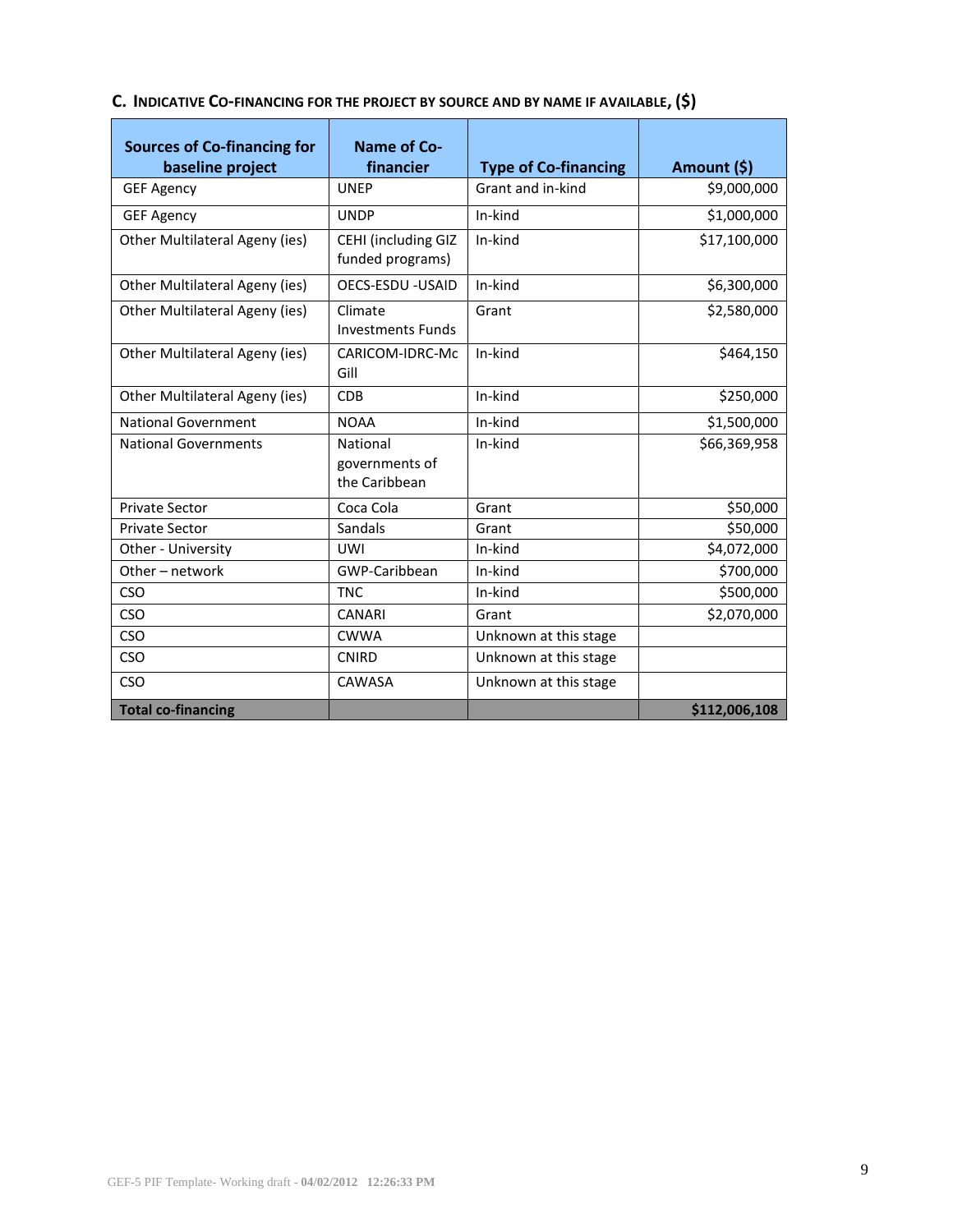|               | <b>Type</b><br><b>of</b>     |                         |                                     |                 |                   |                 |
|---------------|------------------------------|-------------------------|-------------------------------------|-----------------|-------------------|-----------------|
| <b>GEF</b>    | <b>Trust</b>                 |                         | <b>Country</b>                      | Project         | <b>Agency Fee</b> |                 |
| <b>Agency</b> | <b>Fund</b>                  | <b>Focal area</b>       | name/Global                         | amount (a)      | $(b)^2$           | Total c=a+b     |
| <b>UNEP</b>   | <b>GEF TF</b>                | Multifocal              | Antigua &<br>Barbuda                | \$3,996,000.00  | \$444,000.00      | \$4,440,000.00  |
| <b>UNEP</b>   | <b>GEF TF</b>                | Biodiversity            | Cuba                                | \$1,800,000.00  | \$180,000.00      | \$1,980,000.00  |
| <b>UNEP</b>   | <b>GEF TF</b>                | Biodiversity            | Dominican<br>Republic               | \$1,060,961.40  | \$117,884.60      | \$1,178,846.00  |
| <b>UNEP</b>   | <b>GEF TF</b>                | Biodiversity            | Jamaica                             | \$2,745,000.00  | \$292,500.00      | \$3,037,500.00  |
| <b>UNDP</b>   | <b>GEF TF</b>                | Land<br>degradation     | St. Kitts and<br><b>Nevis</b>       | \$630,000.00    | \$70,000.00       | \$700,000.00    |
| <b>UNEP</b>   | <b>GEF TF</b>                | Land<br>degradation     | St. Lucia                           | \$360,000.00    | \$40,000.00       | \$400,000.00    |
| <b>UNEP</b>   | <b>GEF TF</b>                | Land<br>degradation     | St Vincent &<br>the<br>Grenadines   | \$630,000.00    | \$70,000.00       | \$700,000.00    |
| <b>UNEP</b>   | <b>GEF TF</b>                | International<br>Waters | All<br>participating<br><b>SIDS</b> | \$6,710,000.00  | \$671,000.00      | \$7,381,000.00  |
| <b>UNDP</b>   | <b>GEF TF</b>                | International<br>Waters | All<br>participating<br><b>SIDS</b> | \$2,790,000.00  | \$279,000.00      | \$3,069,000.00  |
|               | <b>Total Grant Resources</b> |                         |                                     | \$20,721,961.40 | \$2,164,384.60    | \$22,886,346.00 |

**D. GEF/LDCF/SCCF RESOURCES REQUESTED BY AGENCY, FOCAL AREA AND COUNTRY<sup>1</sup>**

 $1$  In case of a single focal area, single country, single GEF Agency project, and single trust fund project, no need to provide information for this table please indicate fees related to this project.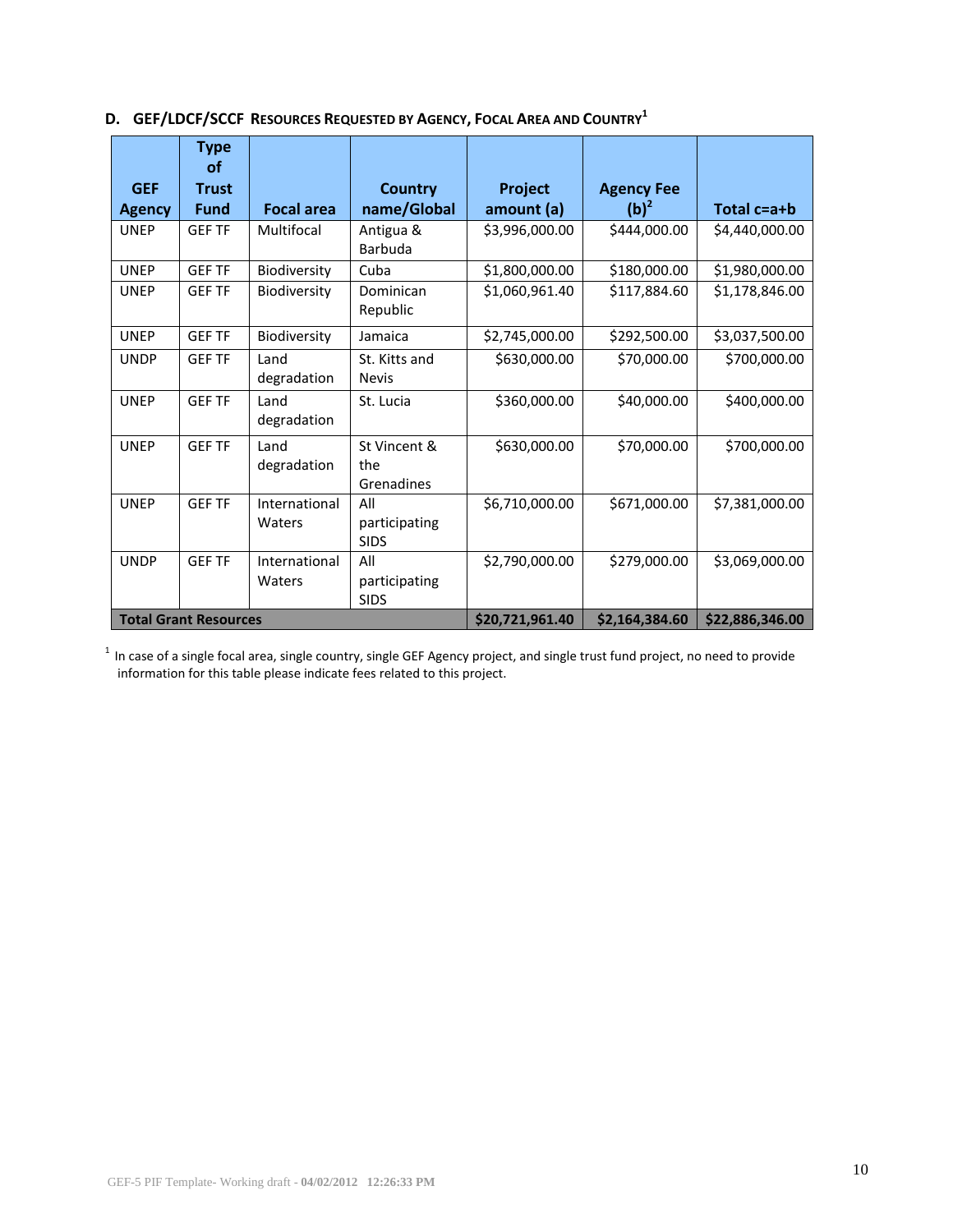#### **PART II: PROJECT JUSTIFICATION**

### **A. DESCRIPTION OF THE CONSISTENCY OF THE PROJECT WITH:**

### **A.1.1 THE GEF [FOCAL AREA](http://www.thegef.org/gef/sites/thegef.org/files/documents/GEF.R.5.19.Rev_.1.2009.pdf)/[LDCF/SCCF](http://www.thegef.org/gef/sites/thegef.org/files/documents/Program%20strategy%20V.2.pdf) STRATEGIES:**

Caribbean SIDS are facing multiple threats of land and water resource degradation, depletion of biological resources and compromised ecosystem functioning due to intensive developmental pressures on very fragile environments. These pressures are exacerbated by the extremely limited land space for sustainable settlement, industrial, commercial, touristic and agricultural development. Given the topographic constraints, development has expanded, in many cases unplanned, into the interior highelevation areas of that are often unsuitable for supporting intensive development. These areas are sometimes within upper watershed and aquifer recharge areas, thereby posing risks of contamination of surface and ground waters, along with adverse impacts on biodiversity. The geomorphology and fragility of soils in many of the islands that are predisposed to intense rainfall events especially during the hurricane season (between June and November) can lead to acute land degradation with significant losses of topsoil under conditions of poor land management. Jamaica, Haiti, the Dominican Republic, the mountainous Windward Islands of Dominica, Grenada, Saint Lucia and Saint Vincent and the Grenadines are particularly vulnerable in this regard, where significant investment in bananas and other cash crops over decades, while building the economies and providing the base for economic diversification into other sectors, has also led to severe land degradation across many upper watershed areas in these islands.

Ever-expanding development pressures have seen the dramatic increase in the generation of land-based sources of marine pollution from a wide range of point and non-point sources. Wastewater treatment in the Caribbean is below required levels. UNEP (TR-52 report, 2010<sup>6</sup>) estimates that as much as 60 % of wastewater entering the Caribbean Sea is currently untreated. The Pan American Health Organization (PAHO) estimated in 2001 that 51.5 % of households in the Caribbean Region lacked sewer connections of any kind (many rely on on-site septic/soak away systems); only 17 % of households were connected to acceptable collection and treatment systems. Anecdotal evidence suggests that these figures have improved somewhat since 2001 but the overall situation remains inadequate.

Heavy industries, oil and gas and minerals exploitation which are important in the larger countries of Jamaica, the Dominican Republic and Trinidad & Tobago, are also having marked impacts on the land and near-shore marine environments. For instance, bauxite exploitation in Jamaica over the past several decades has led to significant land degradation in upland areas with the deposit of red-mud sludge from the processing of alumina and has had negative impacts in terms of increased flood risk and deteriorating water quality in watersheds. The oil and gas industry in Trinidad & Tobago and in some of the other Caribbean countries is of concern, with the potential for large-scale pollution associated with accidental spillages and the smaller-scale, yet chronic discharges of oil-based residues into the environment. In the case of the manufacturing sector, which is varied across the islands in terms of manufacturing processes and commodity output, the effluents are similarly diverse, are more often than not, discharged untreated into receiving environments. The fact that the majority of these commercial investments tend to be clustered within port areas, the receiving coastal environments in many countries have become anoxic. The changes in the state of the coastal environments and a profile of the pollutant loads has been documented in numerous studies over the years, but is comprehensively captured in Technical Report 55 that was published by UNEP (2010).

The threats of land degradation and pollution of fresh and coastal waters has been emerging among the foremost concerns for the health and security of human populations and the environment. The

 $\overline{a}$ 

<sup>&</sup>lt;sup>6</sup> See report online at[: http://www.cep.unep.org/publications-and-resources/technical-reports/technical-reports](http://www.cep.unep.org/publications-and-resources/technical-reports/technical-reports)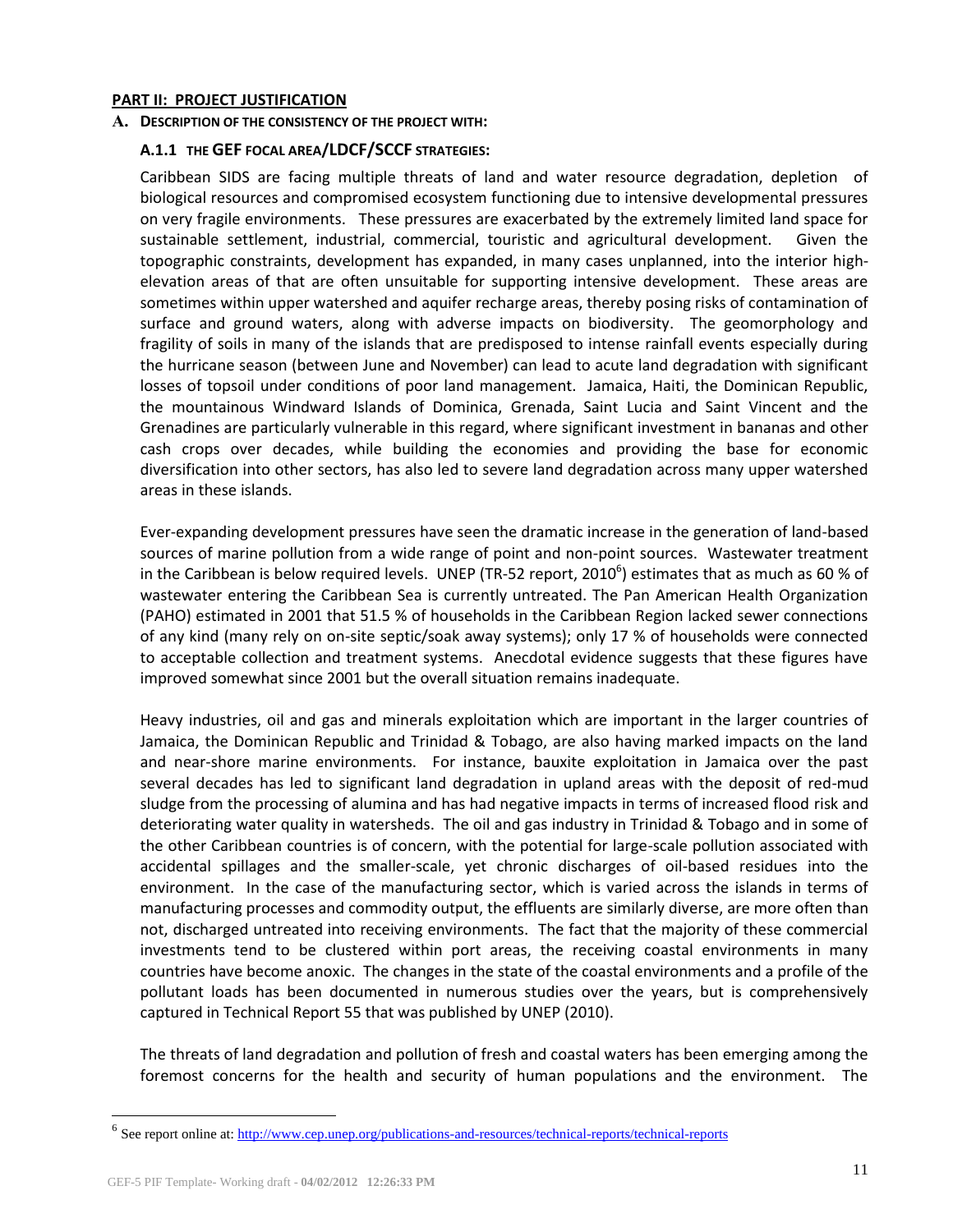impairment of both terrestrial and marine environments is being realized in many countries in terms of the diminished diversity of terrestrial and marine ecosystems with attendant negative economic impacts. These impacts are being manifested in fatigued soils resulting in decreased crop yields, contracted near-shore fisheries with an increase in catch effort from having to exploit deeper water resources, degraded beaches and recreational areas with adverse health risks and compromised quality of touristic investments. The Caribbean Sea Ecosystem (CARSEA) Assessment (UWI and the Cropper Foundation, 2006) noted that relative to its size, the Caribbean's population is more dependent on income from tourism than that of any other part of the world, in 2004 contributing US\$28.4 billion to GDP. The environment of the Caribbean, particularly its relatively pristine coastal waters, as the dominant asset of the tourism industry, is an asset that must be guarded.

Climate change now looms as the most significant driver which may accelerate the significant rate of degradation that is being imposed on the sensitive ecosystems in Caribbean SIDS. Pollution, including sedimentation of marine ecosystems will exacerbate the stresses imposed by rising sea surface temperatures (SSTs). Notwithstanding recovery of some reef areas from recent coral bleaching episodes associated with warmer sea temperatures, human-induced stresses will raise the risk of widespread dieoff of weakened reef ecosystems. Under a scenario of increased SSTs, the frequency of high intensity hurricanes and rainfall events is a likely outcome that will worsen land degradation and ecosystem impairment, and further accelerate the deterioration of marine ecosystems through pollutant and sediment mobilization. With higher rainfall intensities the risk of flooding will be increased along with risk of loss of life and property. Climate change experts estimate that annual rainfall accumulations across much of the Caribbean could be potentially reduced by as much as one third, presenting serious challenges for surface and ground water aquifer recharge. This will threaten water security in many in areas where the water supply infrastructure is already compromised on account of operational challenges, or where demand simply outstrips supply.

While there have been commitments from Caribbean governments to increase both investments in human resource development and on-ground measures to address the issues, and most notably through the recent ratification of regional instruments such as the LBS Protocol allowing it to enter into force in 2012, governments remain challenged by availability of resources. To compound matters there remains the general perception amongst stakeholders that the state has the ultimate responsibility to make all such investments, shifting responsibility away from the private sector and civil society in general. Although these perceptions have been slowly changing, it is not at a rate that is commensurate with the urgency with which the response is needed. Reforms, from policy to legislative/regulatory and institutional levels are regarded as critical requirements in moving the agenda forward, reforms that must include the private sector as an integral partner in development. There also needs to be a paradigm shift in light of the prevailing adverse global economic climate to do more with less; demonstrate workable, innovative solutions that are culturally sensitive, make economic sense and are easily replicable across the Caribbean SIDS, drawing from experiences and lessons learnt from the GEF-IWCAM Project and other similar initiatives in the Caribbean and other SIDS regions.

In consideration of the foregoing, the project seeks to contribute to the removal of barriers that hinder the implementation of sustainable solutions that intend to address the interrelated problems of land degradation and loss of ecosystem services in consideration of the urgent need to accelerate climate change resilience. This must be done within the overall framework of improved land and water (freshwater and coastal waters) resources governance; that is, the integrating watershed and coastal areas management ("IWCAM") approach. The GEF focal areas provide the opportunity to tailor interventions within a multi-focal project approach that is highly consistent with the objectives that the project is attempting to achieve. The key GEF focal areas through which the project will be implemented are International Waters (IW), Land Degradation (LD) and Biodiversity (BD).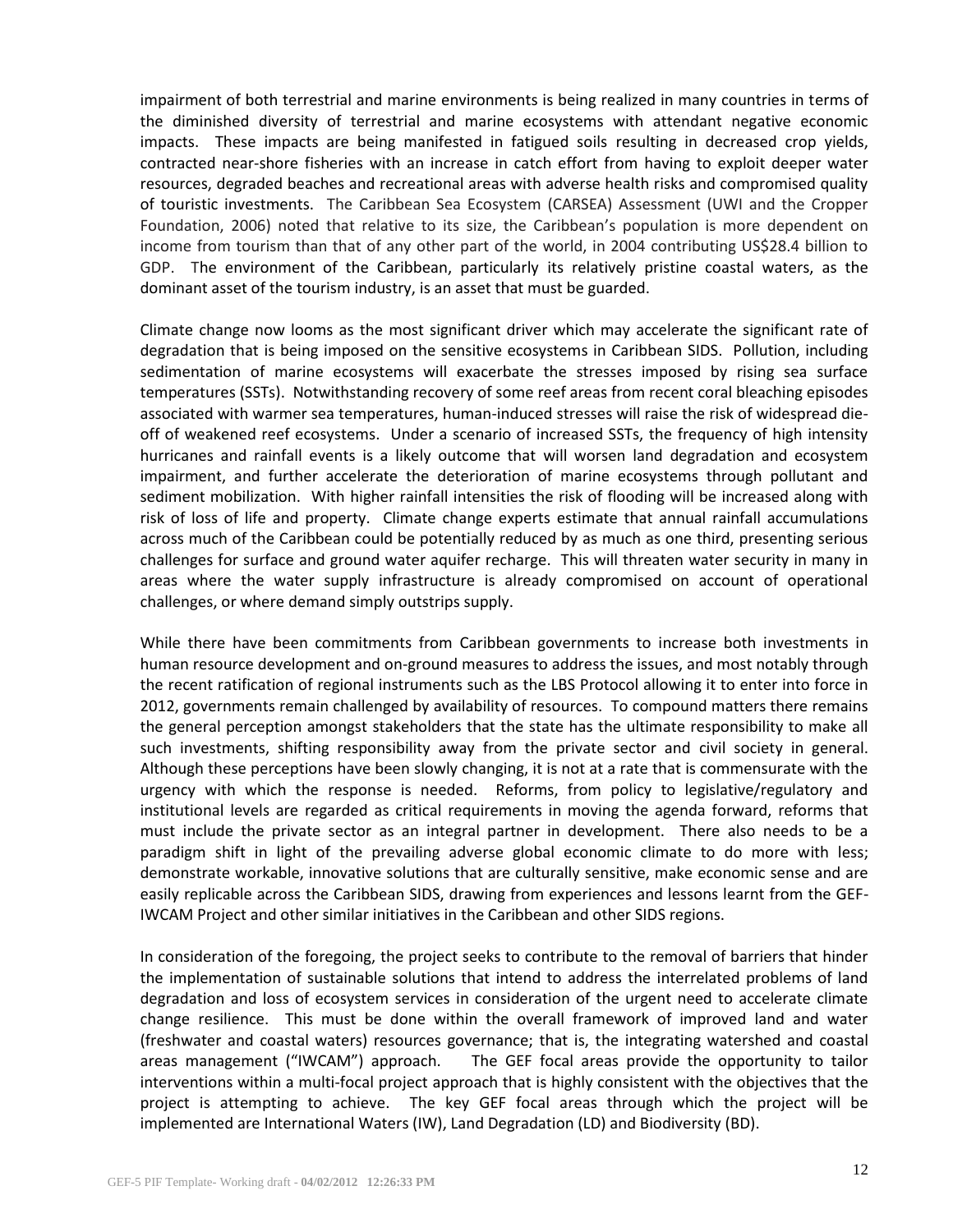The project objectives are highly consistent with the GEF International Waters (IW) Strategy as the project seeks to enhance the management of watershed areas, groundwater aquifers, and coastal and marine ecosystems within the Caribbean Sea basin. The GEF IW Strategy addresses the problems of fresh and coastal waters degradation through support to the development of strategic action programmes that are underpinned by integrated water resources and coastal zone management processes. The IW Strategy promotes institutional, legislative and regulatory reforms to facilitate the removal of barriers that hinder the adoption of sustainable resource management practices which is at the core of the project. The preservation of the integrity of coastal and marine fisheries is of critical concern and the strategy seeks to provide support in investments in sustainable livelihoods around utilization of marine biodiversity which is of high importance with regard to the economies that have been built using the resources of the Caribbean Sea. A critical element in the strategy is capacity building to strengthen the effectiveness of state agencies, community and civil society stakeholders in management of its national waters but also in executing harmonized actions as it pertains to transboundary waters, specifically the Caribbean Sea, which is regarded as a shared resource within the definition of trans-boundary waters.

The project is also closely consistent with the Land Degradation (LD) Strategy of the GEF that seeks to contribute towards the arresting and reversing current trends in land degradation, where in the Caribbean, is aggravated by deforestation and unsustainable land management particularly in the more mountainous areas and other landscapes with fragile soils that are vulnerable to degradation. The LD Strategy assists with the fostering of the ecosystem services approach and application of sustainable land management principles to maintain a sustainable flow of benefits from managed forest and agroecosystems while seeking integration with other GEF focal areas on Biodiversity, Climate Change, and International Waters. The project will incorporate all these themes within an integrated management approach using the IWRM framework, considering the watershed and associated coastal area as the spatial unit of planning. The project supports approaches on sustainable land management through National Plans of Action being advanced in the Caribbean SIDS.

The GEF Biodiversity (BD) Strategy seeks to achieve the conservation and sustainable use of biodiversity and the maintenance of ecosystem goods and services through the improvement of the sustainability of protected area systems via enhancement of sustainable financing mechanisms, the expansion in representation of terrestrial and marine ecosystems and threatened species, and enhancement of the management of existing protected areas. The BD strategic objective is a major underpinning for this project where the economic livelihoods are well represented by way of sustainable fisheries and tourism that are closely tied to maintenance of healthy ecosystems through improved pollution control measures. Watershed protection for water-related ecosystem services translates seamlessly to terrestrial biodiversity conservation. Of relevance also is the objective of mainstreaming through appropriate policy and regulatory frameworks of biodiversity conservation and sustainable use to maintain a flow of economic benefits to resource users, a consistent aim across all focal areas.

From policy to implementation level, the integrated water resources management (IWRM) framework will be applied as the overarching construct to realize the project outcomes. For management of water resources to be sustainable, consideration must be given to sustainable management of land resources given the very direct impacts of land management on water. In the case of small islands where there is a very close spatial nexus between fresh and coastal waters, coastal zone management themes are considered within IWRM. The protection of, and enhancement of ecosystems functioning from local to global scales are significant considerations in terms of flow of benefits and services in the context of water, whilst enhancing resilience to climate change-induced stresses.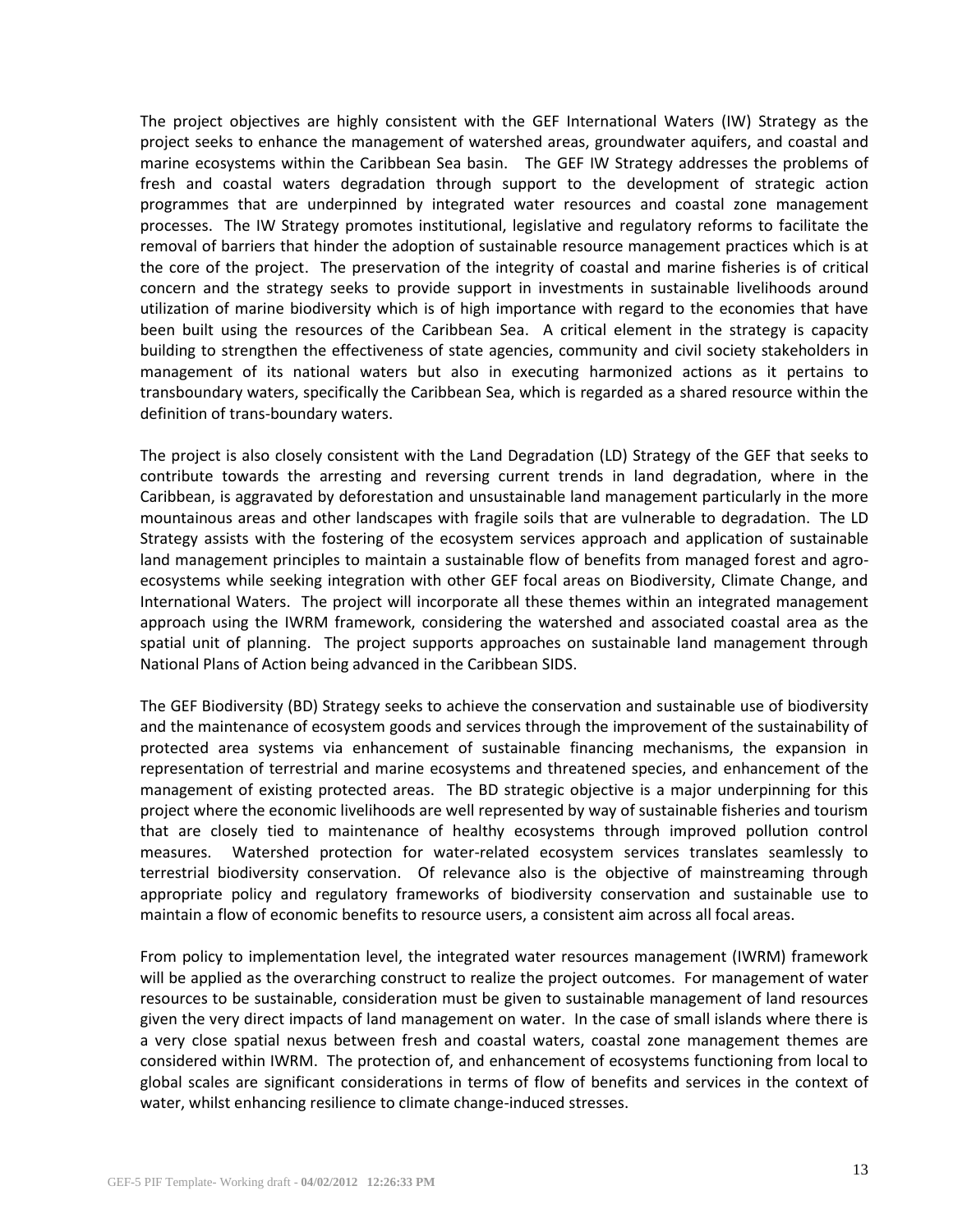### **A.1.2. FOR PROJECTS FUNDED FROM LDCF/SCCF: THE LDCF/SCCF ELIGIBILITY CRITERIA AND PRIORITIES:** N/A

**A.2. NATIONAL STRATEGIES AND PLANS OR REPORTS AND ASSESSMENTS UNDER RELEVANT**  CONVENTIONS, IF APPLICABLE, I.E. NAPAS, NAPS, NBSAPS, NATIONAL COMMUNICATIONS, TNAS, NIPS, **PRSPS, NPFE, ETC.:**

**UN Convention to Combat Desertification and Land Degradation (UNCCD) - National actions:** The Bahamas (2006), Cuba (2003), Dominica (2004), Dominica Republic (2007), Grenada (2006), Jamaica (2002) and Saint Kitts and Nevis (2007) have completed their National Plans of Action (date of submission in brackets); the remaining countries have prepared draft NAPs and are in the process of finalizing. In the main, the majority of the countries cite similar issues in their NAPs with respect to land degradation with noted concerns associated with historical land denudation for agriculture, timber and fuel wood and the more recent challenges associated with encroachment of other types of land use activities in previously forested areas with the influx of point and non-point source pollution. The pattern of land degradation and the impacts, particularly in terms of alteration of the hydrologic functioning of watersheds with uncontrolled runoff and heightened flood risks is a common theme. Actions under the NAPs all address these main concerns, including issues such as overgrazing and combating the spread of alien invasive species and particularly in the drier islands, degradation associated with forest fires. Most countries in the Caribbean have submitted their  $4<sup>th</sup>$  Reporting and review cycle under the Performance Review and Assessment of Implementation System (PRAIS). The profile of the countries are available the UNCCD Convention site at [http://www.unccd.int/Lists/SiteDocumentLibrary/Regions/LAC/CountryProfilesLACRegion\\_29-11-2011.doc](http://www.unccd.int/Lists/SiteDocumentLibrary/Regions/LAC/CountryProfilesLACRegion_29-11-2011.doc)

**UN Convention on Biological Diversity (CBD) – National Actions:** The majority of Caribbean countries have developed National Biodiversity Strategies and Action Plans (NBSAPs) and are at various stages of implementation. Cuba is the only country in the region to have revised its NBSAP (2006). Countries that have NBSAPs under revision are the Bahamas and Saint Lucia. Other countries with completed NBSAPs (pending revision) include Barbados, Dominica, Grenada, Jamaica, Saint Kitts and Nevis, Saint Vincent and the Grenadines and Trinidad and Tobago. The Dominican Republic and Haiti are developing their first NBSAPs. A draft NBSAP for Antigua and Barbuda is available. The NBSAPs all speak to conservation of national biological resources with key actions that include capacity building and appropriate institutional and legislative reforms, expansion and protection of terrestrial and marine protected areas, institution of self-financing mechanisms for biodiversity conservation and ensuring equitable sharing of benefits. Management of alien invasive species is also featured in many of the NBSAPs. The majority of the countries have completed their 4th National Communications. Full details of the country profiles and the NBSAPs are available at the convention website at <http://www.cbd.int/countries/>

**UN Framework Convention on Climate Change (UNFCCC) – National actions:** Although this project will not be funded through the Climate Change focal area, it is worth noting that all of the Caribbean countries have submitted their  $1<sup>st</sup>$  National Communication to the Convention Secretariat and are in varying stages of completion of their Second National Communication, with Antigua and Barbuda, the Dominican Republic and Jamaica having submitted their 2<sup>nd</sup> National Communication. The status of submission of national communications is at the Convention website at [http://unfccc.int/national\\_reports/non](http://unfccc.int/national_reports/non-annex_i_natcom/items/2979.php)annex i natcom/items/2979.php. These NCs generally all speak to the challenges associated with the smallness of the island landmasses and vulnerability to sea level rise, the threat of more severe hurricanes and more intense drought episodes. The impacts on water resources occupy a central theme in the context of rainfall patterns and drought events, and the effects on the agricultural sector and domestic water supply. With more intense hurricanes and rainfall events, the issues of flooding and land degradation through accelerated soil erosion is highlighted. Coastal zone impacts cited include shoreline erosion, saline intrusion of coastal aquifers, loss of ecosystem productivity associated with sedimentation and higher water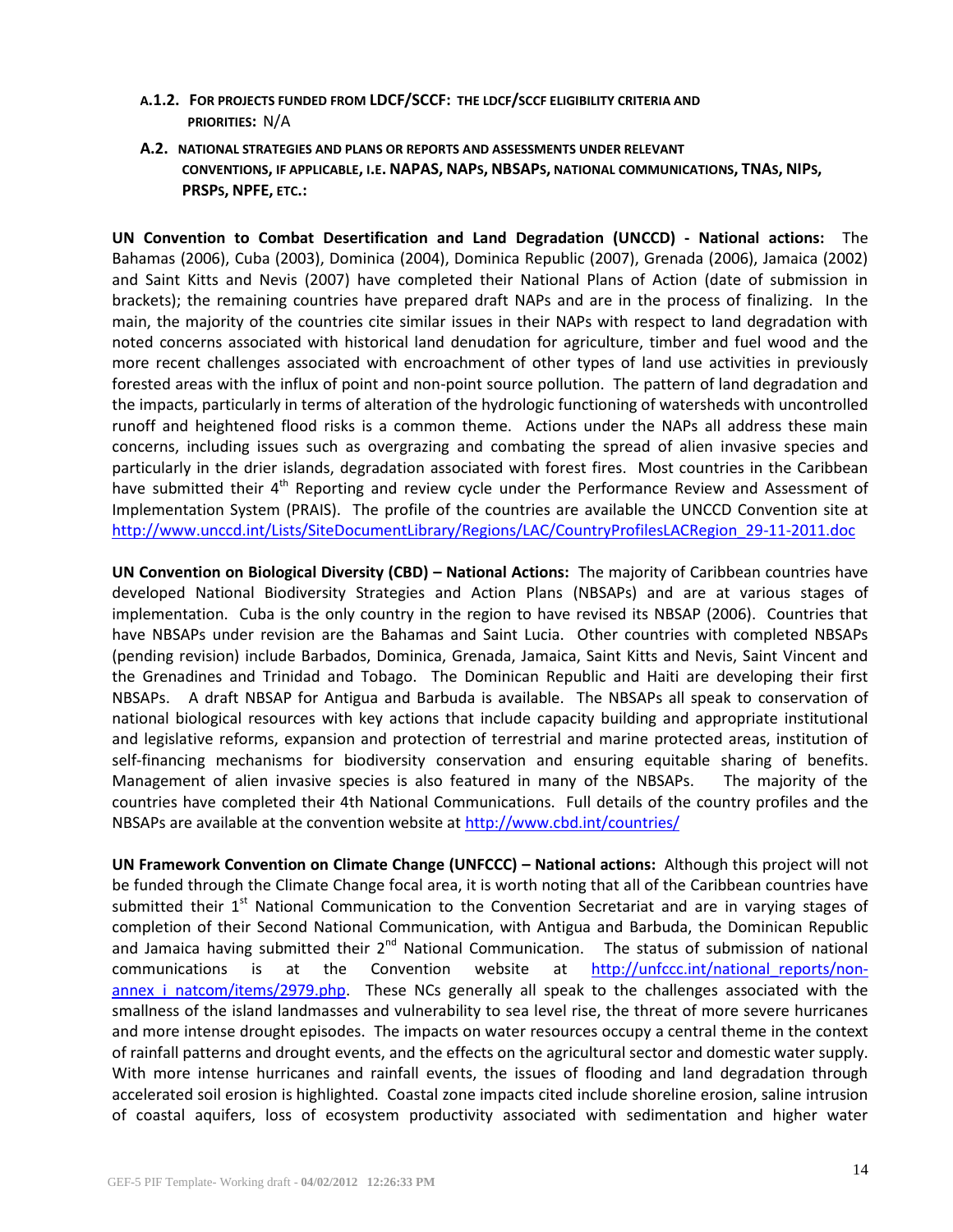temperatures as related to the potential for coral bleaching. Public, plant and animal health impacts are noted in terms of proliferation of harmful vectors. The national communications propose adaptation measures in the main, given that the Caribbean countries are not significant GHG emitters, however, approaches to reduce on emissions and fuel import reduction and development of cleaner energy sources are also highlighted in national CC strategies. In the context of climate and land/water resources management, urgent interventions are needed to make water supply systems more resilient, increase water use efficiency, reduce the vulnerability of agriculture (through new agronomic and irrigation techniques) and enhance the protection of watersheds and aquifers. Effective adaptation to climate change requires changes in policy and institutional frameworks, adjustments in the incentives regimes and capacity building.

Within the NAPs, NBSAPs and National Communications to the UNFCCC, critical elements of land and water resources management are addressed which are of high relevance to the objectives that are to be met under this project.

### **B. PROJECT OVERVIEW:**

### **B.1. DESCRIBE THE BASELINE PROJECT AND THE PROBLEM THAT IT SEEKS TO ADDRESS:**

Small Island Developing States (SIDS) have particular needs and specific issues in relation to sustainable development and environment. Among these, water resource and quality, and wastewater management are now critical issues to nearly all SIDS throughout the world. This has been recognized through various formal statements and commitments at a number of globally significant conferences and high-level international meetings including the  $5<sup>th</sup>$  World Water Forum (Istanbul, 2009), the United Nations Conference on Environment and Development (Rio de Janeiro) which adopted the Barbados Programme of Action, BPoA), and the Mauritius International Meeting (referred to as the SIDS+10 Meeting), which articulated the Mauritius Strategy in 2005. In 2002, at the World Summit on Sustainable Development (WSSD), in Johannesburg South Africa, a number of statements were issued related to SIDS that identified priorities, and requested that global resources be targeted to address these priorities. The requirements adopted by WSSD which are most pertinent to this concept/proposal include (i) the need to accelerate the implementation of the Barbados Programme of Action (ii) the need to provide support for development and implementation of freshwater programmes and work on marine and coastal biodiversity (iii) implementation of the GPA (Global Programme of Action for the Protection of the Marine Environment from Land-based Activities) in SIDS to control and prevent waste and pollution, (iv) the need to provide support to develop capacity to reduce and manage waste and pollution and for maintaining and managing systems to deliver water and sanitation services, (v) the need to address IWRM WSSD targets, (vi) the need to develop and implement integrated land management and wateruse plans and strengthen the capacity of Governments, local authorities and communities to monitor and manage the quantity and quality of land and water resources, and (vii) the need to promote programmes to enhance in a sustainable manner the productivity of land and the efficient use of water resources in agriculture, forestry, wetlands, artisanal fisheries and aquaculture, especially through indigenous and local community-based approaches. In particular, WSSD identified the GEF as being a primary source of funding for the above initiatives.

The Caribbean Sea is an important natural resource for tourism, fisheries, maritime transportation and general recreation. The associated coastal and marine ecosystems are extremely fragile and vulnerable to human activities, especially those that take place on land. Regional and national actions are urgently needed to protect these vital marine resources within an integrative coastal zone management approach and overall public health in the Caribbean. The importance of protection of marine ecosystems in the Caribbean, particularly coral reefs in the context of economic benefits cannot be understated. The World Resources Institute (WRI) recently estimated that coral reefs currently provide upwards of US\$100 million per year in benefits associated with tourism, US\$18 to 33 million in shoreline protection, and another US\$1million in benefits to fisheries.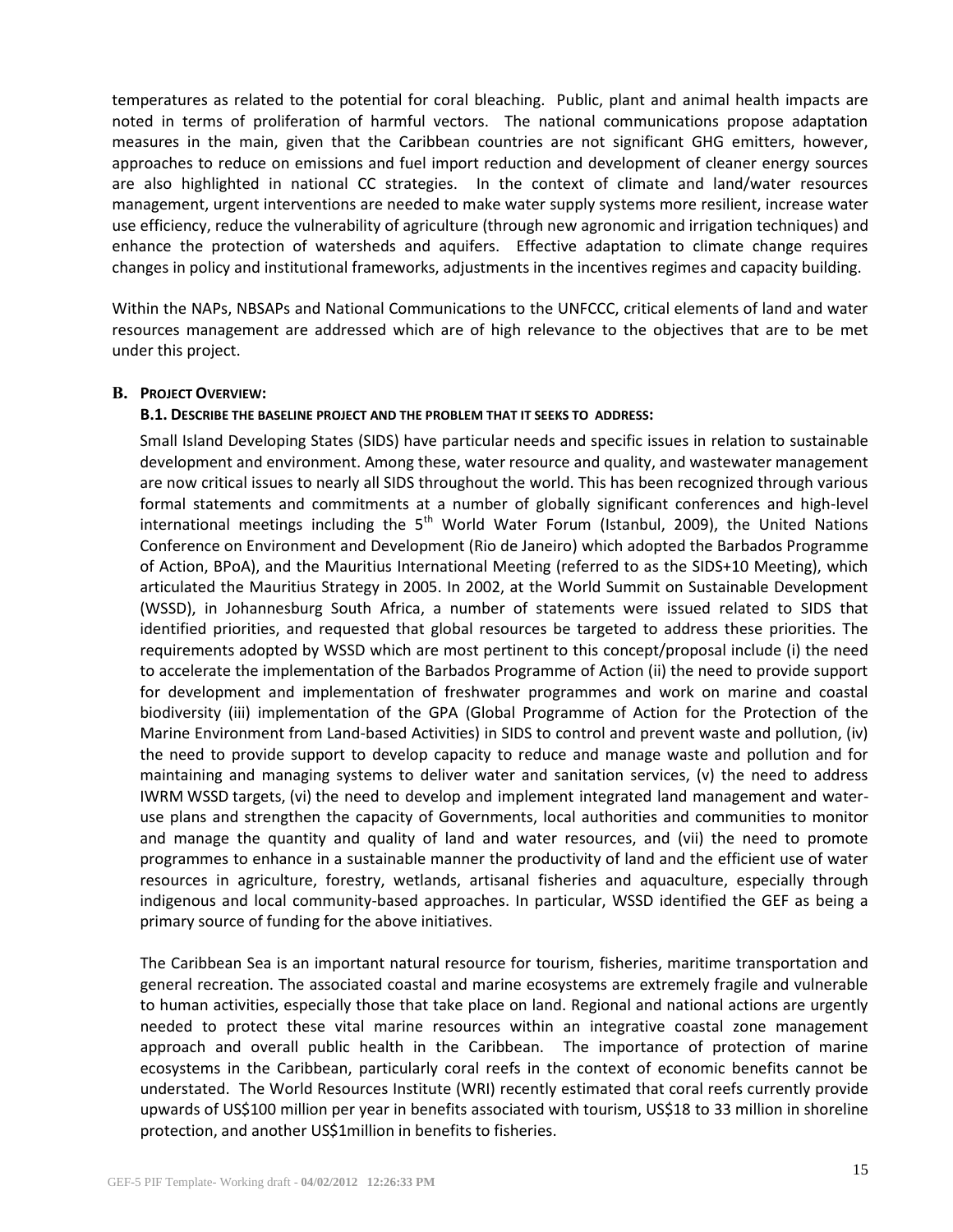Directly related to the GPA but more specific to the Caribbean, is the Convention for the Protection and Development of the Marine Environment in the Wider Caribbean Region (Cartagena Convention) and its Protocol Concerning Pollution from Land-Based Sources and Activities (or LBS Protocol). The Cartagena Convention is a legally binding, regional agreement for the protection and development of the Wider Caribbean Region. It was developed by the countries of the Wider Caribbean and is the only legally binding agreement for the protection of the Caribbean Sea. The Convention was adopted in 1983 and entered into force in 1986. A total of 23 countries have ratified the Convention. The Convention includes focus on land-based sources of pollution, dumping of wastes at sea, pollution from ships, biodiversity protection, and airborne pollution among other things. To deal comprehensively with these issues, three protocols have been developed: the Oil Spills; the Specially Protected Areas & Wildlife (SPAW); and the LBS Protocol.

The LBS Protocol is a set of procedures developed to respond to the need to protect the marine environment and human health from land-based point and non-point sources of marine pollution. The main text of the Protocol sets forward general obligations and a legal framework for regional cooperation. It provides a list of priority source categories, activities and associated pollutants of concern. The LBS Protocol provides the framework for addressing pollution based on national and regional needs and priorities. It focuses on addressing the source of pollution and includes the promotion of Environmental Impact Assessments (EIAs), application of the most appropriate technologies and best management practices. It promotes the establishment of pollution standards and schedules for implementation. A number of the participating islands have signed and/or ratified the LBS Protocol, which has recently entered into force. Signatories now have obligations to meet, related to pollution discharges into the coastal areas of the region. As such, support (from the GEF) to address these obligations will be timely and critical, if the Protocol is to be meaningfully addressed.

Although the participating islands within this proposal differ in size and level of economic development, they share common environmental features that can have a profound influence on their development. In particular, these SIDS share problems related to high levels of pollution (both land-based and potentially marine), resultant contamination of already scarce water supplies, over-exploitation and poor management of water supplies and recharge sources, especially groundwater, increasing pressure on limited agricultural production, and rapidly disappearing unique biodiversity (particularly endemic species). Also worth mentioning is the inadequate availability of clean drinking water and health problems in many communities related to unsanitary drinking water, lack of access to sustainable sanitation services, and poor waste treatment. All of these concerns, and many other closely related issues, threaten the participating SIDS in the Caribbean.

Land degradation is a major threat to biodiversity, ecosystem stability, and society's ability to function. Because of the interconnectivity between ecosystems across scales, land degradation triggers destructive processes that can have cascading effects across the entire biosphere. Loss of biomass through vegetation clearance and increased soil erosion produce greenhouse gases that contribute to global warming and climate change. The same vegetation loss can make countries less resilient to the very effects of global warming and climate change, resulting in even more erosion, landslides, and flooding.

Several Caribbean countries party to the UNCCD and have developed final or draft National Action Plans (NPAs) that outline strategic actions to address land degradation. Principle barriers in implementation remain the general absence of mainstreaming of the concepts of sustainable land management in national developmental frameworks and administrative mechanisms associated with urban and rural land development. Human resource constraints limit effective implementation of existing legislative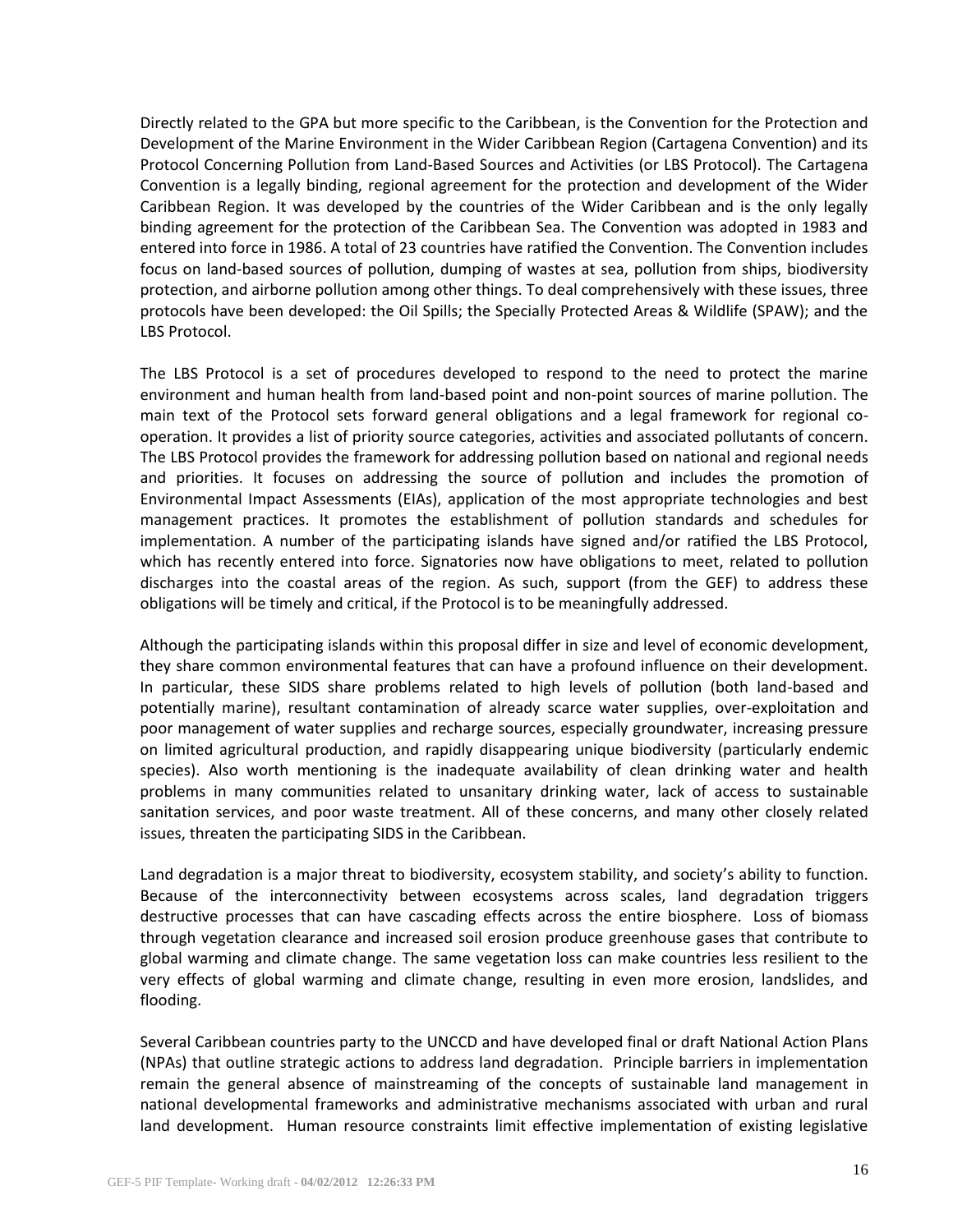and regulatory mechanisms while financial resource constraints limit investments in mitigating land degradation. Notwithstanding, in all countries there is some level of intervention typically by state forestry agencies, agricultural and environmental management ministries in assisting farmers and forest users in practicing improved land management. In some countries ministries with responsibility for mining also lend technical assistance for SLM. The UNDP Portfolio Project for Capacity Building and Mainstreaming for SLM in SIDS and LDCs which is wrapping up implementation in most of the Caribbean countries (having commenced in 2007), has advanced the SLM agenda but additional support is required.

Biodiversity management programmes are most effectively implemented within the national parks systems in the countries. All countries have to varying percentages of the total landmass, forests and special landscapes under protected area management. These areas are usually in the more inaccessible interior parts of the country which also serve important soil and water resource conservation functions. These areas often harbour higher species richness and diversity and in many cases, island and regional endemic fauna and flora. Many countries have either established national park authorities or otherwise manage these areas by forestry departments or via a combination of both entities. Most countries have some degree of capacity in wildlife management and flora studies with applied research often undertaken in partnership with external NGOs and universities.

Marine protected areas are associated with areas of outstanding coral reef quality which can be very expansive as in the case of the Bahamas, the Greater Antilles and in the Grenadines. Although the mountainous islands tend to have limited reef area due to the depths of the surrounding waters, these ecosystems are no less diverse and are highly important. Mangrove forests, while now degraded in many areas where development has encroached, tend to be included within some type protective management regime. The management of marine parks is usually done either through fisheries departments or by other special marine management authorities. A widely cited successful example of a multiple-use integrated stakeholder management mechanism for MPAs is the Soufriere Marine Management Area (SMMA) in Saint Lucia. The model has a self financing/sustainability mechanism which has been replicated elsewhere. A challenge that faces many of the MPAs is the issue of upland degradation that is the source for LBS of pollutants. These upland areas often lie beyond the areal jurisdiction of the MPA thereby calling for extension of the cooperation into areas outside the management authority of the competent agencies. However, few countries have developed guidelines and management protocols on integrated coastal zone management that will address the uplandmarine interface in the protection of the marine assets. Applied research and advocacy around marine protected areas and other areas are active in the Caribbean with engagement of a wide range of NGO and university entities (both indigenous and external).

Economic models indicate that in some parts of the Caribbean, poverty will be rising. This poverty is directly and inevitably linked to water resources and the environment, both through cause and effect. GEF is already providing assistance on relevant issues to a large number of SIDS. The continuation of support through the GEF work programme will effectively ensure that these GEF-eligible insular global SIDS will be able to build on the assistance already provided to address their more pressing issues related to sustainable development within the context of the GEF-5 Focal Area Strategies.

This PIF proposes the development of a Full-Size GEF Multi-focal Area Project in partnership between UNEP and UNDP to address these constraints and barriers by reducing pressures on natural resources from competing land uses in the wider Caribbean landscape, and by development, adoption and implementation of an integrated approach to natural resources (including biodiversity) management (NRM), combined with Integrated Water Resource Management (IWRM) and Integrated Coastal Zone Management (ICZM) mechanisms as well as Water Use Efficiency (WUE) strategies, through a process of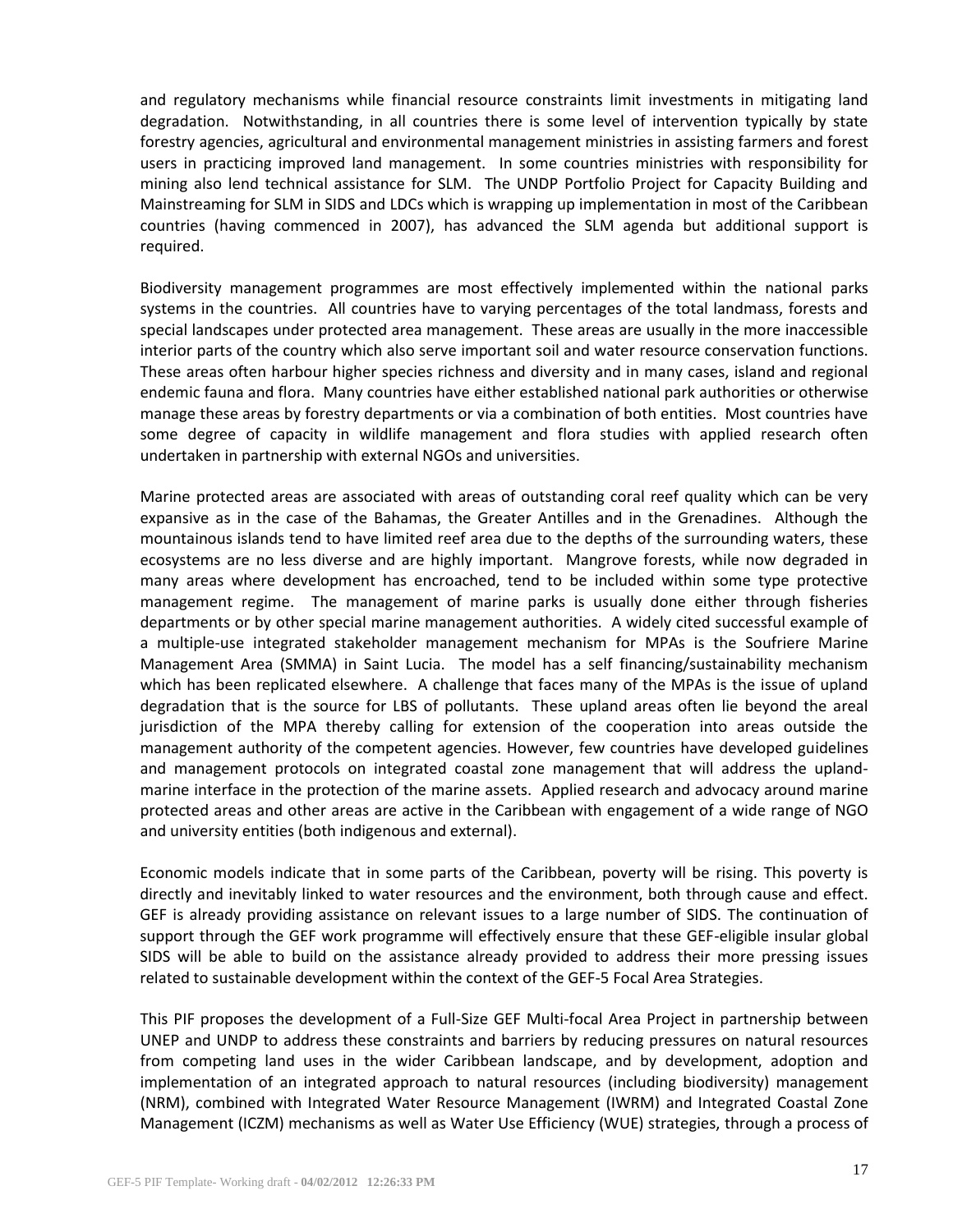policy and legislative reforms, institutional and human resource capacity building and on-the-ground innovative interventions. The PIF seeks to address multiple global environmental benefits, including those related to the protection and sustainable use of biodiversity, protection and sustainable use of land and forests, and international waters, and incorporating climate change mitigation and adaptation. Joint programming with the International Waters, Land Degradation and Biodiversity Focal Areas is being pursued, in the context of integrated watershed and coastal area management, with links to groundwater recharge. Joint programming will also be sought to increase forest and tree cover and implement landscape approaches for terrestrial and marine protected area management. This effort will also take into account opportunities to develop country-level or regional programmatic approaches for NRM where they are likely to trigger transformational changes in the agriculture and forest sectors.

The PIF proposes the adoption of an integrated and participatory management approach; the development of more effective, appropriate technologies and methodologies; the adoption of strategies to deal with extreme and chronic events; and the adoption of more appropriate resource valuation and pricing policies. Particular emphasis will be given towards the protection and rational use of water supplies, both surface and ground waters (e.g. rainwater harvesting, groundwater recharge, pricing structures, improving efficient use, watershed management, flood control, climate change adaptation, etc) and improved pollution control and wastewater management (e.g. EcoSan, constructed wetlands, etc.). Full analysis/review of the new baseline situation priority actions will be undertaken during the project preparation phase of the project.

The IWRM approach (building on the well-tested concept of linking watershed and coastal area management as the approach for water resources management for SIDS) improves cross-sectoral efficiency and cooperation at all levels on sustainable water resources development and management, including specific sector interventions, supports the integration of water supply and use with the management of waste, sewage, coastal and groundwater protection, while recognizing that the protection and quality improvements of water are preconditions for sustaining both human livelihoods and natural ecosystems. Further, it assists realizing better allocation of water to different water user groups and in so doing stresses the importance of involving all stakeholders in the decision-making process. It also calls for gender mainstreaming in land and water management decision making. This approach is also recognized as a framework for the adaptation of water management to climate change and the management of floods and droughts. The importance of improved water management has been highlighted by the Water Forum of the Americas (2008/09) and further highlighted by the recent reports of the Intergovernmental Panel on Climate Change (IPCC) and others that have warned that climate change will have extensive impacts on water resources, particularly in SIDS. In the case of the Caribbean, the IWRM approach takes on added significance in the context of coastal area management and reduction of pollution from land-based sources (such as sewage and other wastewater) and activities (including watershed, agriculture and land management).

As part of the achievement of the Objectives and Outcomes of the project, **Component 1. Development of targeted innovative solutions in SLM and ecosystem services conservation, IWRM/WUE and ICZM** will implement and/or build upon a series of IWRM/WUE/ICZM and BD baseline activities within each of the SIDS that will provide real, on-the-ground solutions to common problems. Expected outputs listed in the Project Framework will individually and collectively address surface, groundwater resource and coastal waters protection, land/ecosystem and watershed management, wastewater management and its impacts on the coastal zone, and water supply, water use efficiency and sanitation. The effective results can be transferred and replicated throughout the 13 Caribbean SIDS, and ideally throughout other SIDS on a global basis, as appropriate. Some of the indicative interventions will include: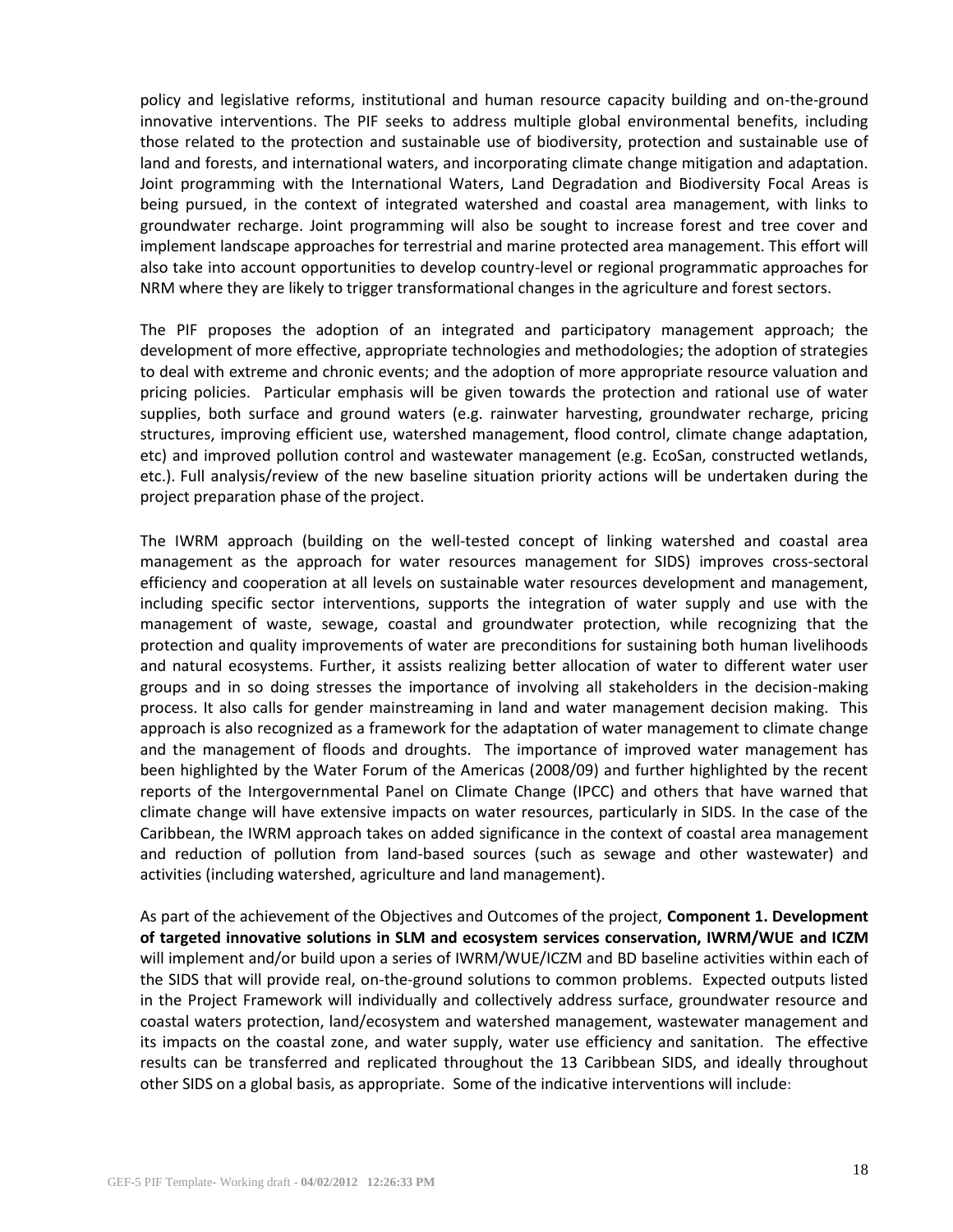- 1. Installation of constructed wetlands and natural system enhancement/augmentation for maintenance of ecosystems services (e.g. mangrove protection and enhancement)
- 2. Expansion of managed aquifer recharge through rainwater runoff diversion for groundwater recharge (enhancement of aquifer storage and protection) and landscape conservation (erosion mitigation);
- 3. Interventions in integrated watershed and coastal zone management (incl. land use and coastal area protection benefits and reduction in soil erosion);
- 4. Interventions in agro-forestry in support of soil conservation and watershed protection within agricultural areas;
- 5. Investments in coastal reforestation and protection to minimize land degradation in the coastal zone and assist with shoreline armoring against erosion;
- 6. Investment in appropriate sanitation and effluent (including from livestock operations)
- 7. management systems (e.g. use of Ecosan, effluent diversion to wetland treatment, bio-digestion for biogas, on-site waste treatment with reuse of composted materials as fertilizer);
- 8. Expansion of water security and promotion of water safety particularly for vulnerable communities through application of rainwater harvesting and improved storage;
- 9. Investments in water use efficiency improvements in partnerships with the private sector (e.g. hotel industry; manufacturing industry) utilizing both technological & economic instruments;

Further details for the on-the-ground and innovative solutions will be designed based on the country specific conditions and needs and through consultative processes among stakeholders in each SIDS during the project preparation phase. Emphasis will be put upon the protection and sustainable utilization of surface and groundwater resources and protection against groundwater pollution and sea water intrusion in the context of the threats from climate change and climate variability. Also, priorities identified in earlier projects (such as GEF-IWCAM) and as part of the National Portfolio Formulation Exercises (NPFE) will be given particular emphasis with the aim to strengthen the adaptation capacity of the SIDS through the better management of the land and water resources. During the project preparation phase, maximum synergies will be sought by coordinating activities with other WatSan, LD and related BD initiatives supporting SIDS. It should be noted that the project will seek to build synergies with the UNEP/IDB Caribbean Fund for Wastewater Management (CReW) Project that aims to develop and implement innovative, appropriate low-cost solutions to enhance community sanitation.

**Component 2. National (SLM, ICZM, IWRM/WUE & BD) Monitoring, and Indicators Framework** will develop further and apply regional/national IW related indicators (process, stress and environmental/socioeconomic status), many of which have been identified and agreed during previous projects, as part of the monitoring and evaluation plan, not just for the project but for the long term mechanism to assess the effectiveness of SLM, ICZM, IWRM/WUE & related BD interventions in the participating SIDS. These will be developed in close cooperation with the other partner SIDS projects (Pacific and African), will be in line with internationally recommended indicators for ICZM, IWRM and related initiatives (e.g. GWP, GIWA, UN-Water, TWAP, UNEP GPA) and will provide the mechanism to track project impact on the implementation of the LBS Protocol (to the Cartagena Convention), UNFCCC, UNCCD, CBD and WSSD targets.

In addition to water and sanitation (within the IWRM/WUE, ICZM frameworks) the project will also strengthen the scientific basis for effective monitoring and assessment in the LD and related BD Focal Areas, including tools and indicators for multi-scale application, by developing improved methods for multi-scale assessment and monitoring of land degradation trends, and for impact monitoring of GEF investment in SLM and ecosystem services maintenance. This will build on existing GEF-financed initiatives to fully integrate methods for establishment of project baselines, identifying measureable indicators, and subsequent monitoring.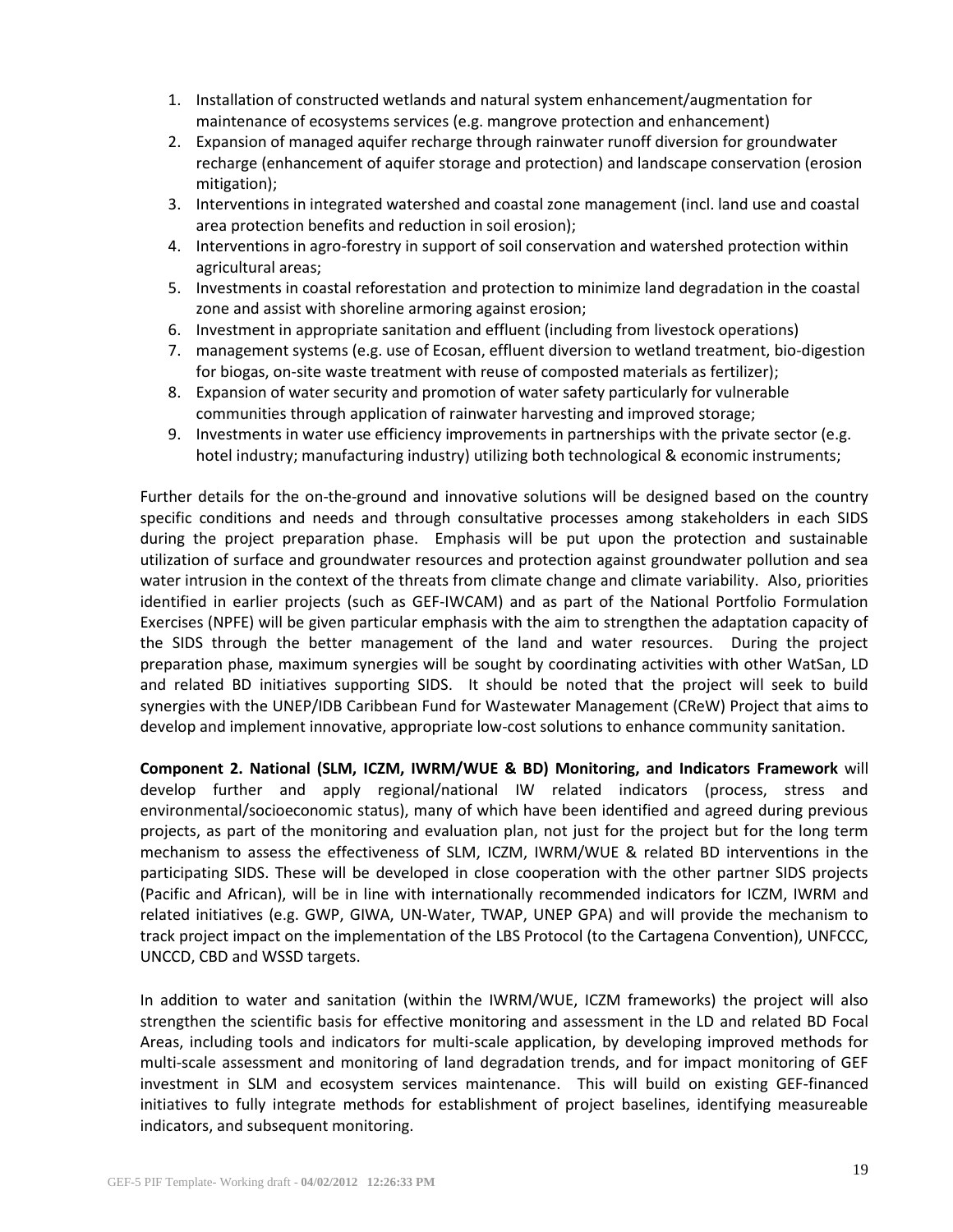The monitoring mechanism developed will include climate considerations and gender mainstreaming in participating SIDS. Feedback will be incorporated from other regional and nationally related projects developing indicators and monitoring and evaluation plans and regional agreements (i.e. GEF-IWCAM and TDA and SAP process in CLME, among others) and will work closely with all national stakeholders to ensure that the monitoring and data analysis approach developed feeds in from existing research and databases, to support national priorities, plans and strategies, and where capacity gaps are identified, that appropriate capacity is built upon for the long term monitoring of IWRM/WUE, ICZM and SLM and ecosystem services provision. As such this component also works closely with the demonstration projects developed and implemented under Component 1 and previous demonstration projects (such as from GEF-IWCAM), the policy, legislation and institutional reforms and capacity building activities under Component 3, and the knowledge, exchange, best practices and stakeholder involvement of Component 4.

**Component 3. Policy, legislative and institutional reforms and capacity building for IWRM/WUE (including ICZM), SLM and related ecosystem services maintenance** addresses the policy, legislation, institutions and capacity needs to enable Caribbean SIDS to develop and implement IWRM/WUE plans within supportive ICZM, SLM and BD management frameworks and enhance the enabling environment for the long term achievement of the Millennium Development Goals and WSSD targets. Policy, legislation and institutional reforms will be developed and adopted that address the lack of financing and policy and the lack of coordination among sectors identified in many of the participating countries. Particular focus will be (in parallel with the innovative project interventions) on policy tools and guidelines for the protection of surface and ground-waters (also from extreme events, drought and projected climate change), for sustainable sanitation, and for sustainable land management by exploring best practices and lessons learned generated under Component 4. Tools and guidelines will be adopted for the future sustainable use of water resources and forests, waste-water collection and treatment solutions, protection from drought, whilst ensuring efficient use of water for the economic requirements of each participating country (i.e. household, urban, industry and agriculture), and alternative solutions for more effective uses of water and promoting sustainable development and reduced poverty. This will require coordination amongst the relevant national sectors and the strengthening and expansion of National Inter-sectoral Committees (NICs) in the countries, the harmonization with national plans, and the implementation of programmes of cross-sectoral sensitization and awareness raising, along with training and capacity building in the identified national institutions and private sector (closely linked to the Stakeholder Involvement Plan under Component 4).

**Component 4. Knowledge Exchange, best-practices, replication and stakeholder involvement** will aim to provide support, from a global to a local level for countries to have the capacity, tools and knowledge to meet WSSD and MDG targets on IWRM, water supply and sanitation, supported by the SLM, ICZM and BD conservation frameworks. The project will utilize existing networks for IWRM, ICZM, SLM and BD management within SIDS and other regions, to identify and share best practices and lessons particularly in relation to the selection of more suitable and applicable technologies and practices and water resource management/use methodologies. Inter-regional dialogue will be established with other global initiatives (e.g. in partnership with AOSIS), and learning exchange study visits and/or twinning activities between SIDS or groups of participating SIDS and other regions will be established (in particular the African and Pacific SIDS projects). At the national level, consultative dialogue as the mechanism for engaging, integrating and empowering NICs in IWRM/WUE, ICZM and SLM will be established. A stakeholder identification and analysis process will be utilized in planning and preparation for consultative dialogues to ensure that engagement of relevant policy, sectoral, local community and expertise (scientific, technical, etc.) is representative and inclusive. This may include the implementation of approaches to increase stakeholder involvement with an emphasis on the community level, which will ensure input from local communities and associated structures (for instance fishers associations,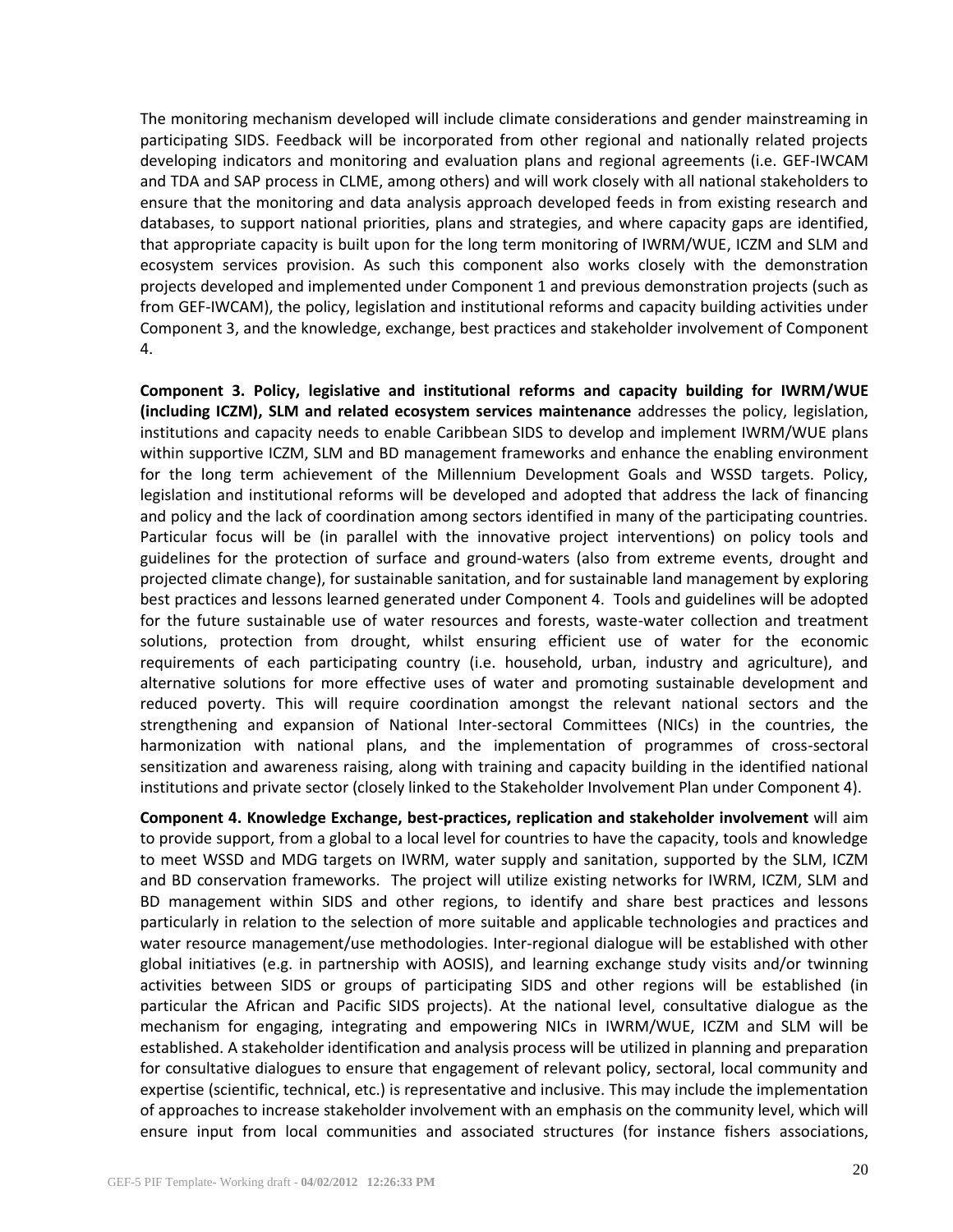farmers associations, NGOs, CBOs and local government), provide an information sharing platform where such input can be augmented, discussed and debated, and 'top down, bottom up' information sharing can be promoted and developed. Most importantly, a multi-sectoral Community of Practice (CoP) could be established along the vertical axis of society that includes all stakeholders, including different levels of government, in discussing issues, solutions and generally sharing information and insight, through dialogue between civil society and government. The project will participate and contribute to GEF IW:LEARN (portfolio learning), and will also contribute to regional and global meetings such as the Global Oceans Forum, GPA, CWWA, CEF and the World Water Forum, amongst others. Finally gender mainstreaming will be achieved in the development/ implementation of IWRM/WUE, ICZM and SLM across all Components (indicators identified in Component 2) to include gender audits, analysis and training<sup>7</sup> to ensure women's and men's equitable access to and management of safe and adequate water, for domestic supply, sanitation, food security and environmental sustainability. The project will participate and also contribute to the recently approved GEF MSP "A Global Initiative on Landscapes for People, Food and Nature" that is promoting broader adoption and more effective use of landscape level sustainable land management as an integrated approach to managing agricultural landscapes that address the full set of needs.

### **INSTITUTIONAL ARRANGEMENTS**

UNEP and UNDP as GEF agencies, will have responsibility as **Implementation Agencies** for the project in respect to overall project supervision to ensure consistency with GEF, UNEP and UNDP policies and procedures, and will provide guidance on linkages with other UNEP, UNDP and GEF-funded projects and activities.

Comprehensive project management will be achieved through various coordination, supervisory and advisory mechanisms, at both the regional and national levels.

At the regional level the following mechanisms are anticipated:

- **Inter-Agency Co-ordination Group:** comprising implementing and executing agencies and the core project management personnel;
- **Project Steering Committee:** comprising technical/focal point representatives of the participating countries, the implementing and executing agencies and the core project management personnel;
- **Project Advisory Group:** comprising regional and international specialists in the thematic areas of the project, the implementing and executing agencies and the core project management personnel. Members may be co-opted as needed;
- **CEHI and CAR/RCU as Executing Agencies:** provision of support to project management and technical backstopping on all aspects of the project execution.

At the national level the following entities are anticipated:

- **National Executing Agencies and associated Project Management Units (Component 1):** comprising the core governmental agencies and partners and personnel recruited to implement national interventions;
- **National Inter-sectoral Committees:** comprising of state and non-state stakeholders with interest in advancement of the overall project objectives.

 $\overline{a}$ 

 $7$  In possible partnership with the Gender and Water Alliance.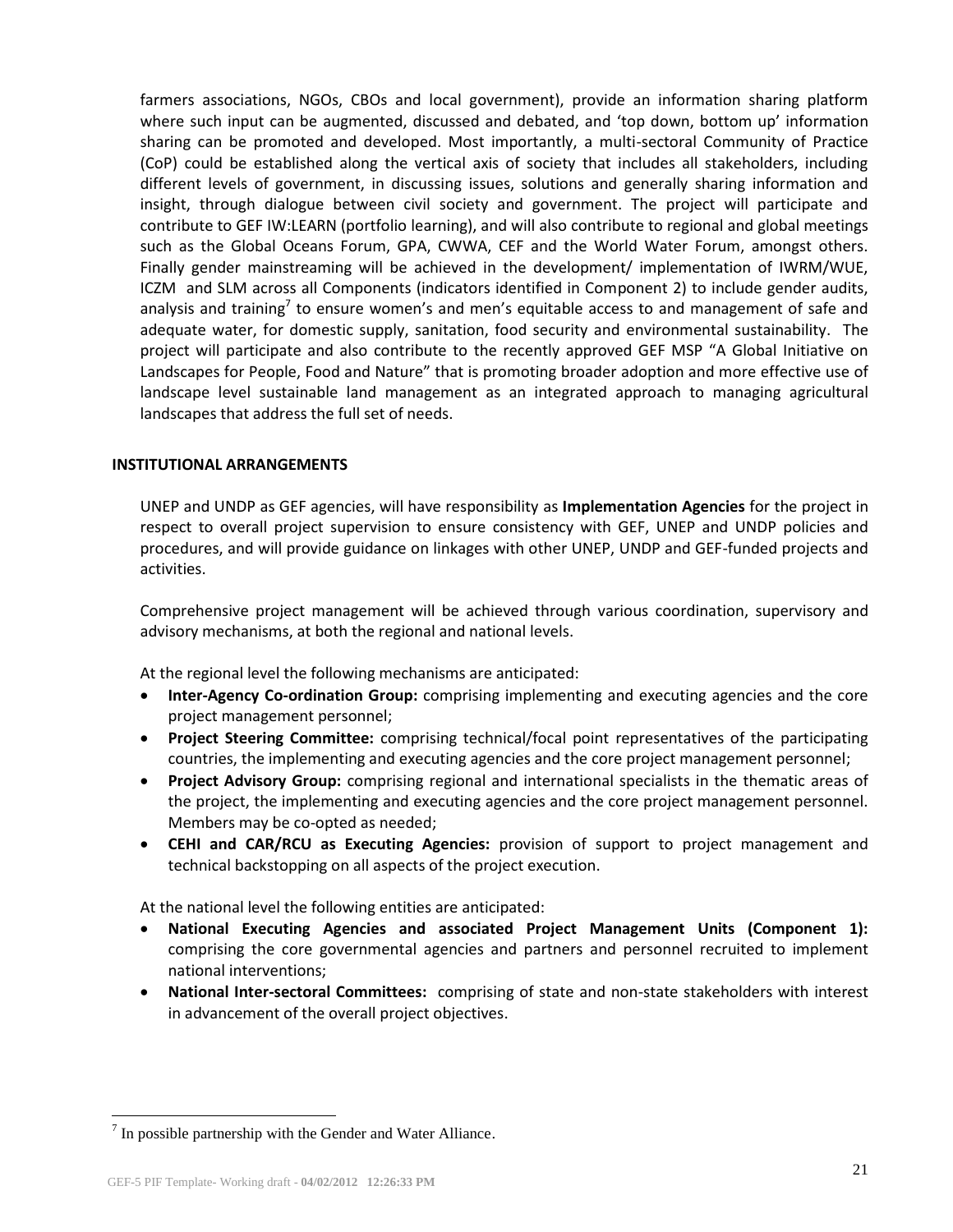**B. 2. INCREMENTAL /A[DDITIONAL COST REASONING](file:///C:/Users/ivanderbeck.UNEP/Documents/My%20Dropbox/Emails/IWCAM/Users/wb12456/Documents/C.31.12%20Executive%20Summary.pdf): DESCRIBE THE INCREMENTAL (GEF TRUST FUND) OR ADDITIONAL (LDCF/SCCF) ACTIVITIES REQUESTED FOR GEF/LDCF/SCCF FINANCING AND THE ASSOCIATED [GLOBAL ENVIRONMENTAL](http://www.thegef.org/gef/sites/thegef.org/files/documents/CPE-Global_Environmental_Benefits_Assessment_Outline.pdf) [BENEFITS](http://www.thegef.org/gef/sites/thegef.org/files/documents/CPE-Global_Environmental_Benefits_Assessment_Outline.pdf) (GEF TRUST FUND) OR ASSOCIATED ADAPTATION BENEFITS (LDCF/SCCF) TO BE DELIVERED BY THE PROJECT:** 

### **BASELINE**

At present, Caribbean SIDS, at governmental agency and professional levels are engaged in various regional water resources management initiatives facilitated by entities such as the Global Water Partnership–Caribbean, the Caribbean Water and Wastewater Association, the Caribbean Water & Sewerage Association, the Caribbean Environmental Health Institute and the University of the West Indies. While these interventions brought some level of donor support to advancement of IWRM to the region, the GEF-IWCAM project brought significant resources to augment these efforts. After the closure of the GEF-IWCAM project, participating SIDS may receive further donor support in water resources management under some of the climate change resiliency interventions that are being supported by some of the donors. This is notwithstanding efforts being made to activate a CARICOM Consortium on Water, designed to coordinate the activities of regional organizations working in the area of IWRM. Most of the countries have been supported in IWRM planning or awareness-raising, and they recognize their national problems vis-à-vis water resource management within the watershed and coastal area landscape. Previous support from the GEF has led to definition of some potential solutions. Many of the islands have developed some type of action plans and strategies in relation to sustainable development issues and/or biodiversity management and conservation issues. Some have gone further and produced specific plans and strategies to address IWRM, ICZM, water use management, pollution reduction, wastewater and sewage management, drainage management etc. and some have identified or adopted authorities or other dedicated bodies to take responsibility for these issues. However, there are a number of constraints that are preventing the effective implementation of such strategies and the functioning of the responsible agencies, which include financial constraints (where policy and finances are prioritized towards development to resolve serious issues of human development and international debt); inadequacy of legislation, limited human resource capacity, low awareness, poor access to more realistic, cost-effective and practicable technologies and methodologies for mitigating the priority issues and no long-term strategy to address the repercussions of extreme events (droughts, hurricanes and flooding) and to act on chronic impacts such as saltwater intrusion.

Over two hundred years of low technology agriculture, slash and burn, down-slope tilling, absence of contour drainage, excessive land clearing and overgrazing on the majority of Caribbean islands has left indelible scars on the landscape, and has negatively influenced the lives of inhabitants. Efforts to reduce the impact, protect watersheds, and conserve endangered biodiversity while supporting traditional livelihoods have been frustrated by a weak legislative system, limited economic incentives, and a general lack of capacity at the institutional, systemic and individual level.

Inappropriate cropping systems (sugar cane until the 1990's in some islands followed by even more intensive banana cultivation in the case of the Windward Islands and Jamaica, shifting cultivation and overgrazing of livestock), and the expansion of agriculture into forested and marginal lands without the adoption of land and water conservation measures, are the most significant examples of unsustainable agriculture. In addition to the actual loss of soil, degradation is also related to the loss of soil fertility due to intensive farming systems without crop rotation, loss of soil physical structure due to soil compaction, and poor use of agricultural chemicals. The associated replacement of forests has had negative influences on biodiversity in many areas with the endangerment of species populations and in some cases, species loss altogether.

Attempts with donor agency support, have been made in the 1970s into the 1980s to implement soil conservation measures on farmlands. This corresponded to a period of expansion of banana and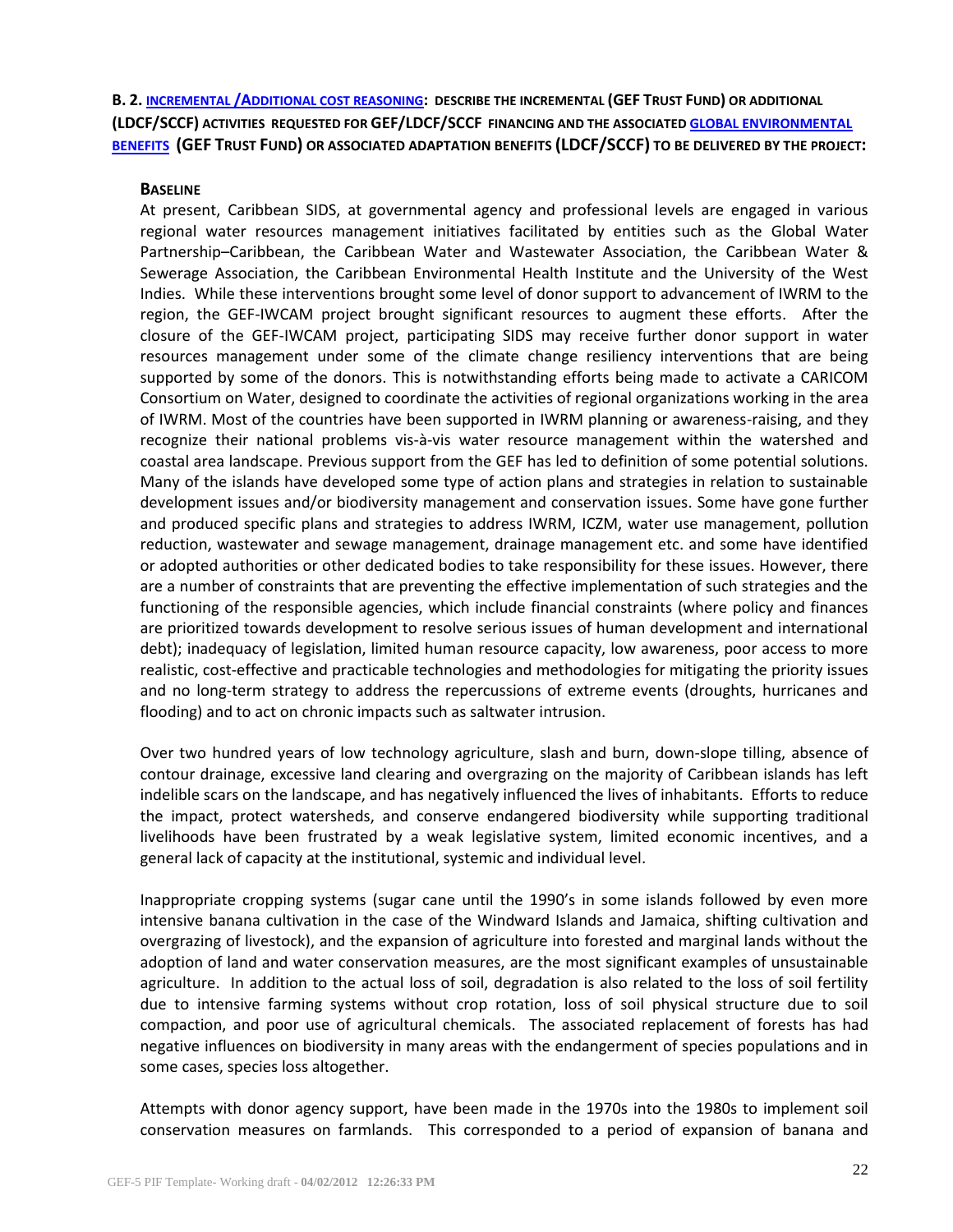sugarcane cultivation from larger estates in the less vulnerable areas, to smaller fragmented holdings located on hillsides. Distribution of tree crops to hillside farmers and the provision of technical advice were some of the support services provided by Ministries of Agriculture. These initiatives provided valuable technical contributions in terms of capacity building (for agricultural, forestry extension officers and farmers), and resulted in some short-term land degradation remediation. However, continuance of these interventions was not maintained, primarily due to inadequacies within the wider policy and institutional environments that did not allow for mainstreaming of these interventions beyond the realm of "project-driven, site-specific" actions. By extension, little consideration has been given to sourcing new mechanisms for financing sustainable land management (SLM) interventions outside of traditional government budgets. Consequently, as donor funding dried up, programmes were brought to a close. As the pressure on public funds from other sectors grows, alternative financing for SLM needs to be secured to ensure long-term continued investment in SLM in the interest of national development.

In the case of freshwater and coastal waters pollution, this is a growing area of concern. The main issue is with the extent of population growth and expansion of settlement, commercial, industrial areas and the impact that the effluent discharges are having on the receiving environment. The principle limitation is that urban landscapes were not initially planned with consideration for centralized wastewater treatment and as a result effluent is discharged with inadequate level of treatment from the numerous point and non-point land-based sources. For the newer planned settlements, hotels and industrial commercial parks, provisions are being made for wastewater management. However given the configuration of existing developed areas, the possibility of installation of WW systems is a challenge simply due to lack of space within these areas.

Although Caribbean governments have been attempting to address these issues using internal resources, the process has continued to be somewhat fragmented and has not been framed against the guiding principle of maintenance of ecosystem functionality, which forms part of the foundation for holistic sustainable development.

Recognizing the critical integrated and interlinked nature of watersheds and coastal areas in small islands and the need to develop a more sectorally-coordinated management approach, both at the national and the regional level, the GEF-IWCAM Project looked at the strengthening of participating country capacity to implement an integrated approach to the management of watersheds and coastal areas (IWCAM) through regional activities looking at enhancing country capacity to plan and manage their aquatic resources and ecosystems on a sustainable basis, equipping them with a series of tools to support reforms in policy, legislation and institutional arrangements in support of the IWCAM approach but also through a series of discrete demonstration projects to test cost and feasibility of reducing the impacts of land based sources of pollution on freshwater and coastal environments. The initiatives, which were designed for replication and up-scaling included innovative solutions in:

- **wastewater management and pollution control** in Elizabeth Harbour, Exuma, the Bahamas; McKinnons Pond, Antigua and Barbuda; the AuLeon community (Fond d'Or watershed), St. Lucia;
- **integrative land use (good agricultural practices and sustainable land management), waste management and pollution control** in the Cienfuegos Watershed and coastal area, Cuba; in the Drivers River Watershed in East-Central Portland in Jamaica; and in the Courland Watershed and Buccoo Reef, Tobago;
- **industrial pollution control** in the lower Haina River basin, Dominican Republic;
- **water security:** within the Basseterre Valley aquifer (and eventual designation as a national park), St. Kitts and Nevis; on Union Island, St. Vincent and the Grenadines; Carriacou, Grenada, and within Fond d'Or watershed communities, St. Lucia.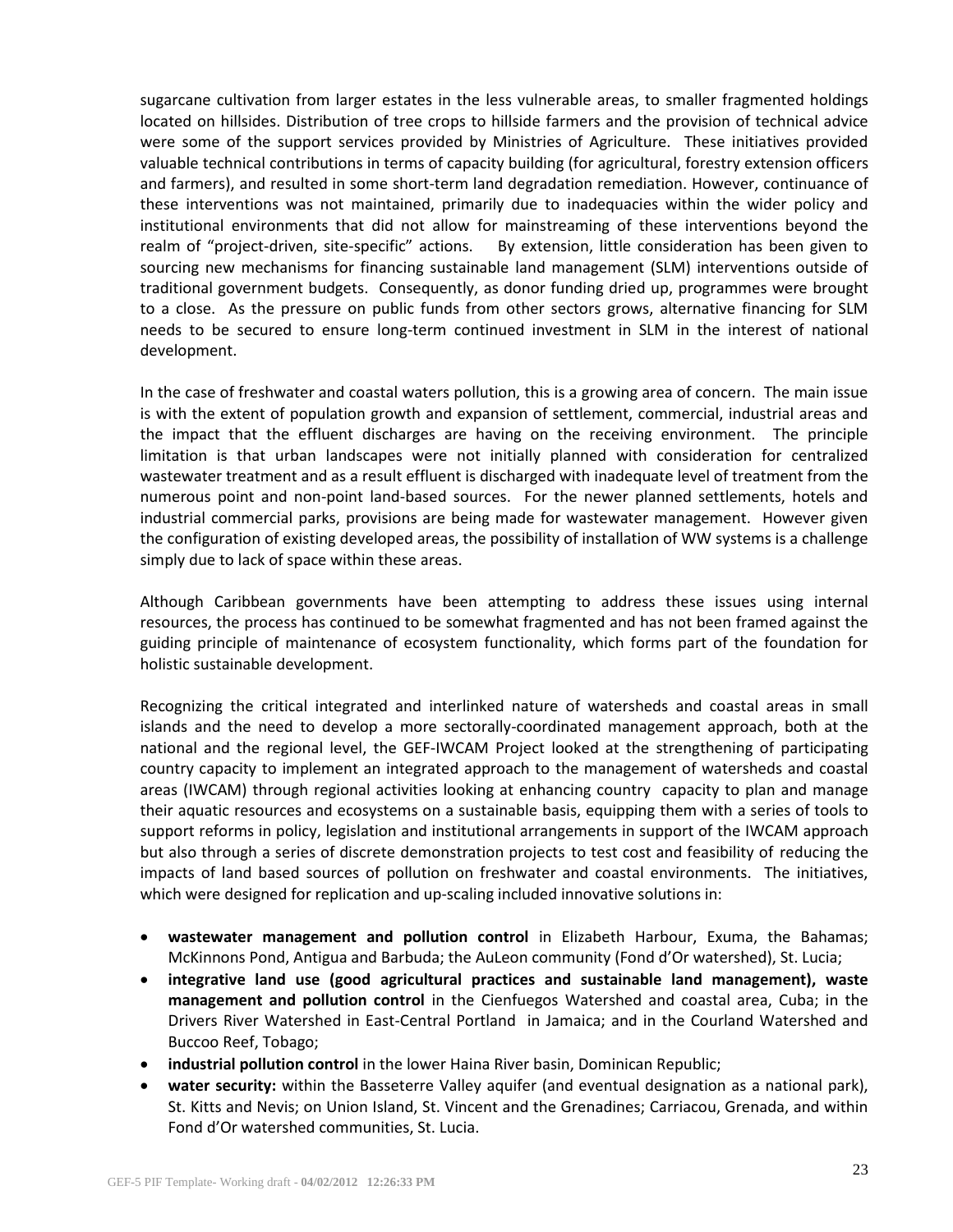The project however only catalysed the beginning of a policy and institutional reform process. A number of new IWCAM policies and plans have been or are being drafted and adopted by countries such as to name a few the Land and Sea Use Plan in Andros, the IWCAM-WWAM policy adopted countrywide in Jamaica, the new Water Act in Saint Kitts, the NGO created for the management of the Font d'Or basin in Saint Lucia, the private – public partnership that will continue remediation efforts in the Haina Basin in the Dominica Republic, and the IWRM Road Maps adopted by various countries (Antigua, Barbados, Grenada, St. Lucia), but these a mere signs of emerging process of change which need followup should the project have a long term impact.

### **BUSINESS AS USUAL SCENARIO**

The business-as usual scenario is not a good one for any of the Caribbean SIDS, but particularly for the smaller countries, with limited manpower and natural resource constraints. Without any incremental intervention and assistance, the baseline can be expected to remain stagnant and the situation with respect to sustainable and efficient water use and wastewater management, SLM and BD/ecosystem services will predictably deteriorate. In the long term this will potentially result in some or all of the following: i) Deterioration in the availability and quality of freshwater resources, ii) Reduction in availability of water resources through degradation of surface and ground storage and recharge areas, iii) A general failure in coastal and watershed ecosystem functions along with the loss of associated natural habitats and biodiversity, iv) Increased LBS pollution into the watershed and coastal environment, v) Increased soil erosion (resulting in losses of topsoil, nutrients, worsening of runoff and resulting flash flooding, damage to infrastructure) and vi) General deterioration of human condition (increased poverty, reduced health and well-being, failed economies, political instability).

#### **INCREMENTAL REASONING**

The proposed alternative scenario aims to address the thematic areas of critical concern through reforms in policy, legislation and institutions; improvements to institutional and human resources capacity; development of more effective and coordinated intersectoral management approaches; identification, demonstration and up-scaling of more appropriate (to small island) technologies and strategies; adoption of 'extreme-event' strategies; adoption of cost-effective and sustainable water service pricing and tariffs; and better information collection and handling to inform policy makers and guide legislative development. GEF assistance would be focused on the production (where necessary) and implementation of IWRM plans consistent with the WSSD targets in order to establish or support regional frameworks (such as the CARICOM Consortium on Water) for the needed reforms and investments. Assistance will also focus on mainstreaming ICZM, SLM and ecosystem servicing into such plans and integrating same. A substantial proportion of the proposed GEF funding for this Concept would also be aimed at the development and implementation of on-the-ground demonstrations to remove barriers and alleviate problems preventing effective integrated water resources and wastewater management, ICZM, SLM/BD management and efficient water use within the individual participating SIDS, and to the transfer and replication of lessons and practices resulting from those demonstrations. The intended overall outcomes of a proposed Full Project will be improved and sustainable integrated land and water resources management, water supply protection and water use efficiency in all the participating SIDS.

It is anticipated that this project will also focus greater attention on empowerment of CSOs, the private sector with the capacity to leverage additional resources to address continued mainstreaming and capacity building needs for IWRM/WUE, SLM, ICZM and BD management in the medium to long term national investment plans.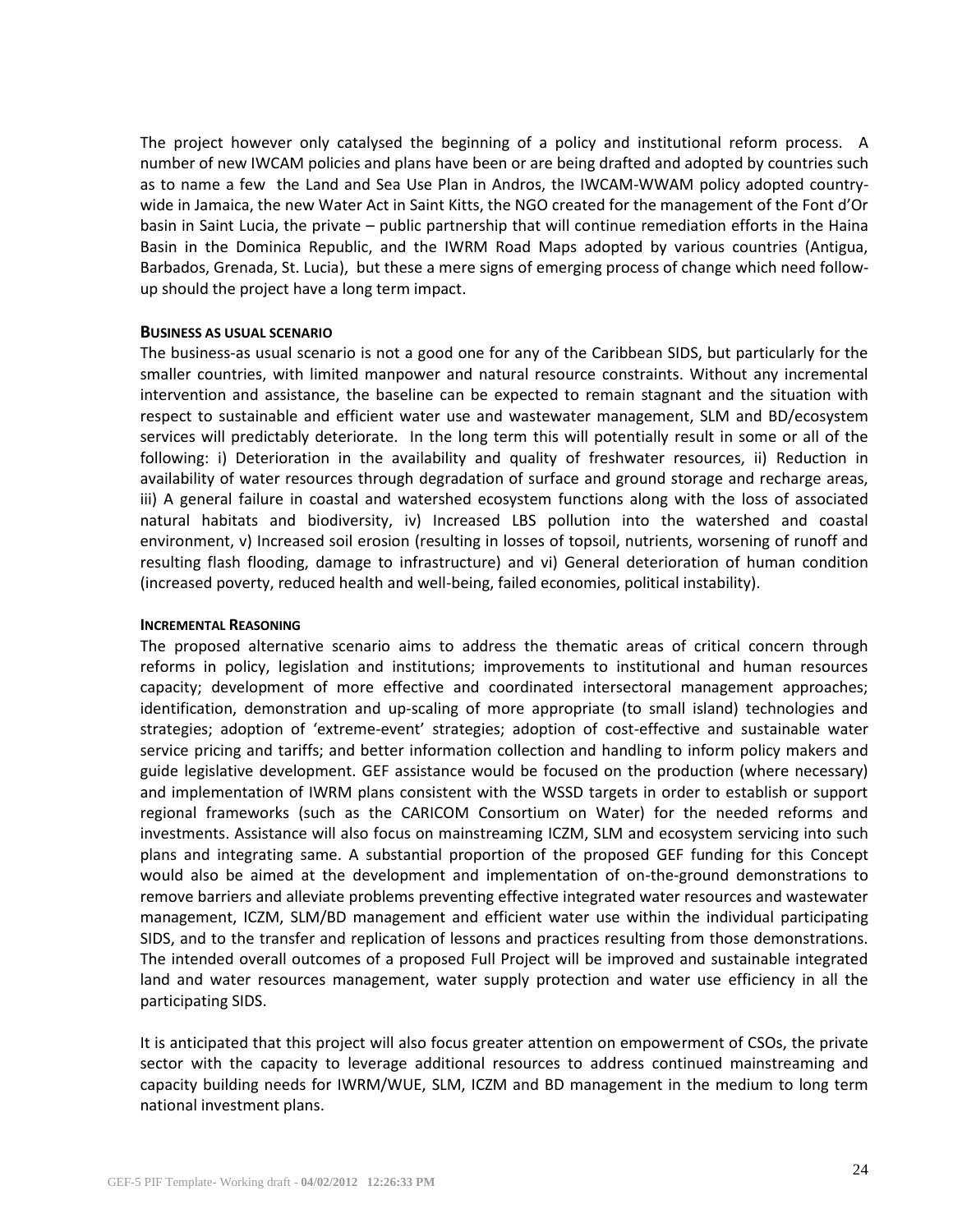### **GLOBAL ENVIRONMENTAL BENEFITS**

The Caribbean Sea large marine ecosystem, sprawling over some 2.5 million square kilometres, is the second largest sea in the world, and the dominant water body connecting Caribbean SIDS, is home to second largest coral reef system of the world containing over 13% of the world's coral reefs, with many species endemic to the Caribbean. Similar can be said for the terrestrial biodiversity where the Caribbean ranks high in terms of global priority biodiversity conservation and sustainable management. As a result of their isolation, the Caribbean islands have developed a high level of endemism amongst their flora and fauna where it is estimated that upwards of 40% of floral species are found nowhere else on the planet. Further, the entire area constitutes migratory routes for birds moving between North and South America. The Caribbean region is of critical importance to global biodiversity in the context of uniqueness of species and habitats, while at a local level is of high importance to human health and well-being through priority ecosystem functions (such as clean water, agricultural capacity, availability of food, etc).

Global environmental benefits would accrue by Caribbean countries working together on priority concerns of the transboundary system known as the Caribbean Sea. The global environmental benefits relate to preservation of the uniqueness of the resources of the Caribbean Sea basin, an area with relatively high biological diversity both in terms of terrestrial and marine ecosystems, contributions to global carbon sequestration and contribution the well-being of populations in the region through economic development and social security. Specifically, through supporting implementation of the LBS Protocol, which also supports the GPA, the project will address a common threat of pollution of the regional sea, which is linked to the global oceans agenda.

Through its support of Agenda 21 Chapters 17 and 18 as well as the MDGs and WSSD targets, the project contributes to human well being and poverty eradication by sustaining water-related and dependent livelihoods, securing food sources, promoting equitable access to water, and reducing waterrelated health risks in addition to resolving and preventing water-related use conflicts in water bodies.

In terms of global benefits, the project will contribute to knowledge-sharing on mainstreaming SLM in SIDS and contribute to the global pool of knowledge on ecosystem function. Conservation of forest lands will contribute to global efforts aimed at conservation of biodiversity and enhancement of carbon sequestration in mitigation of the impacts of global warming on climate change.

Global benefits would be generated indirectly as the enabling environment leads to projects with onthe-ground investments in improved practices, and directly as sustainable land management is taken into consideration at the policy and institutional levels through better policies and incorporation of those concepts into the national development framework.

The associated Global Environmental Benefits therefore include:

- $\circ$  Improved provision of agro-ecosystem and forest ecosystem goods and services with contributions to carbon sequestration, protection of terrestrial species abundance and diversity;
- o Reduced vulnerability of agro-ecosystem and forest ecosystems to climate change and other human-induced impacts and;
- $\circ$  Contribution to maintenance of the ecosystem functioning and enhancement of resilience of fragile coastal and marine ecosystems and contribution to maintenance of reliant livelihoods dependant on marine resources.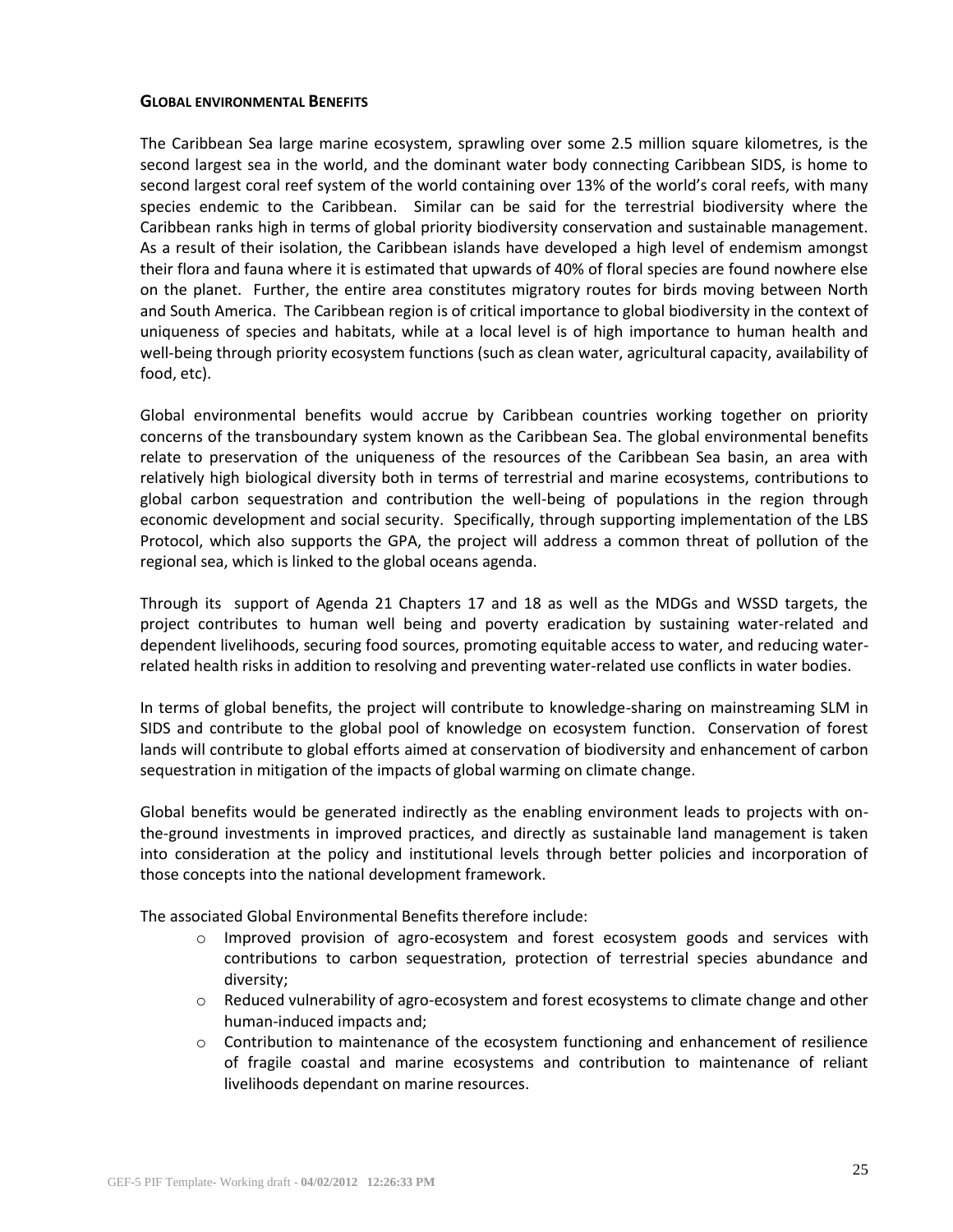**B.3. DESCRIBE THE SOCIOECONOMIC BENEFITS TO BE DELIVERED BY THE PROJECT AT THE NATIONAL AND LOCAL LEVELS, INCLUDING CONSIDERATION OF GENDER DIMENSIONS, AND HOW THESE WILL SUPPORT THE ACHIEVEMENT OF GLOBAL ENVIRONMENT BENEFITS(GEF TRUST FUND) OR ADAPTATION BENEFITS (LDCF/SCCF). AS A BACKGROUND INFORMATION, READ M[AINSTREAMING](http://www.thegef.org/gef/sites/thegef.org/files/publication/mainstreaming-gender-at-the-GEF.pdf) GENDER AT THE GEF.":**

The proposed project would have various immediate socio-economic benefits for local communities. Coastal reforestation and prevention of habitat destruction (such as mangroves) will be crucial for ecosystem-based adaptative strategies that reduce vulnerability of human coastal communities to climate change. Halting the decline of coastal ecosystems would also secure and generate economic revenue, food security and improve livelihoods in the coastal zone. It would also provide major economic and development opportunities for coastal communities around the region. Specifically, project activities would facilitate the possible increased investment in these SIDS, which naturally become more attractive, with improved water management regimes and improved access to water. This could lead to the injection of revenue into these economies, while protecting valuable ecosystem services that are useful for long-term sustainable development. Local communities and women groups would be involved in the designing and implementation of small-scale interventions to ensure their equitability and sustainability. Regionally, this project would provide the methodologies and basis for Caribbean SIDS to evaluate the value of their land, water and coastal resources and to incorporate these results into their management development plans.

Coastal waters account for just 7% of the total area of the ocean. In the Caribbean SIDS, the entire island may be considered a coastal zone. However the productivity of ecosystems such as coral reefs and blue forest ecosystems means that this small area forms the basis of the world's primary fishing grounds, supplying an estimated 50% of the world's fisheries. They provide vital nutrition for close to 3 billion people, as well as 50% of animal protein and minerals to 400 million people of the least developed countries in the world. The coastal zones deliver a wide range of benefits to Caribbean society: filtering water, reducing effects of coastal pollution, nutrient loading, sedimentation, protecting the coast from erosion and buffering the effects of extreme weather events. Coastal ecosystem services have been estimated globally to be worth over US\$25 trillion annually, ranking among the most economically valuable of all ecosystems. Much of the degradation of these ecosystems in the Caribbean not only comes from unsustainable natural resource use practices, but also from poor watershed and land management, poor coastal development practices and poor waste management. The protection and restoration of coastal zones, through coordinated integrated management would also have significant and multiple benefits for health, labor productivity and food security of Caribbean communities. The project aims to ensure that terrestrial and coastal ecosystems continue to provide economic benefits within the regional sustainable development framework.

## **B.4 INDICATE RISKS, INCLUDING CLIMATE CHANGE RISKS THAT MIGHT PREVENT THE PROJECT OBJECTIVES FROM BEING ACHIEVED, AND IF POSSIBLE, PROPOSE MEASURES THAT ADDRESS THESE RISKS TO BE FURTHER DEVELOPED DURING THE PROJECT DESIGN:**

| <b>Risk Statement</b>                                                      | <b>Risk Level</b> | <b>Risk Mitigation Strategy</b>                                                                                                                                                      |
|----------------------------------------------------------------------------|-------------------|--------------------------------------------------------------------------------------------------------------------------------------------------------------------------------------|
| IWRM and ICZM policies and<br>plans are not accepted by the<br>governments | Low               | Transparent and all-inclusive consultation<br>process. Strong leadership by National agencies<br>and inclusion of a high-level "champion" (such<br>as a Minister or Prime Minister). |
|                                                                            |                   | Seek to empower civil society organizations and<br>the private sector by their demonstrating and<br>endorsing benefits of investment in IWRM,<br>ICZM and SLM.                       |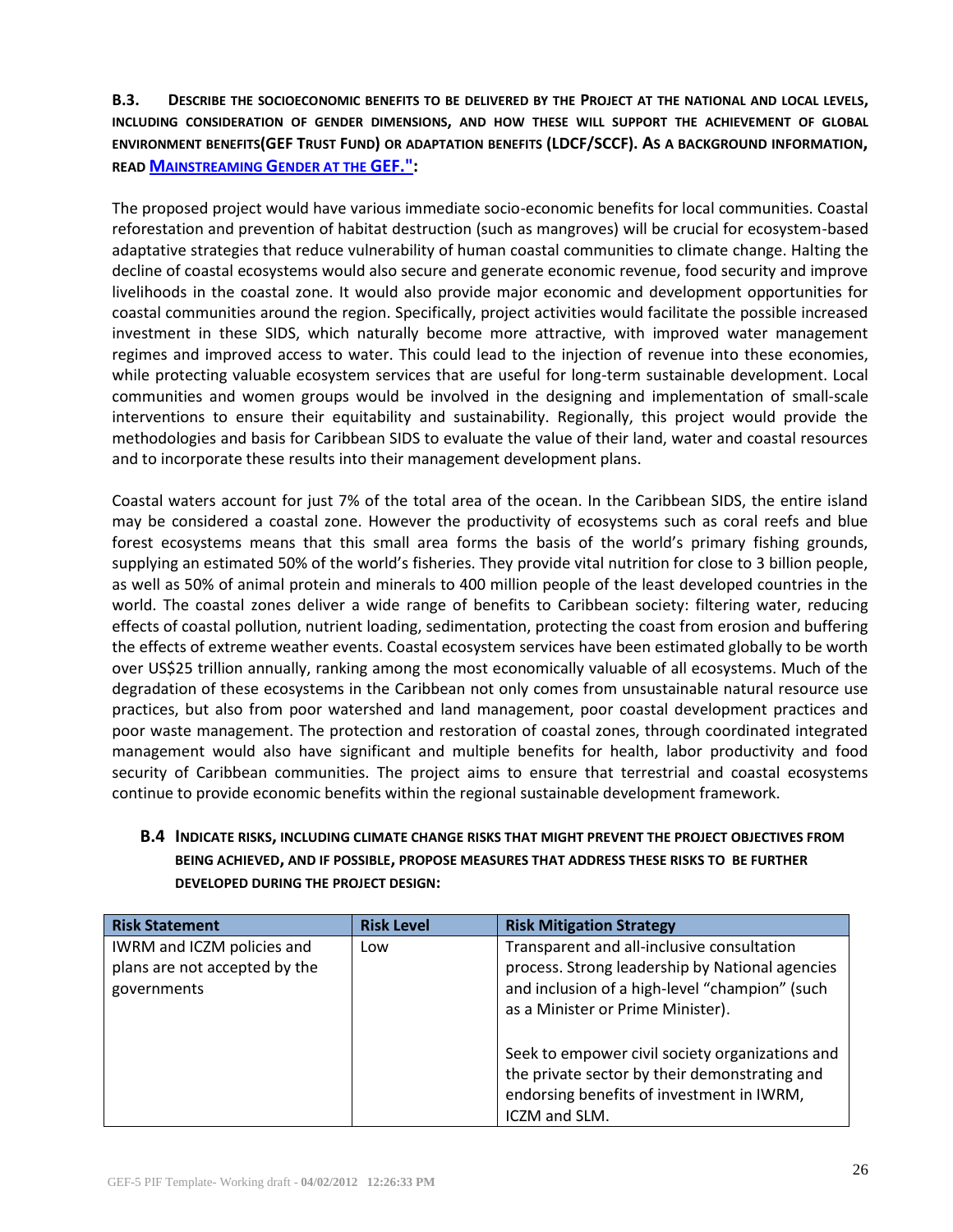| <b>Risk Statement</b>                                                              | <b>Risk Level</b> | <b>Risk Mitigation Strategy</b>                                                                                                                       |
|------------------------------------------------------------------------------------|-------------------|-------------------------------------------------------------------------------------------------------------------------------------------------------|
| Political elections result in                                                      | Low/Medium        | Involve multiple agencies and sectors in the                                                                                                          |
| reversal of agreed plans and                                                       |                   | formulation of the plans and policies, so that                                                                                                        |
| policies                                                                           |                   | they are non-partisan and widely accepted.                                                                                                            |
| Major natural disaster (such as<br>hurricane, earthquake) strikes<br>the Caribbean | Medium            | Project activities implemented over a wide<br>geographical area so as not to concentrate all<br>impacts in one territory or portion of the<br>region. |
|                                                                                    |                   | Project will also highlight ways to promote                                                                                                           |
|                                                                                    |                   | adaptation to climate change and lessen the<br>impact of some natural disasters.                                                                      |
| Economic factors and potential<br>social destabilization                           | Medium            | Seek to target appropriate and financially<br>sustainable solutions that are effective with low<br>level captial investment.                          |
|                                                                                    |                   | Build stakeholder buy-in and investment<br>toward upliftment of livlihoods at the local<br>community level                                            |

## **B.5. IDENTIFY KEY STAKEHOLDERS INVOLVED IN THE PROJECT INCLUDING THE PRIVATE SECTOR, CIVIL SOCIETY ORGANIZATIONS, LOCAL AND INDIGENOUS COMMUNITIES, AND THEIR RESPECTIVE ROLES, AS APPLICABLE:**

A number of key stakeholders and stakeholder groups will need to be involved in the project in order for it to be successful.

At the level of **collaborating agencies,** these will include:

 **UNEP** - the role of UNEP, as in the GEF IWCAM project, will be primarily as lead Implementing Agency, reporting to the GEF on project activities. It will have a key role not only at the regional level but also at the national level in supporting the implementation of regional policies and the use of policy and management tools thanks to the support of the Regional Seas Regional Coordination Unit which have demonstrated and proven ability to operate at both national and regional level and long standing relationship with the countries of the region. This is further supported by a network of Convention Secretariat focal points in each of the project countries with whom UNEP has established a close working relationship.

The **Caribbean Environment Programme Regional Coordinating Unit**/Secretariat to the Cartagena Convention (CAR/RCU) will be the lead Executing Agency. The proposed execution arrangements take advantage of the recognised expertise of the Secretariat to the Cartagena Convention in matters related to the marine and coastal environment and in working in a multi-lingual environment, as well as its expertise in implementing the Cartagena Convention and particularly its LBS and SPAW Protocols. Another important regional stakeholder are the Regional Activity Centers for the Implementation of the Protocols on Land-based Sources of Pollution and the Specially Protected Areas and Wildlife. The centre or the LBS Protocol is jointly shared between the Centre for Coastal and Marine Engineering and Management (CIMAB) in Cuba, and the Institute of Marine Affairs (IMA) in Trinidad and Tobago, while the Centre for the SPAW Protocol is located in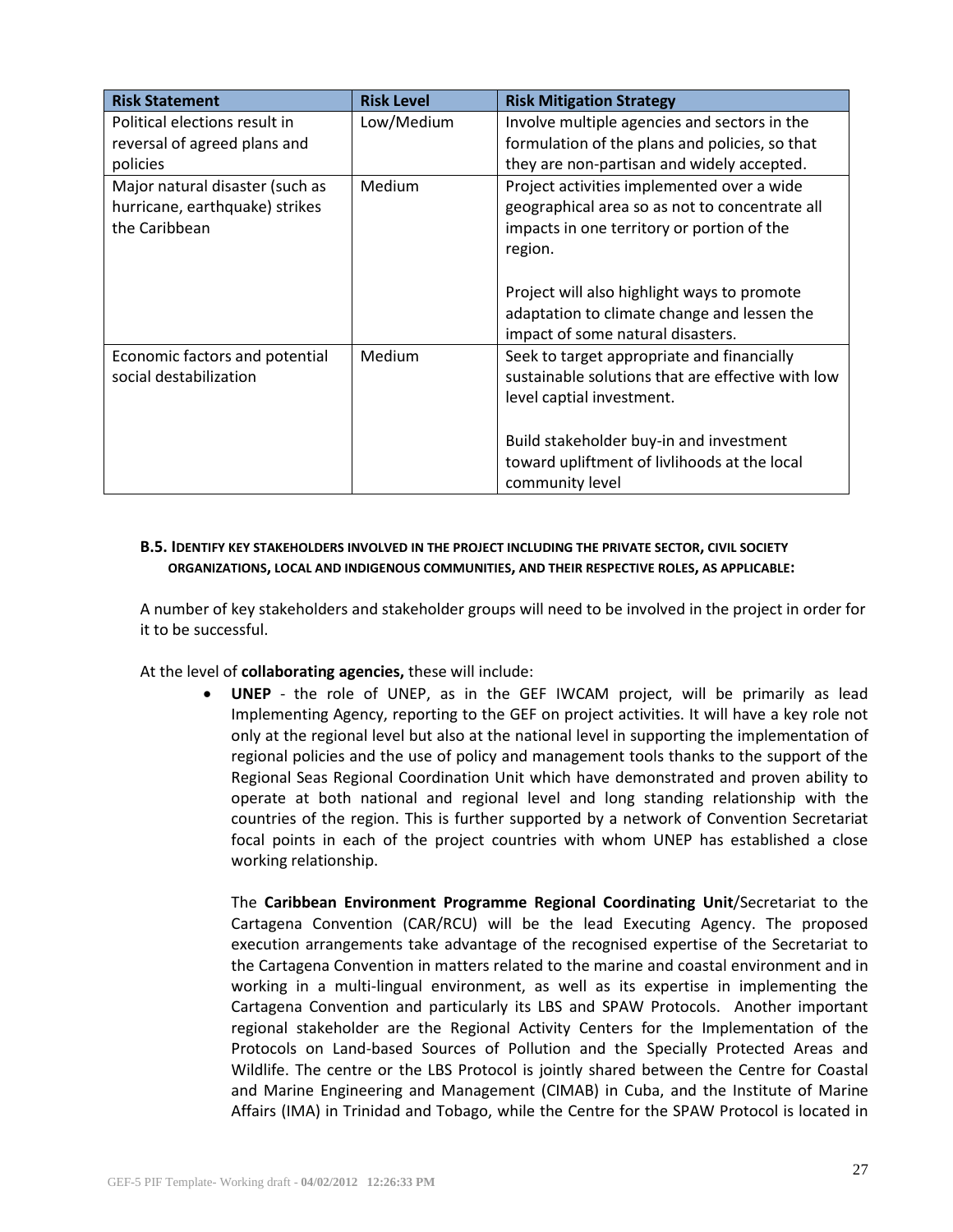Guadeloupe. All of these form part of the Caribbean Environment Programme's implementation structure. The project will include these centres in its networking and coordination activities and in any stakeholder and partnership arrangements.

- **UNDP** UNDP will serve as co-Implementing Agency, along with UNEP for the overall project, it will have a key role with the national innovative projects, recognising the country presence of UNDP and the linkages between project activities and UNDP's country assistance strategies. UNDP's specific expertise and value vis-à-vis its regional and country offices will provide important support to the projects.
- **CARIBBEAN ENVIRONMENTAL HEALTH INSTITUTE** (CEHI) Building on the experience of the GEF IWCAM project execution arrangement, the project will also be co-executed by CEHI, with the Project Coordination and its administrative requirements (including staffing) based at CEHI in St. Lucia. The proposed execution arrangements take advantage of the recognised expertise of CEHI in the field of freshwater resource management. CEHI, like UNEP, has a long established relationship with the countries of the region. Sustainability of project benefits at the regional level will be enhanced through these arrangements. CEHI is the principle institute of CARICOM with the mandate for environment health and environmental management across 16 Member States. In this regard the Institute has responsibility for provision of technical advisory services, conduct of environmental assessments, policy development and research on behalf of the countries in the areas of water, land/watershed resources management, wastewater, chemicals (pesticides and hazardous chemicals) and solid waste management. The Institute is a training center for environmental laboratory diagnostics services through its accredited laboratory facility.
- **CARIBBEAN INSTITUTE FOR METEOROLOGY AND HYDROLOGY (CIMH)** is a training and research organization with a mandate to improve the meteorological and hydrological services and to assist in promoting the awareness of the benefits of these services for the economic well-being of the CMO countries. This is achieved through training, research and investigations, and the provision of specialised services and advice. Some of the active initiatives include the Real-Time Flood Forecasting Project which seeks to develop a robust, reproducible, and transparent approach to flood forecasting that couples a physically based hydrological model capable of capturing changes in watershed characteristics to a numerical weather prediction model, the Caribbean Water Initiative (CARIWIN) which provides training and capacity development in water resources management to CARICOM member states, the Caribbean Water Monitor which is expected to be an essential tool in water resources management, and to assist in decision support for planning and managing water resources.
- **UNIVERSITY OF THE WEST INDIES** (UWI) The UWI a role in the component on capacity building and can also be included as co-financing re: the knowledge management component. The need for collaboration with universities in the project has been recommended, along with having dedicated funds for agenda-driven research. The project, together with UWI, will explore becoming involved with the United Nations University Master's Programme in Water Assessment. UWI's Centre for Resource Management and Environmental Studies (CERMES, Barbados) has been engaged in research and policy guidance on areas related to water use efficiency, watershed management and IWRM in collaboration with regional partners such as CEHI and GWP-C. The Department of Geomatics Engineering & Land Management at UWI, St. Augustine Campus (Trinidad)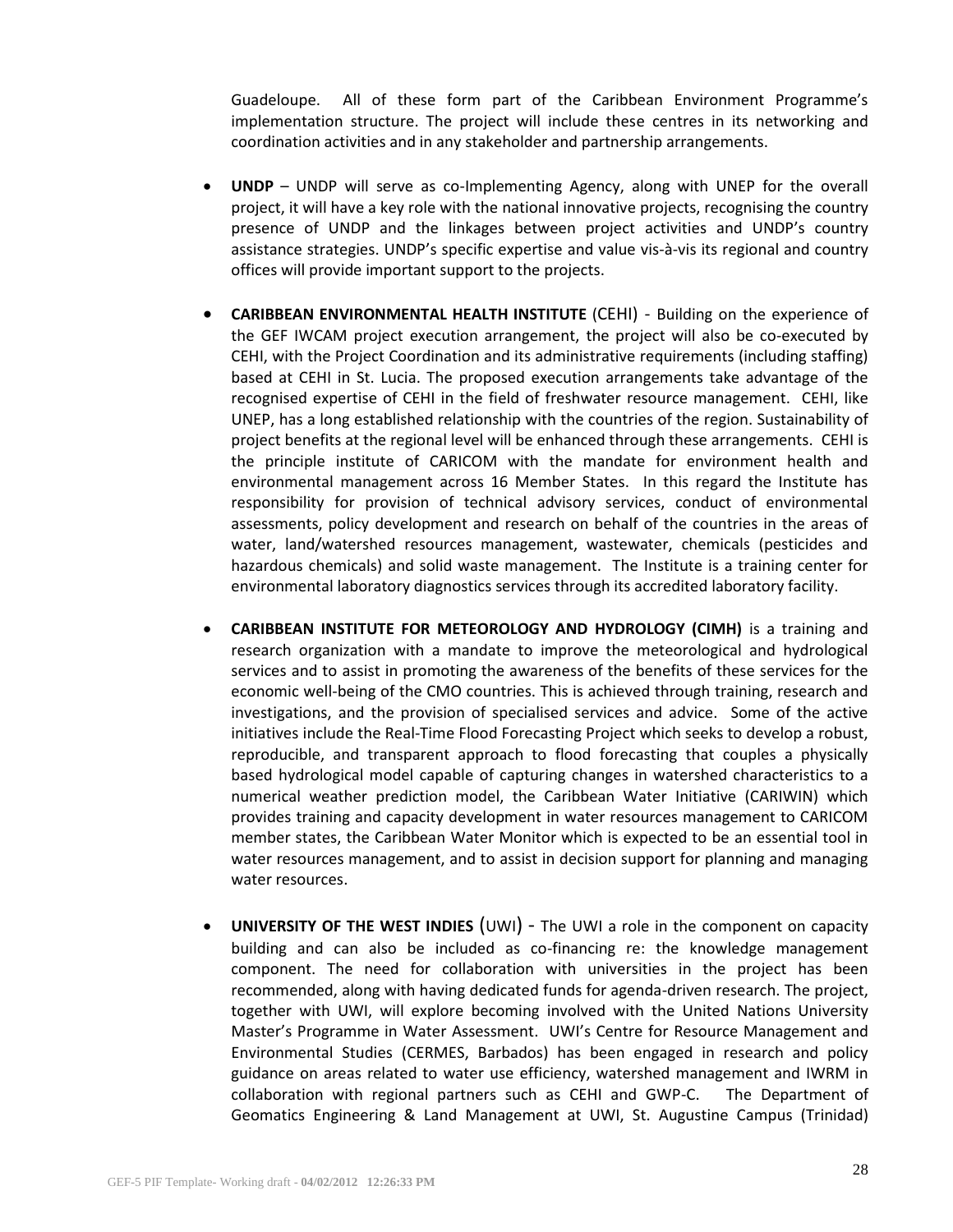provides support to research and applications in a range of land management studies from flood and hydrologic modeling to GIS applications for land use planning. This node also is host to Caribbean WaterNet, a Caribbean network for action research and capacity building in Integrated Water Resources Management. The areas of intervention include (i) strengthening regional cooperation to effectively address capacity development on IWRM, (ii) increasing the accessibility and delivery of good quality training and education on IWRM in the Caribbean and (iii) building capacity in water and sanitation for local government officials and NGOs in the Caribbean.

- **GLOBAL WATER PARTNERSHIP – CARIBBEAN (**GWP-C) is dedicated to supporting Caribbean countries in the sustainable management of their water resources through the establishment of strategic alliances and the implementation of the appropriate actions. The GWP-C has supported the regions efforts to implement IWRM. This includes through policy advocacy and capacity-building. They will continue to support these efforts through the project. The GWP-C was suggested as a possible collaborator or executors for a component on capacity building. GWP-C can be included as co-financing re: the knowledge management component.
- **NATIONAL OCEANIC & ATMOSPHERIC ADMINISTRATION** (NOAA) will partner with Caribbean government ministries and relevant organizations to: 1) propose policy reforms through implementation of technically feasible and cost effective watershed best management practices which will reduce sediment, nutrient, and pesticide loadings to critical coastal areas that impact nearshore environments and balance the competing needs of ecosystem sustainability and economic development; and, 2) develop pilot studies for watershed monitoring, to establish baseline conditions and efficacy of said implemented practices. NOAA's work will focus on control of nonpoint and point sources impacting coastal ecosystems by demonstrating an integrated watershed management approach to control and reduce land-based sources of pollution. Consensus-building approach will be utilized by involving stakeholders and decision-makers at local and community levels to develop and implement an integrated coastal watershed management plan. The scope of these pilot studies will help countries respond to their obligations under the Cartagena Convention's LBS Protocol. NOAA has been supporting implementation of the GPA in coordination with CAR/RCU in Caribbean SIDS.
- **CARIBBEAN WATER & WASTEWATER ASSOCIATION** (CWWA), as an association of water and waste sector professionals, seeks to advance the science, practice and management of water supply and wastewater disposal for the benefit of Caribbean people. They promote education and training to ensure an adequacy of trained manpower and well-informed members of the public and encourage the study, research and development in water supply and wastewater management, and the publication of the results of such work, so as to provide for appropriate and dynamic technological advances in the Caribbean. Their role will include policy advocacy, technical backstopping and promotion of the work (among sector professionals and through their annual Conference), alongside facilitating capacitybuilding as well.
- **CARIBBEAN WATER & SEWERAGE ASSOCIATION** (CAWASA) is a regional organization of water utilities dedicated to serving the growth and development of its members. CAWASA is the successor organization to the Caribbean Basin Water Management Programme Inc. (CBWMP Inc.). CAWASA's role could include to promote project outcomes and technology applications amongst its member utilities.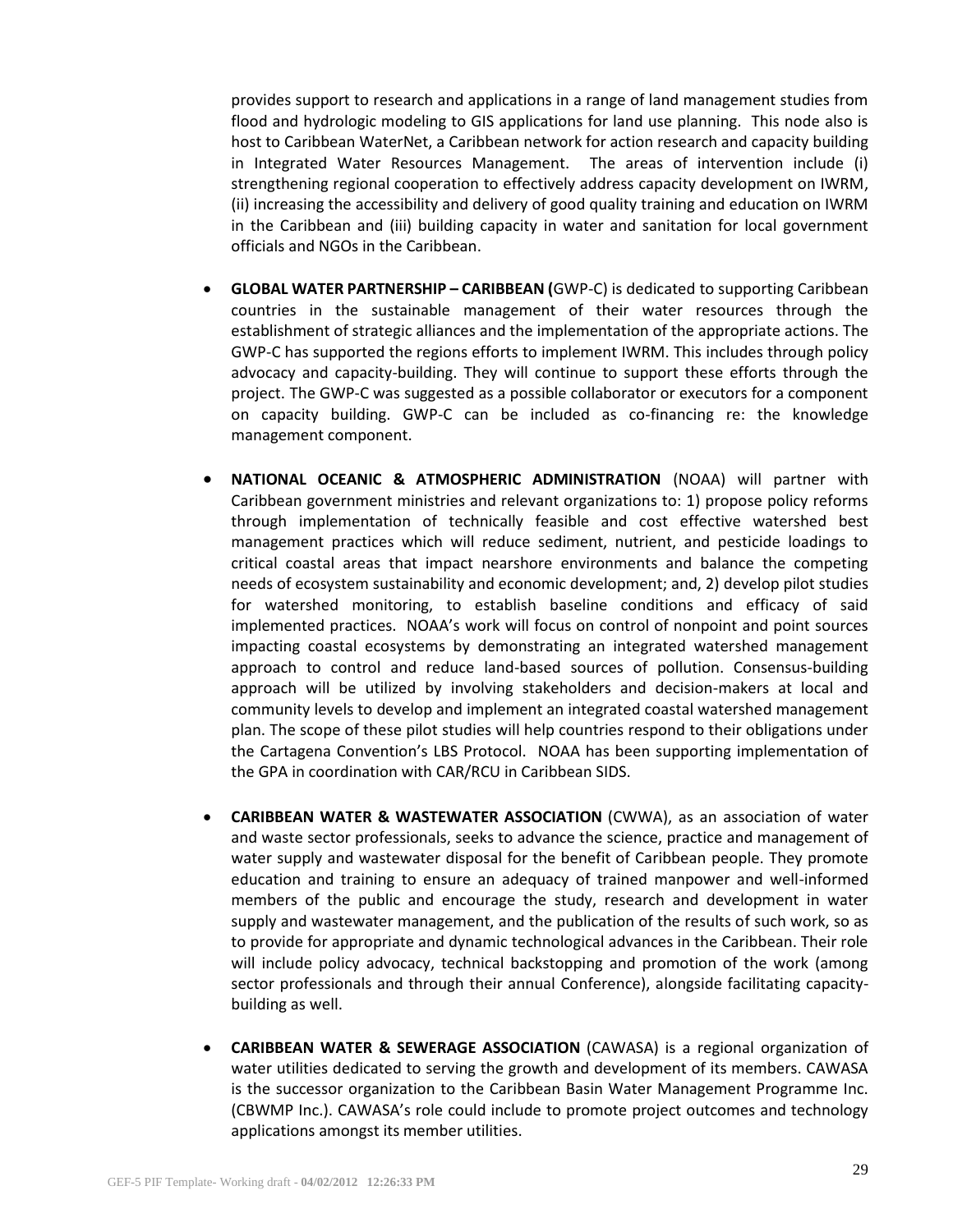- **CARIBBEAN COMMUNITY SECRETARIAT** CARICOM as the political organ of the Caribbean Community, has a role in bringing regional policy positions to the attention of Heads of Government and other Ministerial bodies. It has also been mandated to advance the establishment of a CARICOM Consortium on Water. The project will advance implementation of the Work Plan of the Consortium, within the umbrella of CARICOM.
- **CARIBBEAN NETWORK FOR INTEGRATED RURAL DEVELOPMENT (CNIRD) –** the Partnership Initiative on Sustainable Land Management (PISLM) was formulated based on a need to forge a strategic partnership in support of combating land degradation in Caribbean Small Island Developing States (SIDS). The **PISLM** serves as a mechanism to facilitate exchange of experiences and good land management practices between participating countries. Furthermore, the initiative serves as a mechanism for stimulating the replication of various approaches, tools and methodologies throughout the region. Due to institutional and political changes in the various countries and organizations of the region the **PISLM** has not been fully functional. The project will explore ways to assist in getting the PISLM to function at its full potential. Through UNEP and other agency's involvement in the PISLM, efforts to address SLM will be coordinated.
- **ORGANISATION OF AMERICAN STATES** The OAS expressed its willingness to collaborate on capacity building and policy matters. It also can provide access to ministerial levels through its convening authority. The OAS has significant experience in supporting integrated water resources management throughout the hemisphere.
- **ORGANISATION OF EASTERN CARIBBEAN STATES** The OECS Environmental and Sustainable Development Unit (ESDU) is working with the United States Agency for International Development (USAID) on the OECS - USAID Climate Variability, Change and Mitigation Project for the 6 independent states of the OECS. Barbados will also be involved in the project with parallel activities. The focus of this project is on the tourism sectors, but will also look at water resources and sustainable land management. It is a 5-½ year project with about US\$2.5 million per year allocated to undertake interventions in freshwater and coastal area management to build resilience, as well as institutional capacity in government and related sectors affected by climate change. The OECS is interested in linking its efforts to a larger project focused on sustainable land management and will support the new project development and implementation. The OECS has an MOU with CAR/RCU to strengthen work in environmental in the Eastern Caribbean sub-region.
- **THE NATURE CONSERVANCY** TNC has programmes in the Bahamas, Jamaica, the Dominican Republic and the Eastern Caribbean with a focus primarily on land-based activities that impact coastal natural resources and on conservation of marine resources. TNC promotes (i) sustainable economies through balancing the needs of the environment, society, and the economy to ensure resources are not consumed faster than nature can renew them, (ii) dedicated, long-term support to the region's national parks and building capacity within these parks, (iii) enabling local people to earn a living from tourism and other means while still conserving precious natural resources and (iv) addressing climate change and other impacts to the natural world.
- **UNESCO** In the framework of its GRAPHIC programme that assess the impacts of climate change and human activities on groundwater resources based on case studies, UNESCO has been working on Island States for several years now, including the Caribbean. Knowledge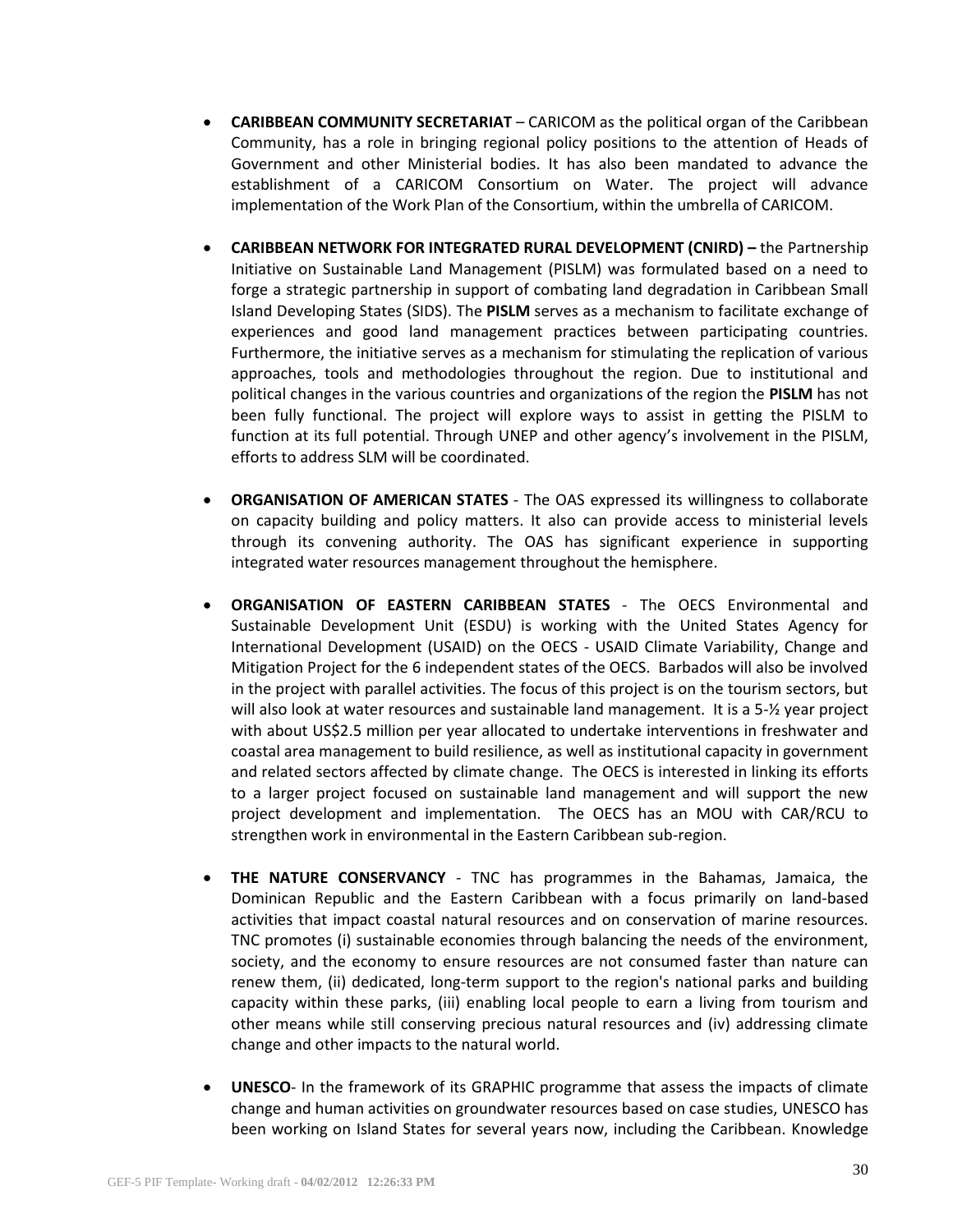extracted from GRAPHIC would contribute to improving the understanding of specific island groundwater systems and provide science-based recommendations for sustainable management of the island water resources. GRAPHIC also offers a network of highly motivated groundwater experts with experience in the region (most of them university professors, and experts from governmental institutions, such as USGS and USDA).

**At the national level**, the Institute of Marine Affairs (IMA), as a national organisation that advises the government of Trinidad and Tobago, also serves as a Regional Activity Centre (RAC) for UNEP. IMA expressed its interest to collaborate by helping to take some of their lessons learned and applying them to a specific initiative, such as work in the Chaguaramas Peninsula in NW Trinidad. Other national organisations from across the region will have similar roles to play, through the National Inter-sectoral Committees especially.

**The local communities** are the front-line beneficiaries of the interventions that are to be implemented under the project. These communities will include fisher folk having economic ties to exploitation of near-shore coastal biodiversity resources, farmers with interests in maintaining viable livelihoods associated with land and water resource conservation, stakeholders in the tourism sector that have strong interests in maintenance of the quality of coastal and terrestrial environments for the sale of recreation packages, and rural and peri-urban communities having dependence on access to water and sanitation services. The community stakeholders groups will therefore include *inter-alia* farmer and fisher cooperatives, small business associations, tourism associations, chambers of commerce and industries, water use groups and advocates, environmental NGOs, sports and social clubs, school clubs, religious and faith-based clubs, engineering and other professional associations.

**The private sector** in key areas such as the hospitality and beverage and other manufacturing sectors (heavy water users) will be encouraged to take a very active role as a stakeholder and participatory partner in this project. The private sector had already been engaged through a number of earlier demonstration projects and it is hoped to build further input at the regional level as well as the national level. The yachting industry, for example, had shown a particular interest in the demonstration projects and it is hoped that this relationship can be further developed to the mutual advantage of all stakeholders.

### **B.6. OUTLINE THE COORDINATION WITH OTHER RELATED INITIATIVES:**

A number of other initiatives are either on-going or planned for which there will need to be coordination. These include:

 **The Caribbean Regional Fund for Wastewater Management Project (CReW)** is a four year project that will focus on piloting revolving financing mechanisms, appropriate waste water management technologies and related wastewater management reforms in the wider Caribbean region (WCR). The project, which is being funded by the Global Environment Facility (GEF), is managed and implemented by the Inter-American Development Bank (IDB) and the United Nations Environment Program (UNEP).

The main objectives of this project are to:

- o Establish innovative, financing mechanisms for cost-effective and sustainable financing of wastewater management in the WCR;
- $\circ$  Promote the use of the most appropriate waste water management technologies
- o Facilitate policy discussions, strengthen legislative frameworks; and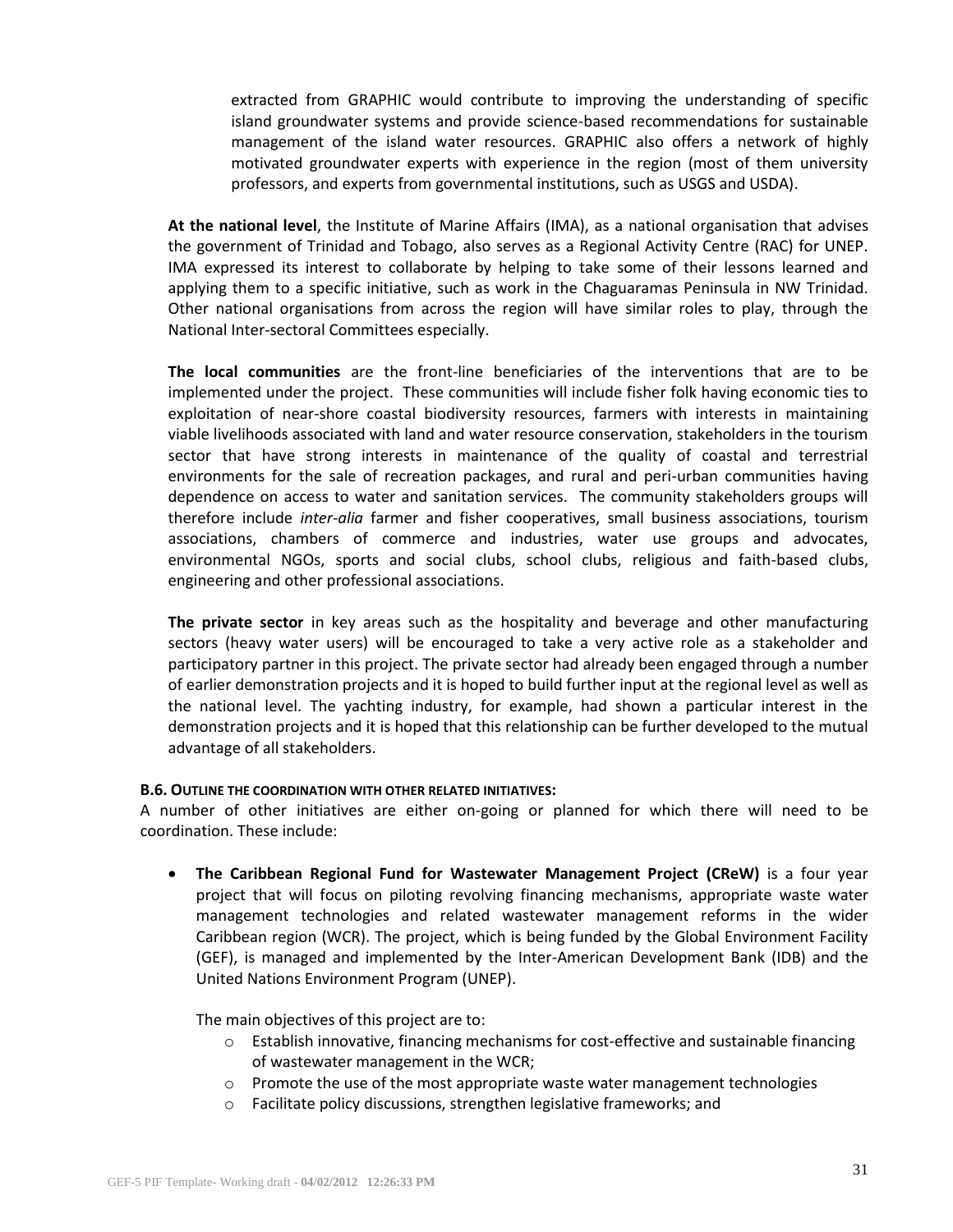$\circ$  Facilitate regional dialogue and knowledge exchange with the key stakeholders in the WCR.

The CReW initiative complements the project by focusing on providing a new source of financing in the region that will encourage less efficient utilities to build capacity via a regional Water Operations Partnership (WOP) mechanism, so as to develop sewerage plans and projects for financing in municipalities.

 The **USAID/OECS Climate Variability, Change and Mitigation Project**: The USAID climate change support for the countries in the Eastern Caribbean will complement overlapping initiatives it previously supported under its biodiversity support to the region. Based on analysis gathered from two broad stakeholder workshops held in St. Lucia and Barbados, two critical areas were identified as requiring special attention. These are coastal zone management and resilience and freshwater resources management.

The program focuses on four component areas which are essential to address specific vulnerabilities related to water and climate resources:

- Fostering and improving the enabling environment to build understanding and support for policies and laws that reduce vulnerability to climate stresses
- Launching interventions in freshwater and coastal management to build resilience and demonstrate results
- Building institutional capacity and addressing information gaps through support for key practitioners in government and related sectors affected by climate change as well as support for institutions in the region such as training facilities, government departments and entities charged with developing data.
- Building awareness in the public on issues related to climate change and improving capacities for climate change adaptation.

Assistance will be provided to address the capacity needs of the region including working to strengthen technical organizations in the areas such as meteorology, coastal and marine science. This will be complemented with the strengthening of training institutions serving the region to support increasing the cadre of persons both at the technical level as well as decisionmaking level to address issues related to climate change.

In particular, the project will seek to build the enabling environment for reducing vulnerability to climate change by improving the regulatory framework in support of national adaptation strategies - demonstration initiatives that can be modeled or used as best practices throughout the region. The program will also provide direct support at the country level for initiatives focusing on adaptation measures in areas of coastal zone management and freshwater resource management. The program will be supported by appropriate public awareness and education programs to raise the level of awareness on climate change and steps being taken to address or reduce impacts across the region, which is vital to the long-term viability of these island states.

 **GIZ Project 1 - Improving the Management of Coastal Resources and the Conservation of the Marine Biodiversity in the Caribbean Region:** This is one of two initiatives the German Agency for International Cooperation (**GIZ**) is preparing for the region to address terrestrial and marine resources management. At the regional and national level, the project focuses on strengthening the capacity of stakeholders through a common institutional framework for integrated coastal management and the strengthening of management of marine protected areas (MPA) in the Caribbean Region. The project will also provide advice to local communities and relevant public and private stakeholders in selected member countries of CARICOM. Particular emphasis will be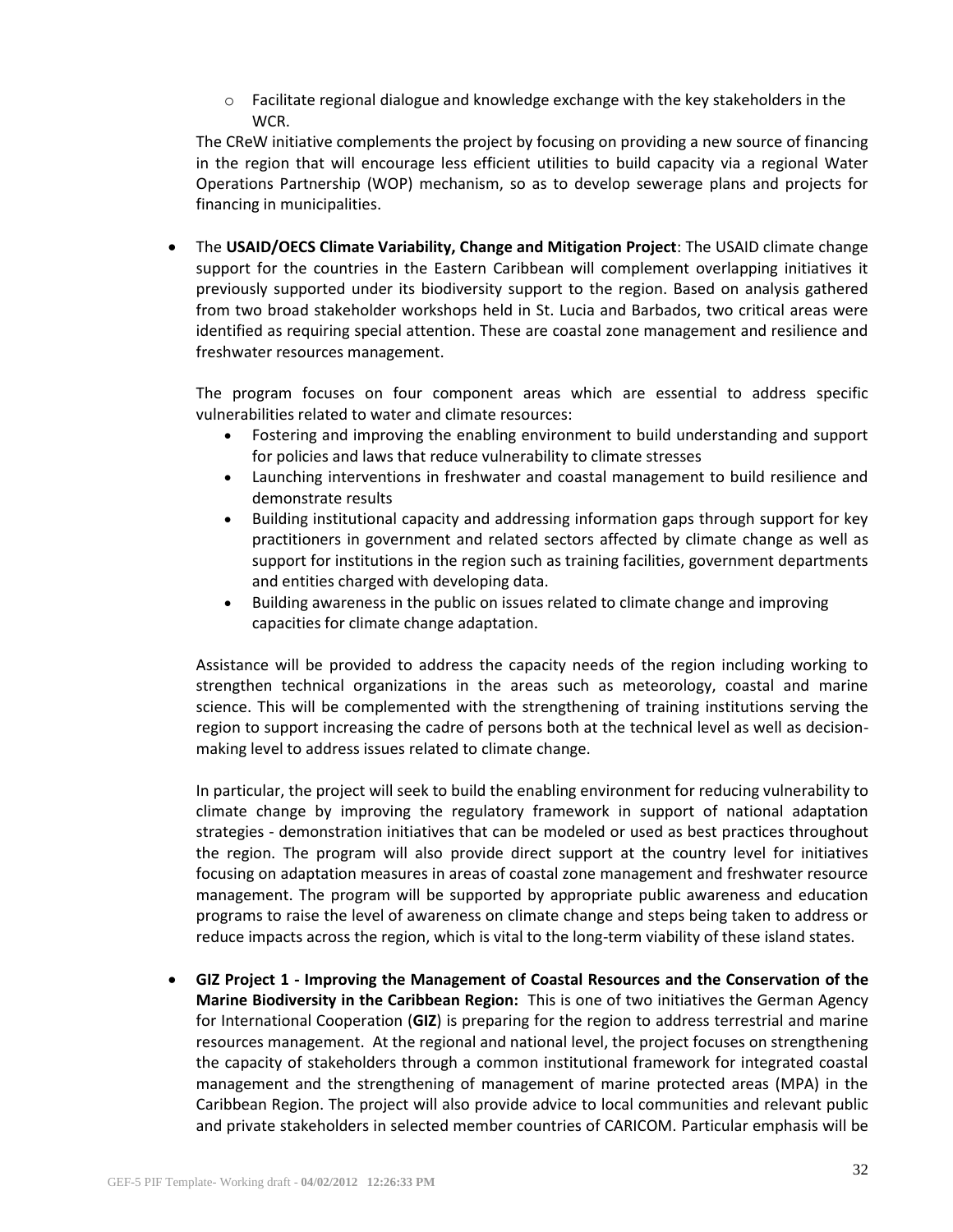paid on improving the resilience and adaptation capacity of communities by implementing biodiversity and ecosystem conservation measures as well as the promotion of mechanisms for sustainable use of natural resources. The project anticipates close collaboration between various actors at the international, regional and local levels. The target group comprises the local communities in the participating countries and their organizations. They include fishers, farmers, individuals in the tourism sector and small to medium enterprises which are dependent on the use of coastal and marine resources. Mediators are staff of regional organizations within the CARICOM and OECS, policy and technical personnel of national Ministries (e.g. environment, agriculture, planning, and finance), women's organisations, youth, community-based and other non-governmental organisations as well as private sector representatives and researchers within academia.

 **GIZ Project 2 - Enhancing the adaptive capacity of rural economies and natural resources to climate change in selected Caribbean small island and low lying coastal developing states:** Additional resources have been committed for a complementary project on the management and protection of land based natural resources and agricultural production systems of the Caribbean small island and low lying coastal states. The new project is anticipated to complement the CARICOM/GIZ project which addresses some of the main threats and challenges posed by climate change to the marine and coastal resources of the Caribbean small island and low lying coastal states.

Components of support include technical and advisory services and the training of staff members of implementing and executing organisations at central and local level by two international long-term experts, national long-term and short-term experts and international short-term experts for special tasks. In addition to financing materials/equipment for operational needs (vehicles, office and computer equipment, expendable goods), local financing agreements will be provided for measures to support improved management of marine protected areas. Contributions by the Partner include the provision of premises for offices and associated operational costs (electricity, water, communications), and necessary organisational support for the implementation of activities through provision of personnel.

The executing organization for the projects will be the CARICOM Secretariat. The implementing organization is the Caribbean Environmental Health Institute (CEHI). The implementing agency on the German side will be GIZ. The proposed project area, for the first project, initially comprises the following CARICOM Member States: Belize, Dominica, Grenada, Guyana, Jamaica, St. Kitts and Nevis, St. Lucia, St. Vincent and the Grenadines. The proposed project duration is four (4) years. These two projects will be prepared in full knowledge of the GEF initiative.

 **Lesser Developed Countries (LDCs) and Small Island Developing States (SIDS) Targeted Portfolio Approach for Capacity Development and Mainstreaming of Sustainable Land Management** (LDC-SIDS SLM Portfolio Project): In September 2004, the Global Environment Facility (GEF) approved a worldwide project titled Under the Project, 47 LDCs and SIDS (including 13 in the Caribbean) that had not yet completed their **National Action Plans** (NAPs) (as mandated under the United Nations Convention to Combat Desertification/Land Degradation, UNCCD) were able to access funding under expedited **Medium-Sized Projects (MSPs)** within GEF's Operational Programme 15 (OP-15) on Land Degradation.

The Project intended to develop individual, institutional and systemic capacities to mainstream sustainable land management into national policies and development planning. The Project also assisted national governments in identifying appropriate mechanisms for financing SLM. At the end of the Project, each participating country will have begun a process of capacity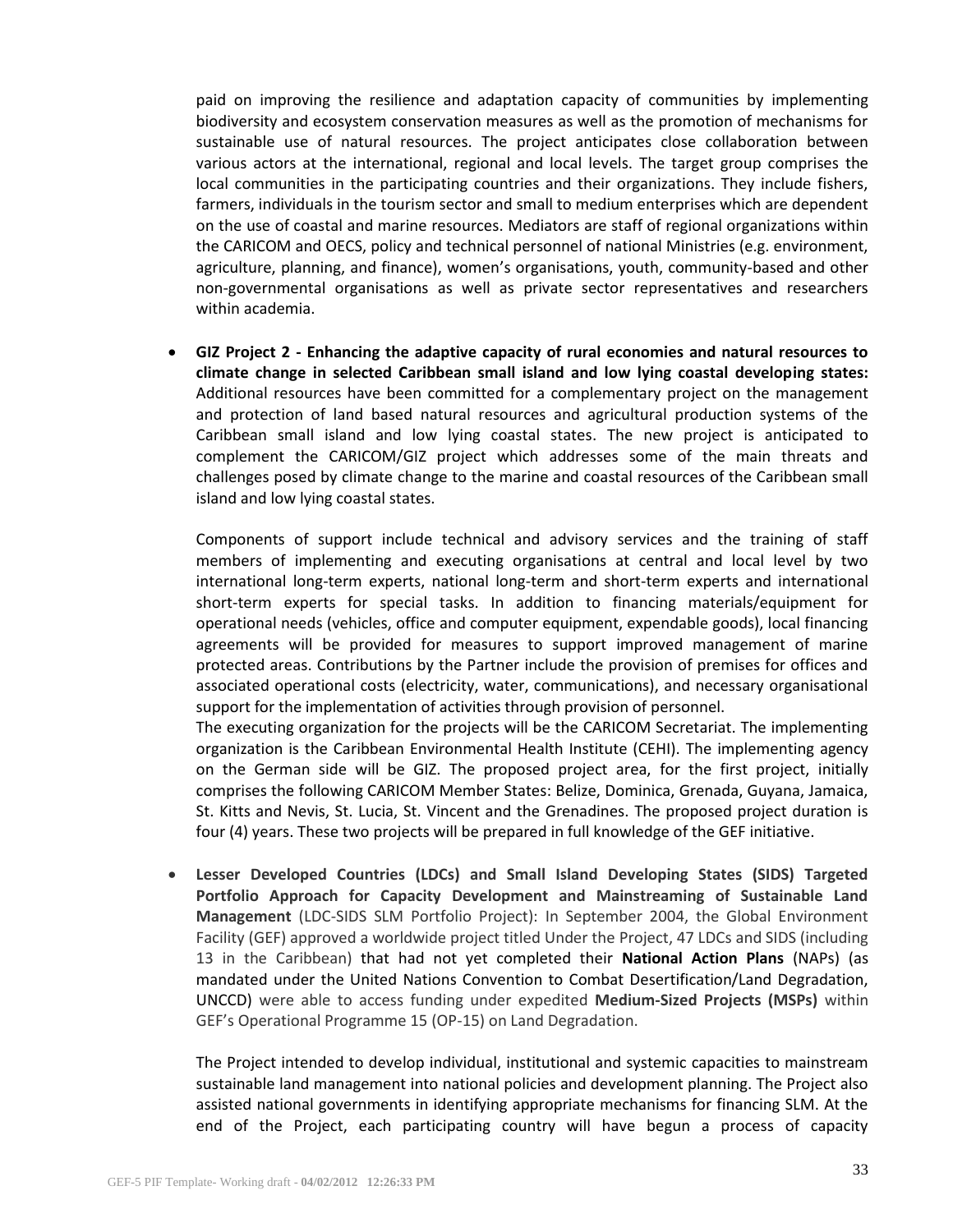development and mainstreaming, elaborated their National Action Plan (under the UNCCD) through co-financing in a timely manner, and produced a creditable Medium-Term National Investment Plan for SLM and its coordinated resource mobilization plan (with projects identified for investment by specific Implementing Agencies, Executing Agencies and interested Donors) as part of the NAP elaboration process. CEHI, in collaboration with UNDP was able to finalize for approval by the GEF-Secretariat, MSPs for five participating OECS countries and Barbados. The projects are nearing completion.

- **NATIONAL OCEANIC & ATMOSPHERIC ADMINISTRATION** NOAA and UNEP GPA have signed a Memorandum of Agreement, in partnership with UNEP CAR/RCU to work together in the participating countries of Saint Lucia and the Dominican Republic, on National Programmes of Action (under the GPA). Under this MOA, NOAA provides technical assistance to these nations to develop watershed management plans to address issues related to environmental health, socioeconomic monitoring, and nutrient reduction. NOAA has also indicated its willingness to support capacity-building in areas such as monitoring of the coastal environment, including nutrients, sediments, and pesticides. NOAA has supported the development of National Programmes of Action to control pollutant runoff with Trinidad and Tobago, Dominican Republic and other countries of the Wider Caribbean not part of this PIF.
- **Caribbean Pilot Program for Climate Resilience (PPCR), Regional Strategic Program for Climate Resilience (SPCR):** This program is financed by the Climate Investment Funds (CIF), which are a pair of funds to help developing countries in piloting transformations in clean technology, sustainable management of forests, increased energy access through renewable energy, and climate-resilient development. The program is designed to the Caribbean region to build on the adaptation efforts, as well as complement other climate related activities within the region. The PPCR objectives are (i) to pilot and demonstrate approaches for integration of climate risk and resilience into development policies and planning, (ii) to strengthen capacities at the national levels to integrates climate resilience into development planning, (iii) to scale up and leverage climate resilient investment, building upon other ongoing initiatives; and (iv) to enable learning-by-doing and sharing lessons at the country, regional and global levels. The objectives of the Caribbean PPCR will be pursued through separate multi-year Strategic Programs for Climate Resilience (SPCRs) for the six national tracks and single regional track of PPCR pilots. The following are the priority areas at the national level for the 6 participating countries: **Dominica:** Agriculture and food security, water quality and quantity, Fisheries, climate change impacts on coastal and marine resources, infrastructure and human settlements, tourism, forestry; **Grenada:** Integrated water resource management, capacity building at the sector level, and data management; **Haiti:** Agriculture and food security, coastal zone management and reconstruction (sectors/themes) are the main areas, with sub-sectors/themes being infrastructure, land planning and data management; **Jamaica:** Agriculture, land-use planning, health, water resources, integrated coastal zone management, climate proofing of national and sectoral plans, tourism, and data management; **Saint Lucia:** Agriculture, coastal and marine resources, financial sector, forestry, biodiversity, health, human settlement, critical infrastructure, tourism, and water resource management. Data needs were also highlighted for Saint Lucia particularly the need for Bathymetric and Hydrometric data; **Saint Vincent and Grenadines**: Monitoring and evaluation of environmental hazards, watershed management, public sensitization and awareness, integrated planning, and data management. The regional strategic program for climate resilience comprises of four main components, each focused on a clearly identifiable stage of climate adaptation. These stages are mainly (1) collection of climate relevant data, (2) data analysis, (3) impact modeling and (4) applied adaptation.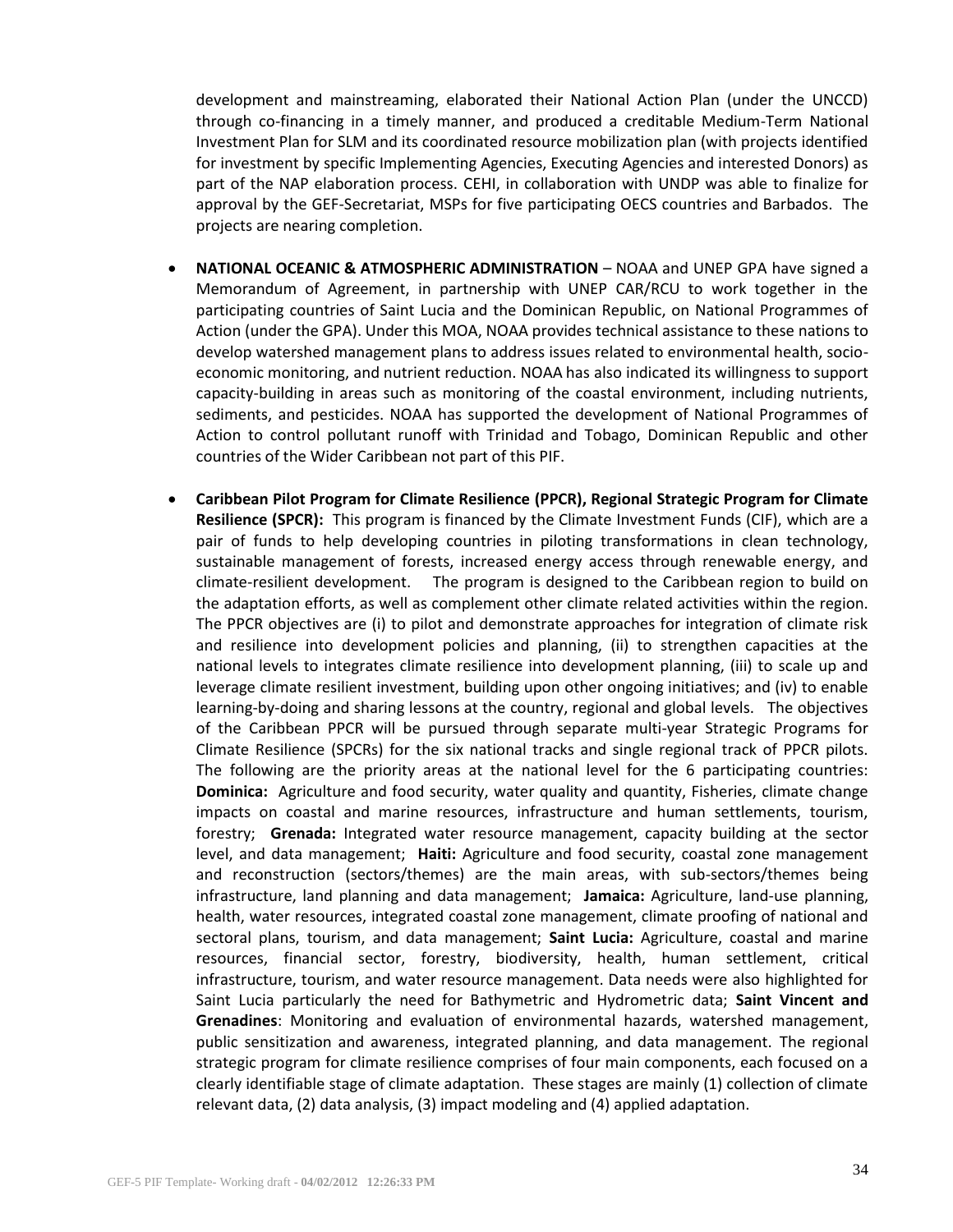- **University of the West Indies – Centre for Resource Management and Environmental Studies (CERMES)** has been engaged with the research component of integrated water resources management through national level policy analysis supported by field study building capacity at Masters and Doctoral levels. The Centre was recently engaged with the Government of Grenada in partnership with the Food and Agricultural Organization in the development of a national water resources management policy and recommendations for supportive regulatory and institutional reforms. The Centre presently has funded collaboration with the Australian Government through AuzAID, and the United States State Department with the focus on water resources management and climate change.
- **PISLM** the Partnership Initiative on Sustainable Land Management (PISLM) was formulated based on a decision made at the Caribbean Sub-Regional Workshop on Land Degradation held in Trinidad and Tobago in February 2004. The work programme for the PISLM includes south-south cooperation, in specific thematic areas, with other countries in the LAC region, including Cuba and the Dominican Republic. Due to institutional and political changes in the various countries and organizations of the region, the PISLM has not been fully functional. The PISLM consists of a series of commitments and action-oriented coalitions focused on deliverables, intended to translate political commitment into action. The PISLM serves as a mechanism to facilitate exchange of experiences and good land management practices between participating countries. Furthermore, the initiative serves as a mechanism for stimulating the replication of various approaches, tools and methodologies throughout the region. The Caribbean Network for Integrated Rural Development (CNIRD), located in Trinidad and Tobago, is the entity which hosts the support office for the **PISLM**. Efforts will be made to support the Work Programme of the PISLM and coordinate with the CNIRD.
- The Caribbean Natural Resources Institute (CANARI) is implementing the **Critical Ecosystem Partnership Fund (CEPF) in the Caribbean Islands Biodiversity Hotspots** which is a US\$6.9 million grant fund to support civil society's contribution to biodiversity conservation in eleven Caribbean islands for 2010-2015. The CEPF is a joint initiative of l'Agence Française de Développement, Conservation International, the Global Environment Facility, the Government of Japan, the John D. and Catherine T. MacArthur Foundation, and the World Bank. The goal of the CEPF is to support the work of civil society in developing and implementing conservation strategies, as well as in raising public awareness on the implications of loss of biodiversity. Civil society organisations from 11 countries eligible to receive CEPF; these include Antigua and Barbuda, Dominica, the Dominican Republic, Grenada, Haiti, Jamaica, St Kitts and Nevis, Saint Lucia and St. Vincent and the Grenadines, as signatories to the Convention on Biological Diversity and World Bank client countries. In addition, the Bahamas and Barbados will be priorities for CEPF investment because of their eligibility to receive Global Environment Facility (GEF) funds specifically. The Greater Antilles nations of Jamaica, Haiti and the Dominican Republic are of highest priority for CEPF investment as they have the highest priority KBAs.
- The **Caribbean Challenge** is a region-wide effort led by the Nature Conservancy (TNC) that aims to protect the health of the Caribbean's lands and waters and provides an opportunity to create a model of sustainable, multi-country funding that could help solve the problem of unfunded, ineffective national parks in the Caribbean. The Challenge seeks to encourage governments of the Caribbean to establish a network of 20 million acres of marine parks across the territorial waters of at least 10 countries, and ensure that once established, that the protected areas also receive sufficient, permanent funding through sustainable financing tools. To date, participating countries in the Caribbean Challenge include: Antigua and Barbuda, The Bahamas, Cayman Islands, the Dominican Republic, Grenada, Jamaica, St. Kitts and Nevis, St. Lucia, and St. Vincent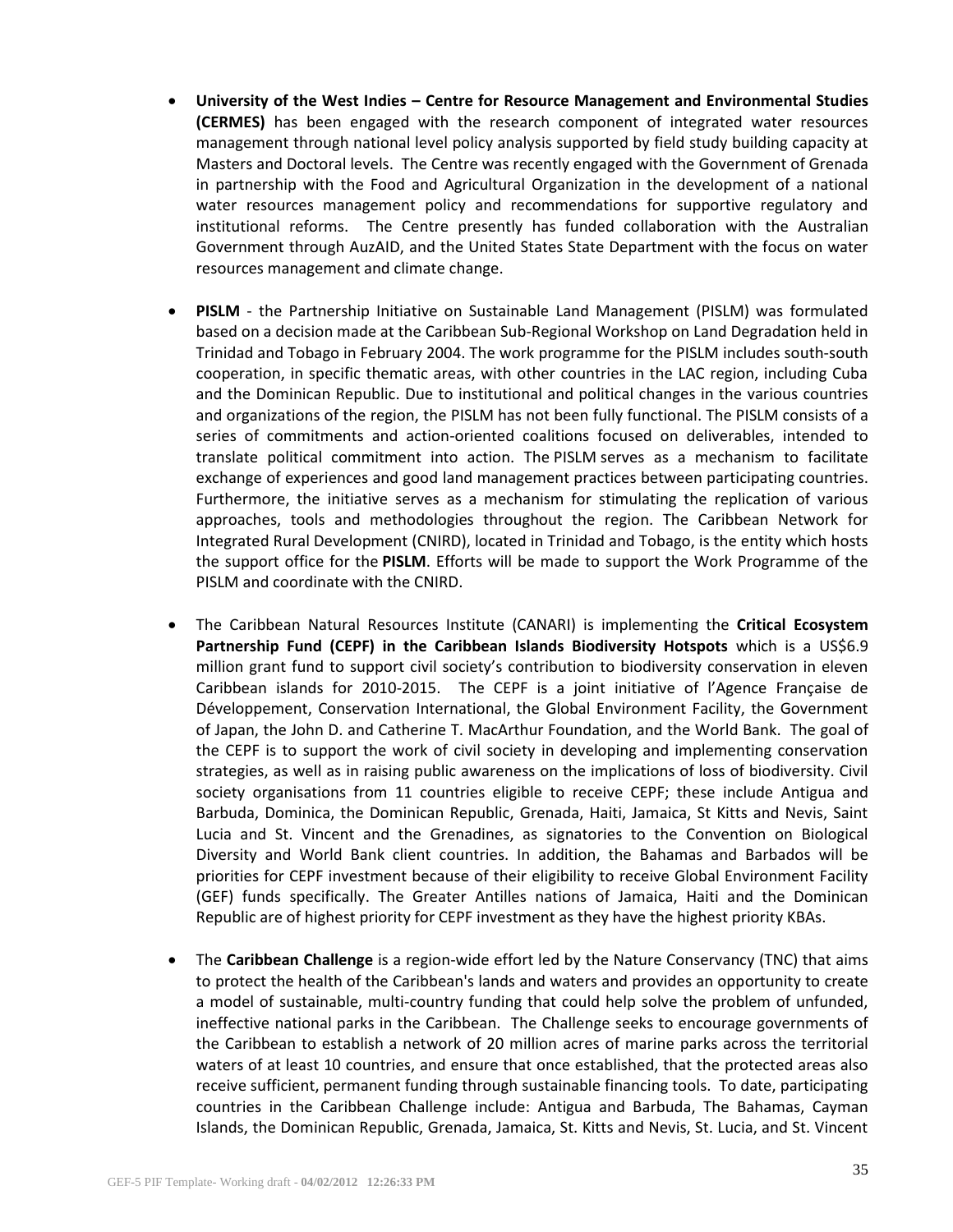and the Grenadines. A few examples of work under the Caribbean Challenge are cited here. Active support from the TNC is being provided in the Lesser Antilles, where in St. Vincent and the Grenadines and Grenada it is working with local partners to survey all of the Grenadines, identify threats and conservation strategies, and map priority sites in need of protection. Part of the plan includes developing and managing a system of marine protected areas. Efforts are also underway in Dominica with the Department of Forestry, with the hosting of an annual volunteer work trip to Morne Trois Pitons National Park where Conservancy members and staff work alongside Dominican forestry employees to provide much-needed facility and trail maintenance in the park. In Jamaica, the Pedro Bank Management Project aims to reduce coral reef degradation by providing solutions to two main threats not currently addressed on the bankdirect over-fishing of resources and degradation of coral reefs and coral cays due to unsustainable development.

### **C. DESCRIBE THE GEF AGENCY'S COMPARATIVE ADVANTAGE TO IMPLEMENT THIS PROJECT:**

The Project will be jointly implemented by UNEP and UNDP and recognizes the comparative advantages of the two agencies. The project activities are consistent with the delivery of **UNEP**'s work programme at the regional and national levels across three of its sub-programmes – ecosystems management, climate change and resource efficiency. At the technical level, complementary activities include the promotion of an ecosystem management approach through its marine and freshwater programme, **ridge to reef** activities embodied in the **GPA** programme for which it serves as the Secretariat, dedicated programme on SIDS addressing Climate Change adaptation, promoting the IWRM approach with special attention on waste management, and supporting the creation of MPAs and pollution prevention through the Caribbean Regional Seas Programme **(CAR/RCU)**. The framework provided by the UNEP Administered International Environmental Conventions on Climate Change, Biodiversity and Land Degradation and the network of UNEP national and technical focal points along with the country presence of **UNDP** and the linkages between project activities and UNDP's country assistance strategies, will enable the project to take advantage of the opportunities for synergy and complementarity among the two agencies. UNEP will serve as the lead Implementing Agency.

### **UNEP**

The proposed project is in line with **UNEP's role in the GEF** to catalyze the development of scientific and technical analysis and advancing environmental management in GEF-financed activities. In particular, during the GEF CEO's visit to UNEP in January 2011, three primary strengths or comparative advantages within the GEF IW focal area were identified for UNEP, namely: catalyzing regional and multi-country cooperation especially related to environmental governance, scientific assessment, and development and implementation of innovative approaches and tools.

Further, **UNEP's comparative advantage** derives from its mandate to coordinate UN activities with regard to the environment, including its convening power, its ability to engage with different stakeholders to develop **innovative solutions** and its capacity **to transform these into policy- and implementation-relevant tools**. UNEP's comparative advantages in this proposed project are aligned with its mandate, functions and Medium Term Strategy and its biennial Programme of Work (2012- 2013). The proposed project is fully consistent with the ecosystem management, but also with the climate change and resource efficiency thematic priorities outlined in UNEP's Medium-term Strategy. UNEP's programmatic efforts thrive to build capacity of stakeholders for integrating an ecosystem approach into national economic and development frameworks.

UNEP Division for Environmental Policy Implementation (DEPI) offers a strong relationship with its **Regional Seas Programme** and associated international environmental conventions. UNEP is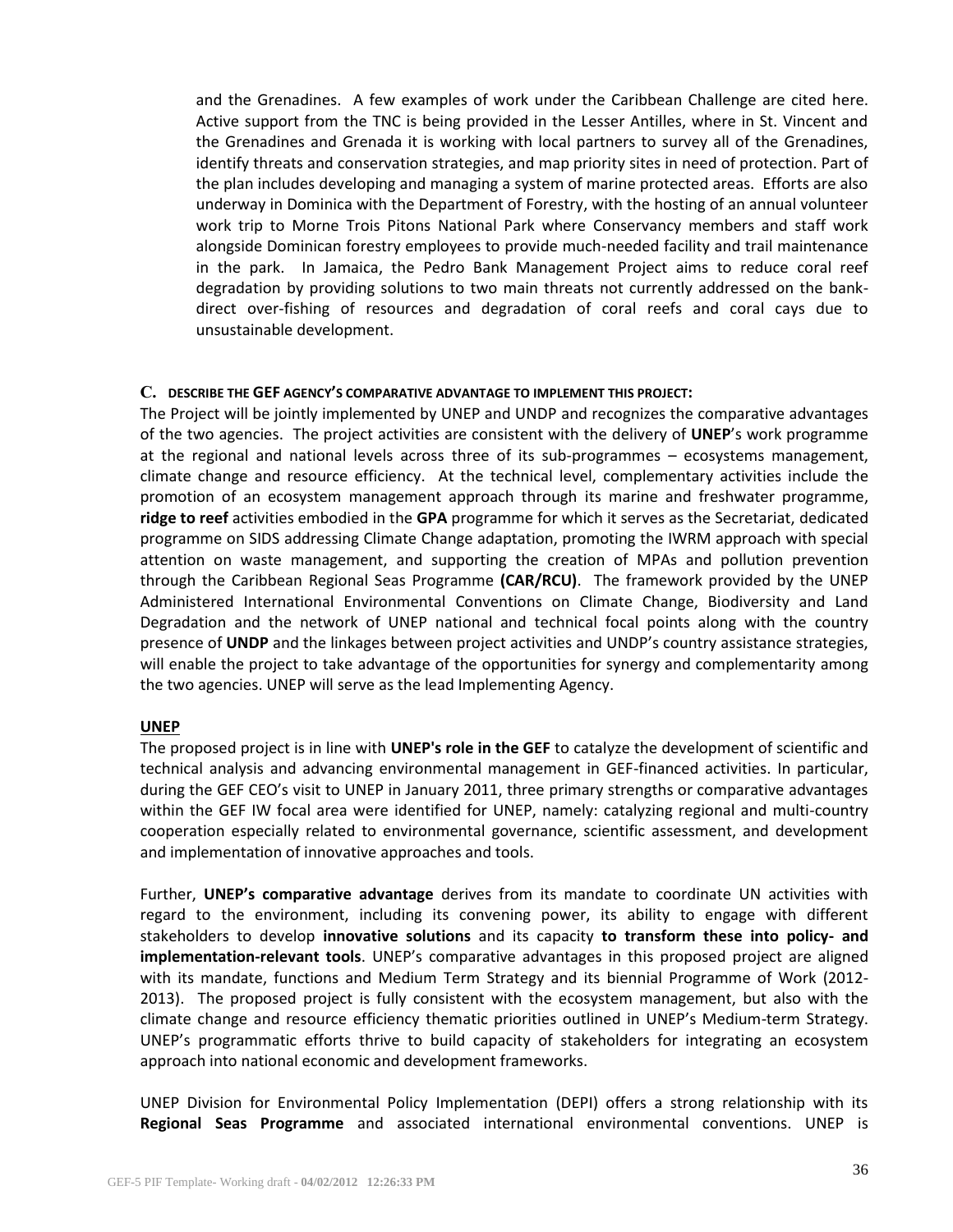implementing a Freshwater Programme (**IWRM**, International Waters, **Rainwater Harvesting and SIDS**); and the Global Programme of Action for the Protection of the Marine Environment from Land-based Activities (**GPA**), including its commitment to address the linkages between the upstream (freshwater) and downstream (coasts and oceans) links. Global and regional partnerships with NGOs and research institutions will be leveraged using **CAR/RCU** as to provide both the regional and national relevance and coordination mechanisms to ensure buy in, support and a wide range of stakeholders, to assist with delivering and implementing critical activities at the national level.

In particular, UNEP will support the project through the work of its Coordination Office for the **GPA**. The Programme of Work for the implementation of the GPA over the period 2012–2016 was approved by member states in January 2012. It underwent review utilizing the Intergovernmental Mechanism available to the GPA and expresses the current priorities which governments, including those of the Caribbean wish to see addressed. It will help Governments to develop national programmes of action, and move towards ecosystem-based management approaches. The focus is on the promotion, facilitation and implementation of the GPA in an integrated and cross-sectoral manner at the national, regional and international levels. Following the approach set out in the policy guidance for the implementation of the GPA, the GPA Coordination Office is establishing and/or supporting relevant global partnerships on nutrients, wastewater and marine litter, thereby enabling the GPA to add value to the work being conducted within the Caribbean region and in the context of this proposed project.

As such, the Office's role and actions in relation to the **Global Partnership on Nutrient Management** and on wastewater includes amongst others; mobilizing actions for sustainable use of nutrients and improve nutrient uptake efficiency; the promotion of a network of experts, institutions and Governments, including from the private sector, along with a supportive online information management system, to facilitate the sharing of lessons learned, good practices and available and acceptable technologies; support to test innovative approaches and technologies; and provision of capacity-building support to facilitate the implementation of nationally and regionally defined priority activities.

Since the **International Environmental Technology Centre** (IETC)'s inception in May 1991 when UNEP's Governing Council took a decision to further strengthen UNEP's role in sustainable urban and freshwater basin management, water has been a key focal area with initiatives on the management of lakes and reservoirs, Integrated Water Resource Management (IWRM) based on the ecosystem approach, and promotion of water-related Environmentally Sound Technologies (**EST**) including the phytotechnology concept and **eco-sanitation technologies**. The current IETC work programme of relevance to this proposed project includes activities in Jamaica to promote environmentally sound water and wastewater provision at the community level, a work programme on EST "Every Drop Counts: Environmentally Sound Technologies for Urban and Domestic Water Use Efficiency," as well as modelling applications to support EST design. IETC's Water and Sanitation projects within the 2012-13 UNEP Programme of Work are anchored in two thematic areas of UNEP Medium Term Strategy, namely Ecosystem Management and Resource Efficiency and Sustainable Consumption and Production.

Just like with the GEF IWCAM project, this proposed project will also benefit from UNEP long standing work in IWRM and its dedicated SIDS programme looking at building climate change resilience through integrated water resources management as well as mainstreaming resources efficiency at all levels of production and service provision. The delivery of its IWRM programme is done through a unique partnership with the UNEP-DHI Center.

The project will also benefit from the recognized expertise of the **Caribbean Environment Programme Regional Coordinating Unit/Secretariat** to the Cartagena Convention in matters related to the marine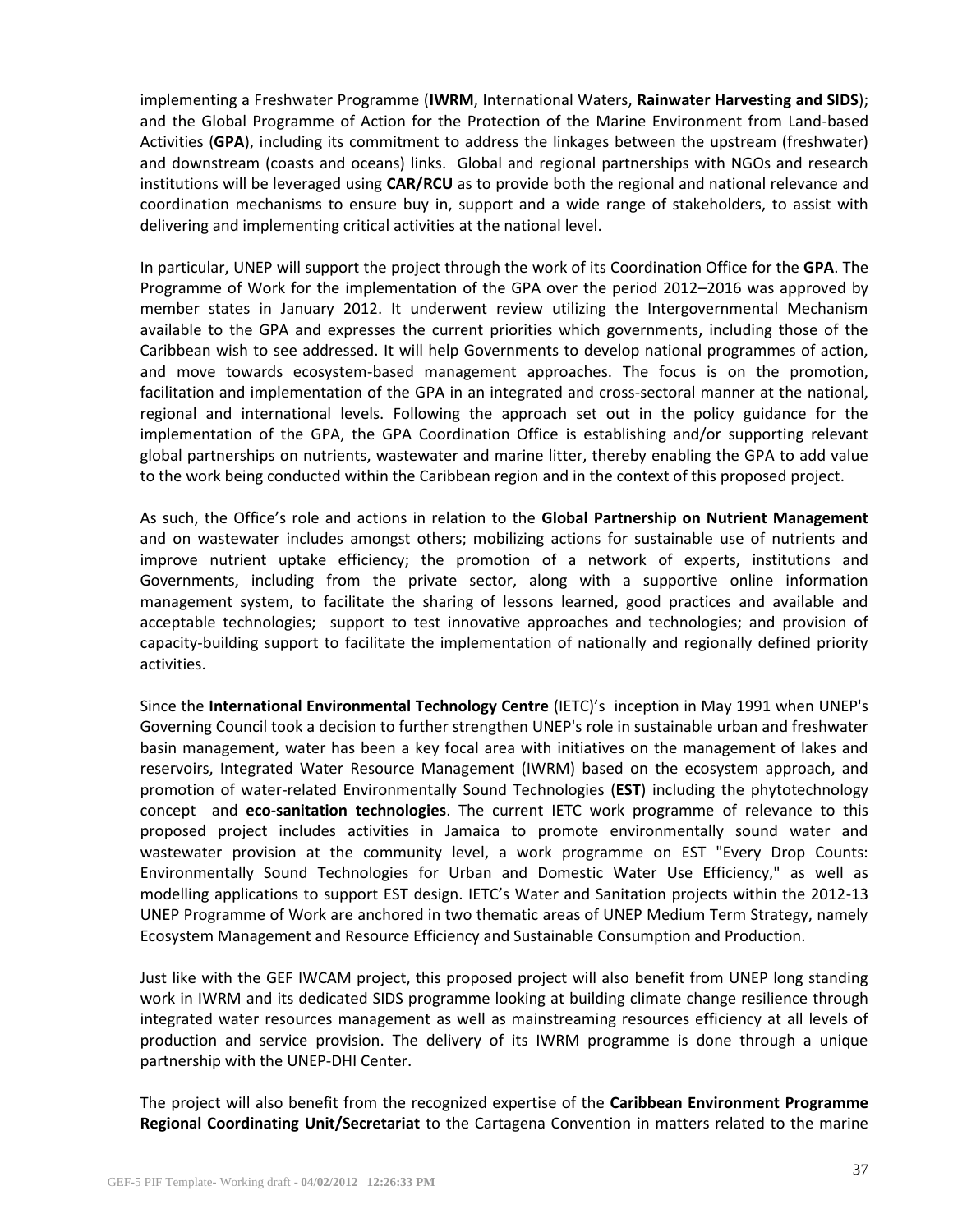and coastal environment and in working in a multi-lingual environment, as well as its expertise in implementing the Cartagena Convention and particularly its LBS and SPAW Protocols.

CAR/RCU through the Cartagena Convention and its Protocols has established formal collaborative relationships with global environmental convention secretariats and serves as a regional platform and mechanism through which these and other global commitments such as the GPA, Barbados SIDS POA, MDGs and the WSSD are implemented at the country level. The primary focus for the work of the Cartagena Convention Secretariat is on capacity building and training through innovative partnership arrangements that ensure that programmes and project activities contribute to poverty alleviation, social resilience and economic and environmental sustainability. Partnerships have already been established by the Secretariat with several multilateral and bilateral stakeholders, the private sector, regional research and educational institutions as well as the civil society and major groups working in Caribbean SIDS. Capacity building projects and activities are therefore being implemented in collaboration with, and in support of the governments of the region who compose the IGM. They are thus ideally positioned to continue to support the delivery of a Ridge to Reef integrated land and water approach to prevent pollution on the marine environment and build on the successes of the GEF IWCAM Project.

Other important regional stakeholders include CAR RCU's specialized **Regional Activity Centres (RACs**) for the Implementation of the Protocols on Land-based Sources of Pollution and Specially Protected Areas and Wildlife. The RACs for pollution prevention are located at the Centre for Coastal and Marine Engineering and Management (CIMAB) in Cuba, and the Institute of Marine Affairs (IMA) in Trinidad and Tobago, while the RAC for biodiversity management is located in Guadeloupe and supported by the Government of France. The project will include these specialized technical RACs in its networking and coordination activities, in any stakeholder and partnership arrangements, and as part of the overall execution by CAR/RCU

UNEP's comparative advantage thus includes a platform for regional and national coordination provided by the UNEP Regional Seas Programme (s.a. the Cartagena Convention) and affiliated centers with the UNEP Caribbean Regional Coordinating Unit in Jamaica including its RACS in Cuba, Trinidad and Tobago and Guadeloupe, but also counts on the presence of a UNEP country office in Haiti and UNEP's Regional Office for Latin America and the Caribbean (UNEP/ROLAC) in Panama as to ensure close proximity to most of the wider Caribbean nations. Their respective technical cadre of staff will support countries conscious of their specific cultural and linguistic sensitivities. Such regional and national representation will be fully captured and built into the management process to support both national and regional activities as to ensure the effective implementation of the project and its integration into a long-term sustainable process.

Finally, UNEP supervision of the project is to be carried out by UNEP/DEPI-GEF staff posted in UNEP's Regional Office for North America (UNEP/RONA) in Washington DC with direct flights to Caribbean making this a particularly expedient location. UNEP supervision will be further enhanced by technical staff located in UNEP's Regional Office for Latin America and the Caribbean (UNEP/ROLAC) in Panama City, Panama, and UNEP's headquarter staff in Nairobi, Kenya.

### **UNDP**

For UNDP, its comparative advantage includes extensive experience and networks of UNDP promoting improved water governance, including both IWRM (CapNet), and MDG GoAL-WASH (Governance, Advocacy and Leadership for Water, Sanitation and Hygiene), UNDP's new water supply and sanitation governance reform program. UNDP is targeting capacity reinforcement and legislative reforms necessary to achieve MDGs, including MDG 1 and MDG7, including its water and sanitation targets, and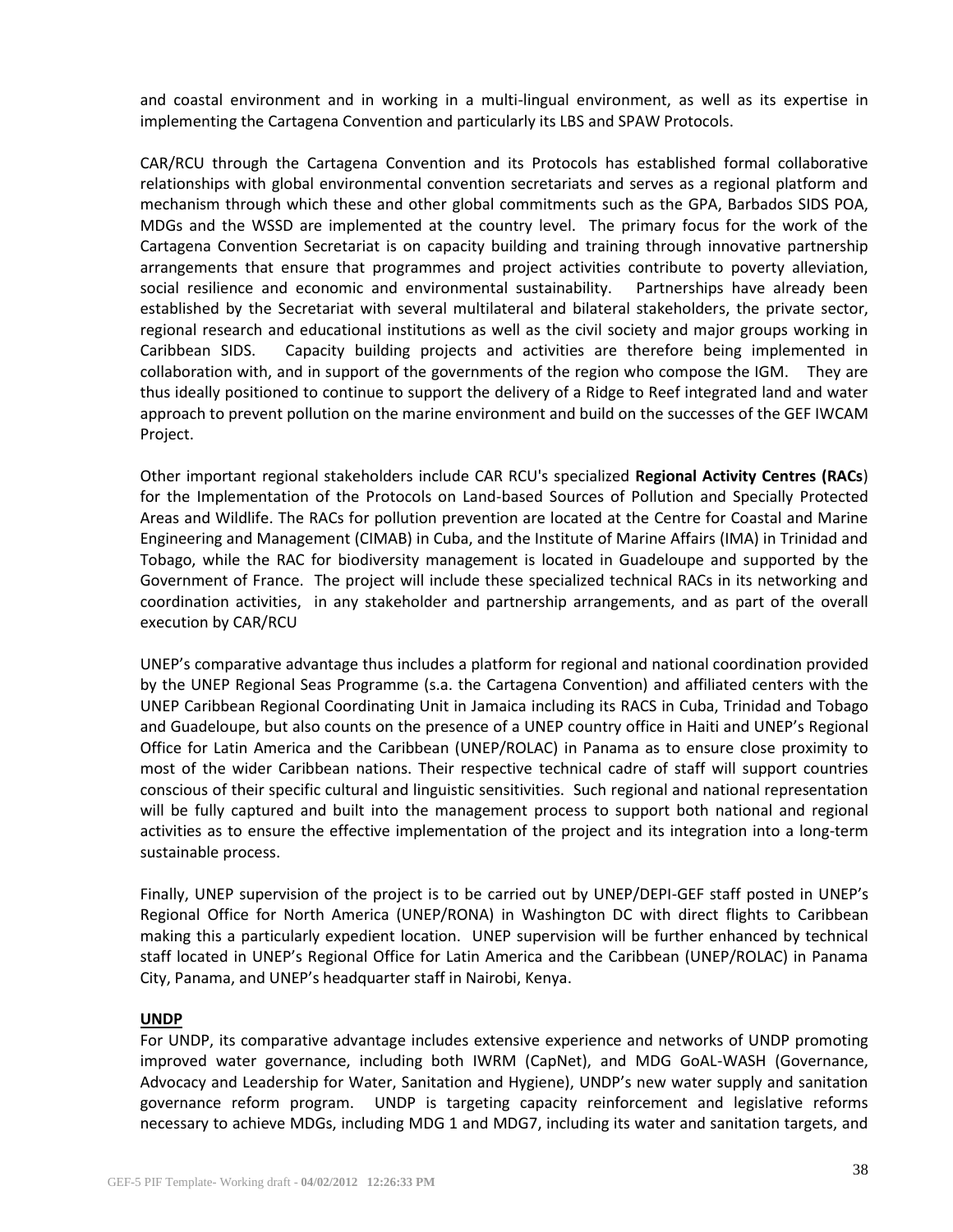to promote inter-sectoral management of natural resources. On a global level, UNDP Water Governance Programme is active in UN-Water and currently chairs the IWRM Task Force. UNDP also supports the Global Water Partnership, the leading NGO promoting IWRM, which responds to the need for participatory institutional mechanisms that are related to water management, and the need for a new global coordination mechanism for IWRM.

UNDP's Strategic Plan for 2008-2013 approved by the UNDP Executive Board includes Managing Energy and the Environment for Sustainable Development (Goal 4). UNDP has taken further internal steps to operationalize the mainstreaming elements of the Strategic Plan at a subsidiary level through its Water Governance Strategy endorsed by the UNDP Management Group in 2007. The Water Governance Strategy includes as one of its three Strategic Priorities Regional and Global Cooperation and the associated Outcome, Enhanced regional and global cooperation, peace, security and socio-economic development through adaptive governance of shared water and marine resources, and the principal Output, Assist countries to develop and implement cooperation on transboundary waters through multicountry agreements on priority concerns, governance reforms, investments, legal frameworks, institutions and strategic action programmes.

Notably, UNDP's work on improving governance of shared water and ocean resources incorporates both freshwater and marine waterbodies and has for some time applied a "ridge-to-reef" approach recognizing the freshwater-marine continuum and important linkages between upstream water and land management and the health and integrity of downstream coastal and marine ecosystems. The Caribbean, with most people living in the coastal areas and major challenges with both land-based pollution and ocean-based ecosystem stressors, represents an ideal setting for piloting and refining approaches to marine ecosystem restoration. Underscoring this approach is UNDP's poverty reduction mandate and commitment to preserving and enhancing food security and livelihoods of the nearly 1 billion people who depend on healthy, functioning marine ecosystems like the Caribbean.

In managing its Water Governance programmes, UNDP draws on a wide range of staff expertise in water and marine/coastal resources management at HQ, in its Regional Centers, and through its network of Country Offices. Senior advisors at HQ and in regional centers all have relevant Ph.D.'s (marine biology, environmental management/policy etc.).

In terms of implementing GEF IW projects, UNDP has consistently delivered results through a broad range of international transboundary water interventions including the high-level adoption of 17 SAPs, eight of which are currently being implemented. UNDP has strengthened or established 20 multicountry marine/coastal, river and lake basin management agencies or commissions.

Lastly, UNDP builds on both its field presence in the region and with its partner organizations in the participating countries. In addition, the project will be directly supported by an experienced UNDP Regional Technical Advisor based in the region and by the UNDP Principal Technical Advisor at UNDP Headquarters with responsibility for global oversight of the UNDP Ocean Governance programme.

## **C.1 INDICATE THE CO-FINANCING AMOUNT THE GEF AGENCY IS BRINGING TO THE PROJECT:**

### **UNEP**

The GPA will focus its efforts within the Caribbean primarily through its involvement in the project. As such, it will dedicate 20% of its personnel time and other financial resources towards the common objectives. This is estimated to be USD1M over the life of the project.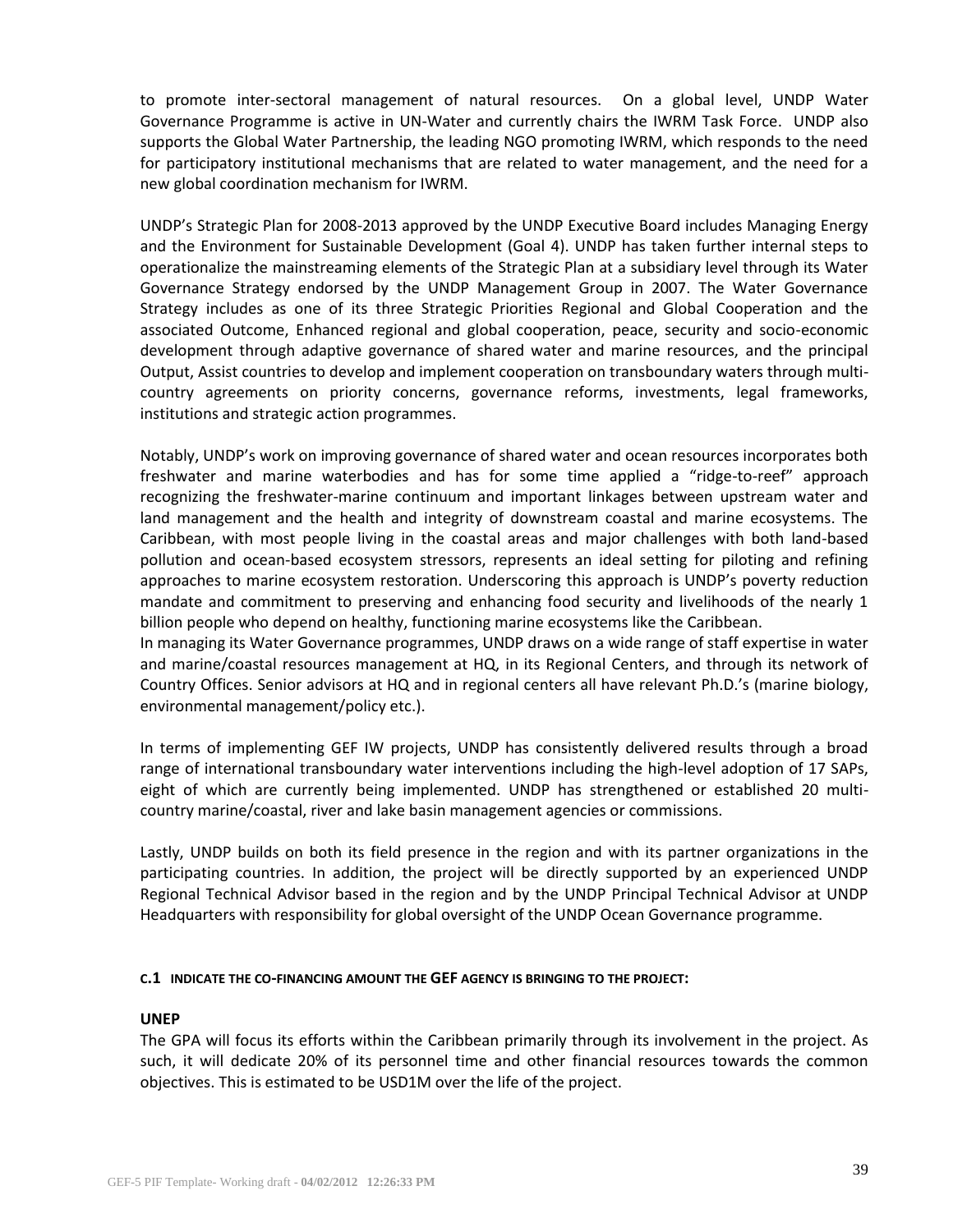CAR/RCU with its regional and national presence will contribute in-kind and cash resources from activities of around USD8M over the life of the project.

### **UNDP**

UNDP with its regional programmes and national presence will contribute in-kind and cash resources from activities of around USD1M over the life of the project.

## **C.2 HOW DOES THE PROJECT FIT INTO THE GEF AGENCY'S PROGRAM (REFLECTED IN DOCUMENTS SUCH AS UNDAF, CAS, ETC.) AND STAFF CAPACITY IN THE COUNTRY TO FOLLOW UP PROJECT IMPLEMENTATION:**

**UNEP** serves as the Secretariat for the Global Programme of Action for the Protection of the Marine Environment from land-based sources of marine pollution. UNEP CAR/RCU is the Secretariat for the Regional Seas Caribbean Environment Programme (CEP) adopted in 1981 and the Convention for the Protection and Development of the Marine Environment of the Wider Caribbean Region (Cartagena Convention) adopted in 1986. Its mission is to promote regional co-operation for the protection and development of the Wider Caribbean Region with the major objective being the sustainable development and use of marine and coastal resources in the Wider Caribbean Region through effective, integrated management that allows for economic growth and sustainable livelihoods. Based on these, the Secretariat helps to coordinate scientific and technical projects conducted by national and regional agencies, scientific, technical and academic institutions; non-governmental organizations and the private sector. It facilitates Capacity Building & Technology Support, Public Awareness & Education, Sharing of Lessons Learnt & Best Practices through collection, review and dissemination of case studies and publications, Research, Monitoring & Assessment and national Legal, Institutional & Policy Reforms. In addition, UNEP CAR/RCU has established a network of **national and technical focal points** at the country level in each of the 28 member Governments of the Caribbean Environment Programme. Additionally UNEP and NOAA entered into a Memorandum of Understanding in March 2004 under which NOAA will provide technical assistance to countries in the wider Caribbean region in the development and implementation of National Programs of Action to address land-based sources of pollution.

Four GEF funded projects under the International Waters Portfolio – on Reducing Contamination of the Caribbean Sea in Central America by Pesticide Run Off (RepCar); Integrating Watershed and Coastal Area Management in Caribbean SIDS (IWCAM); the Caribbean Regional Fund for Wastewater (CReW); and Demonstration of Innovative Approaches to the Rehabilitation of Contaminated Bays in the Wider Caribbean Region – are being implemented and executed and/or co-implemented and co-executed by UNEP with CAR/RCU. Additional support by UNEP CAR/RCU is being provided to Regional GEF Projects on the Caribbean Large Marine Ecosystem, Invasive Species and Ballast Water. Finally UNEP CAR/RCU is coordinating activities under GEF IW:LEARN to test the effectiveness of cross-focal-area networking among a 'regional cluster' of ongoing and pipeline GEF projects in the Wider Caribbean.

**UNDP** has been promoting awareness on the principles of mainstreaming SLM into policy frameworks, building capacities at national and local levels, and providing technical assistance for implementing and monitoring innovative on-the-ground initiatives in sustainable land management, through, inter-alia, the LDC-SIDS SLM Portfolio project previously mentioned.

### **LIST OF ACRONYMS**

| CANARI  | Caribbean Natural Resources Institute |
|---------|---------------------------------------|
| CARICOM | Caribbean Community                   |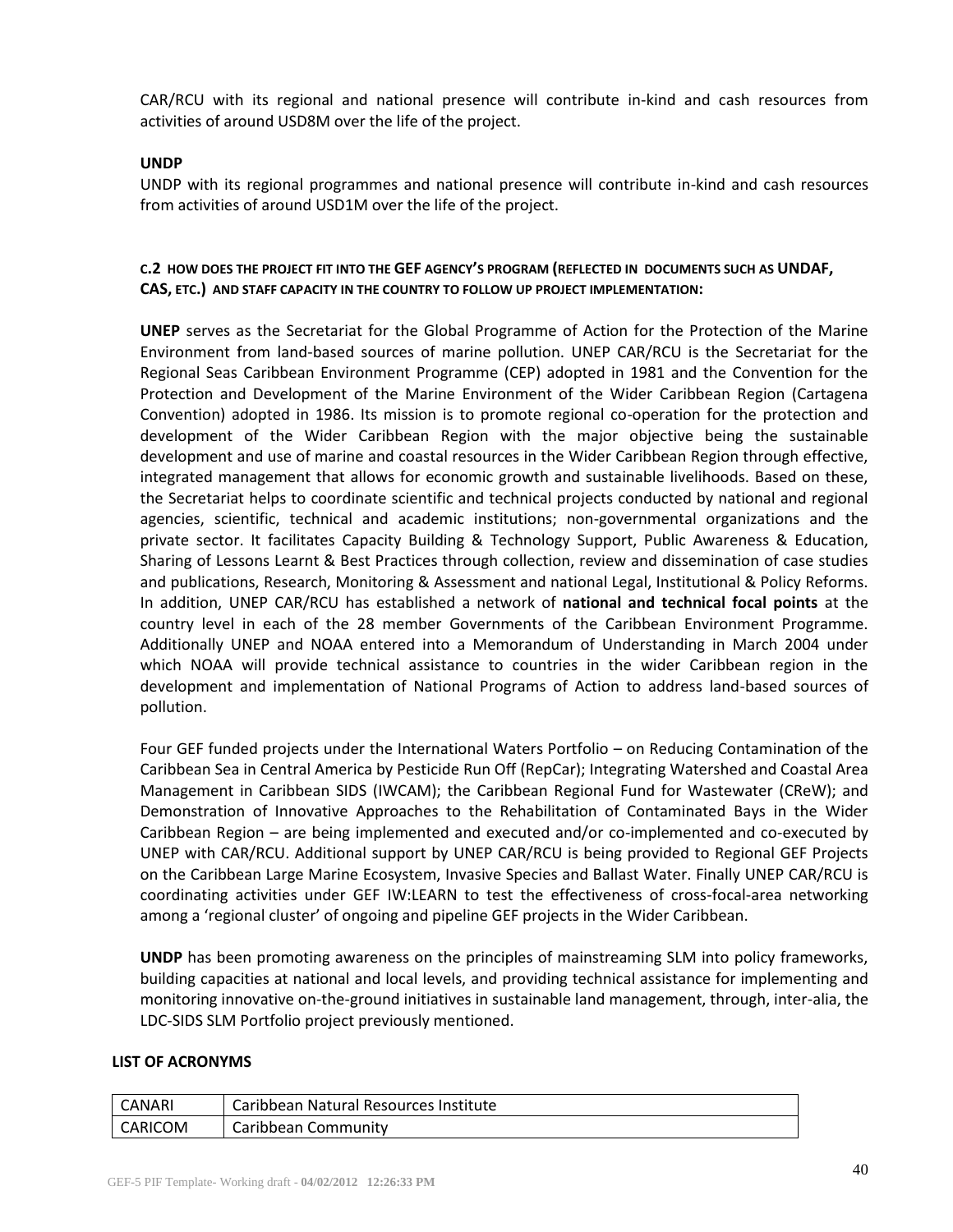| CAWASA           | Caribbean Water and Sewerage Association                                                             |  |  |  |  |
|------------------|------------------------------------------------------------------------------------------------------|--|--|--|--|
| <b>CEHI</b>      | Caribbean Environmental Health Institute                                                             |  |  |  |  |
| <b>CEP</b>       | Caribbean Environment Programme                                                                      |  |  |  |  |
| <b>CERMES</b>    | Centre for Resource Management and Environmental Studies                                             |  |  |  |  |
| <b>CIF</b>       | <b>Climate Investment Funds</b>                                                                      |  |  |  |  |
| <b>CNIRD</b>     | Caribbean Network For Integrated Rural Development                                                   |  |  |  |  |
| <b>CReW</b>      | Caribbean Regional Fund for Wastewater Management Project                                            |  |  |  |  |
| <b>CWWA</b>      | Caribbean Water and Wastewater Association                                                           |  |  |  |  |
| <b>GEF-IWCAM</b> | GEF-funded Integrating Watershed and Coastal Areas Management Project                                |  |  |  |  |
| GIZ              | German Agency for International Cooperation                                                          |  |  |  |  |
| GWP-C            | Global Water Partnership - Caribbean                                                                 |  |  |  |  |
| <b>ICZM</b>      | <b>Integrated Coastal Zone Management</b>                                                            |  |  |  |  |
| <b>LBS</b>       | Land-Based Sources (of marine pollution)                                                             |  |  |  |  |
| <b>MPA</b>       | marine protected area                                                                                |  |  |  |  |
| <b>NOAA</b>      | National Oceanic and Atmospheric Administration                                                      |  |  |  |  |
| <b>OECS</b>      | Organisation Of Eastern Caribbean States                                                             |  |  |  |  |
| RepCar           | Reducing Contamination of the Caribbean Sea in Central America by Pesticide<br><b>Runoff Project</b> |  |  |  |  |
| <b>RWH</b>       | <b>Rainwater Harvesting</b>                                                                          |  |  |  |  |
| <b>TNC</b>       | The Nature Conservancy                                                                               |  |  |  |  |
| <b>UNEP</b>      | <b>UNEP Caribbean Regional Coordinating Unit</b>                                                     |  |  |  |  |
| CAR/RCU          |                                                                                                      |  |  |  |  |
| <b>USAID</b>     | United States Agency for International Development                                                   |  |  |  |  |
| <b>UWI</b>       | University of the West Indies                                                                        |  |  |  |  |
| <b>WCR</b>       | wider Caribbean region                                                                               |  |  |  |  |
| <b>WSSD</b>      | World Summit on Sustainable Development                                                              |  |  |  |  |

# **PART III: APPROVAL/ENDORSEMENT BY GEF OPERATIONAL FOCAL POINT(S) AND GEF AGENCY(IES)**

A. RECORD OF ENDORSEMENT OF GEF OPERATIONAL FOCAL POINT (S) ON BEHALF OF THE GOVERNMENT(S): (Please attach the [Operational Focal Point endorsement letter\(s\)](http://www.thegef.org/gef/guidelines) with this template. For SGP, use this OFP [endorsement letter](http://www.thegef.org/gef/guidelines)).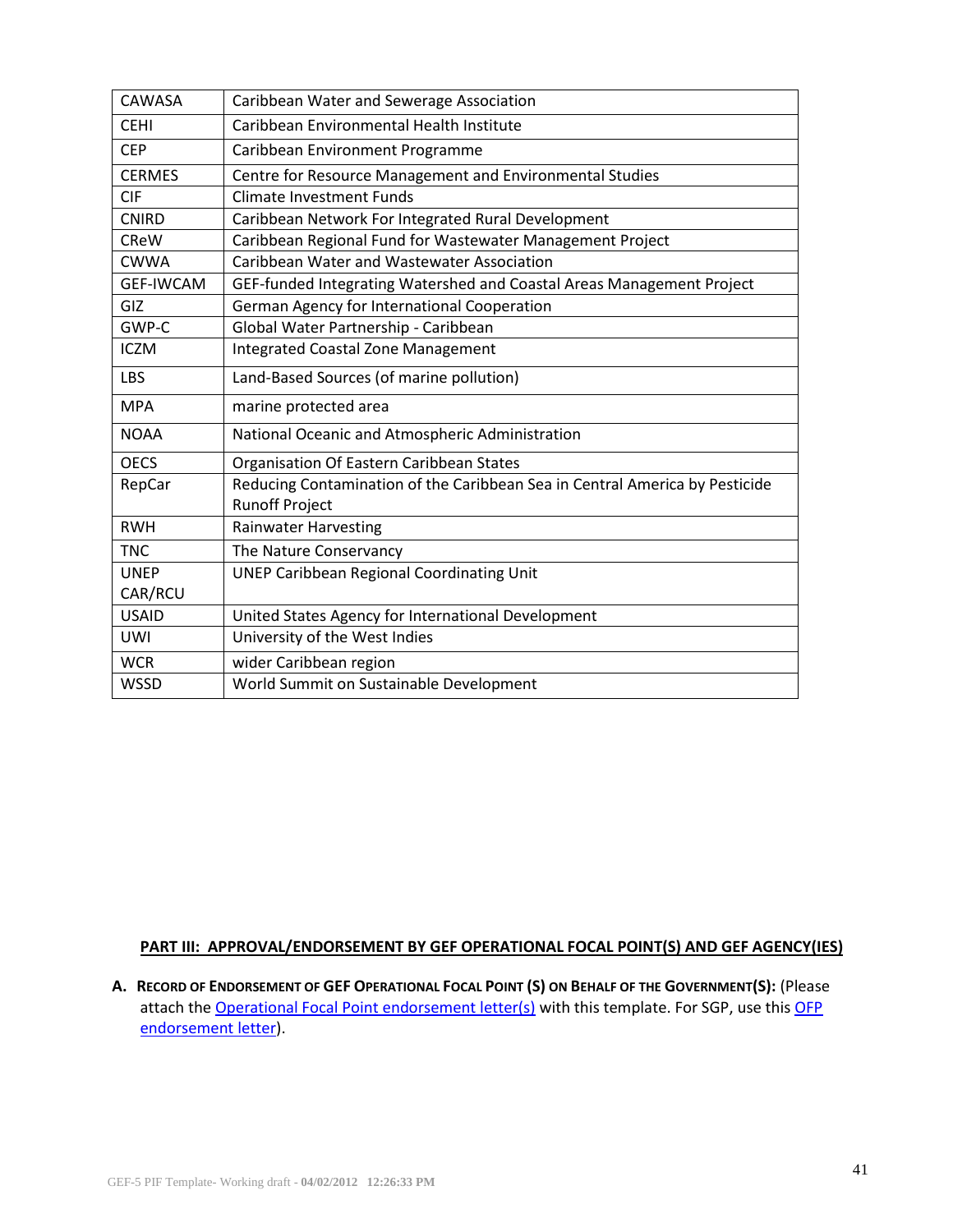| <b>NAME</b>               | <b>POSITION</b>                | <b>MINISTRY</b>            | DATE (MM/dd/yyyy) |
|---------------------------|--------------------------------|----------------------------|-------------------|
| Leonie Barnaby            | <b>Operational Focal Point</b> | Ministry of Water,         | 20 February 2012  |
|                           |                                | Land, Environment          |                   |
|                           |                                | and Climate Change -       |                   |
|                           |                                | Jamaica                    |                   |
| Patricia Abreu            | <b>Operational Focal Point</b> | Ministry of                | 22 February 2011  |
| Fernandez                 |                                | Environment and            |                   |
|                           |                                | Natural Resources-         |                   |
|                           |                                | <b>Dominican Republic</b>  |                   |
| <b>Enrique Moret</b>      | Political and                  | Ministry of Science        | 16 February 2012  |
| Hernandez                 | <b>Operational Focal Point</b> | Technology and             |                   |
|                           |                                | Environment - Cuba         |                   |
| Diann Black-Layne         | <b>Operational Focal Point</b> | Environment Division,      | 13 February 2012  |
|                           |                                | Ministry of                |                   |
|                           |                                | Agriculture, Lands,        |                   |
|                           |                                | Housing and                |                   |
|                           |                                | Environment-               |                   |
|                           |                                | <b>Antigua and Barbuda</b> |                   |
| <b>Edmund Jackson and</b> | Director,                      | Ministry of Health,        | 29 February 2012  |
| Shirla Francis            | Environmental                  | Wellness and the           |                   |
|                           | Management                     | Environment -              |                   |
|                           | Department                     | <b>St Vincent and the</b>  |                   |
|                           |                                | <b>Grenadines</b>          |                   |
|                           | <b>Permanent Secretary</b>     |                            |                   |
| Lavern Queely             | <b>Director Economic</b>       | Ministry of                | 15 February 2012  |
|                           | Affairs & PSPI                 | Sustainable                |                   |
|                           |                                | Development - St           |                   |
|                           |                                | <b>Kitts and Nevis</b>     |                   |
| Caroline Eugene           | <b>GEF Focal Point</b>         | Ministry of                | 01 March 2012     |
|                           |                                | Sustainable                |                   |
|                           |                                | Development, Energy,       |                   |
|                           |                                | Science and                |                   |
|                           |                                | Technology - St Lucia      |                   |
| Thimothy N.J. Antoine     | <b>GEF Operational Focal</b>   | Ministry of Finance,       | 08 March 2012     |
|                           | <b>Point and Permanent</b>     | Planning, Economy,         |                   |
|                           | Secretary                      | Energy and Co-             |                   |
|                           |                                | operative Financial        |                   |
|                           |                                | Complex - Grenada          |                   |
| Gayle Francis Vaughan     | <b>GEF Operational Focal</b>   | Ministry of                | 27 March 2012     |
|                           | Point and Permanent            | Environment and            |                   |
|                           | Secretary                      | Drainage - Barbados        |                   |